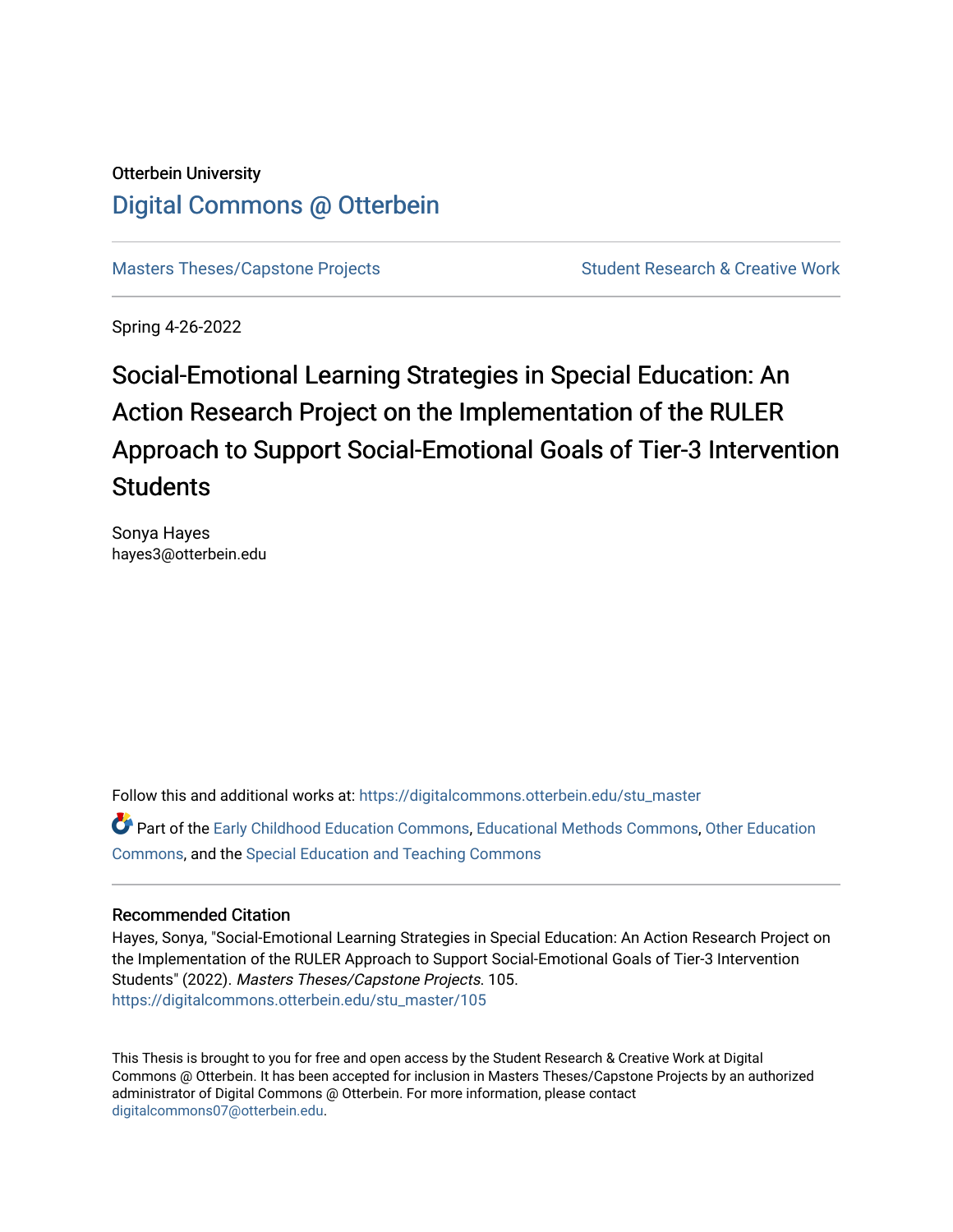**Social-Emotional Learning Strategies in Special Education: An Action Research Project on the the Implementation of the RULER Approach to Support Social-Emotional Goals of Tier-3 Intervention Students** 

Sonya Hayes, B.A. Ed.

Otterbein University

April 2022

Submitted in partial fulfillment of the requirements for a Master of Arts in Education degree.

Dr. Allison McGrath Advisor

Dr. Carrie Scheckelhoff Second Reader

Dr. Diane Ross Third Reader

 $M_{c}$  (  $\rho$  and  $\frac{4/26}{2}$ Signature

Signature

 $\frac{4}{30}$ <br> $4/26/32$ **Dáte** 

1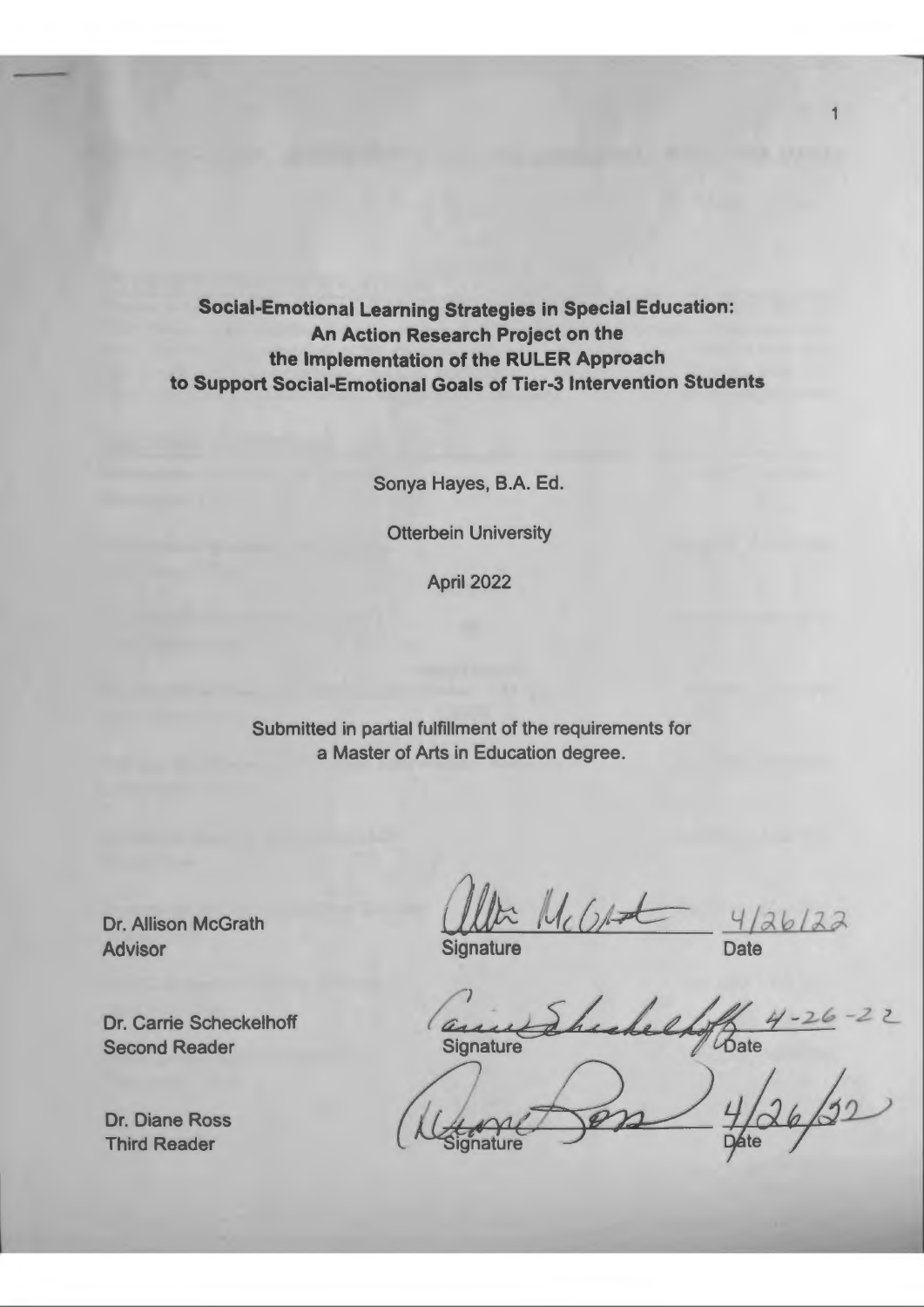Copyright

By

Sonya Hayes

2022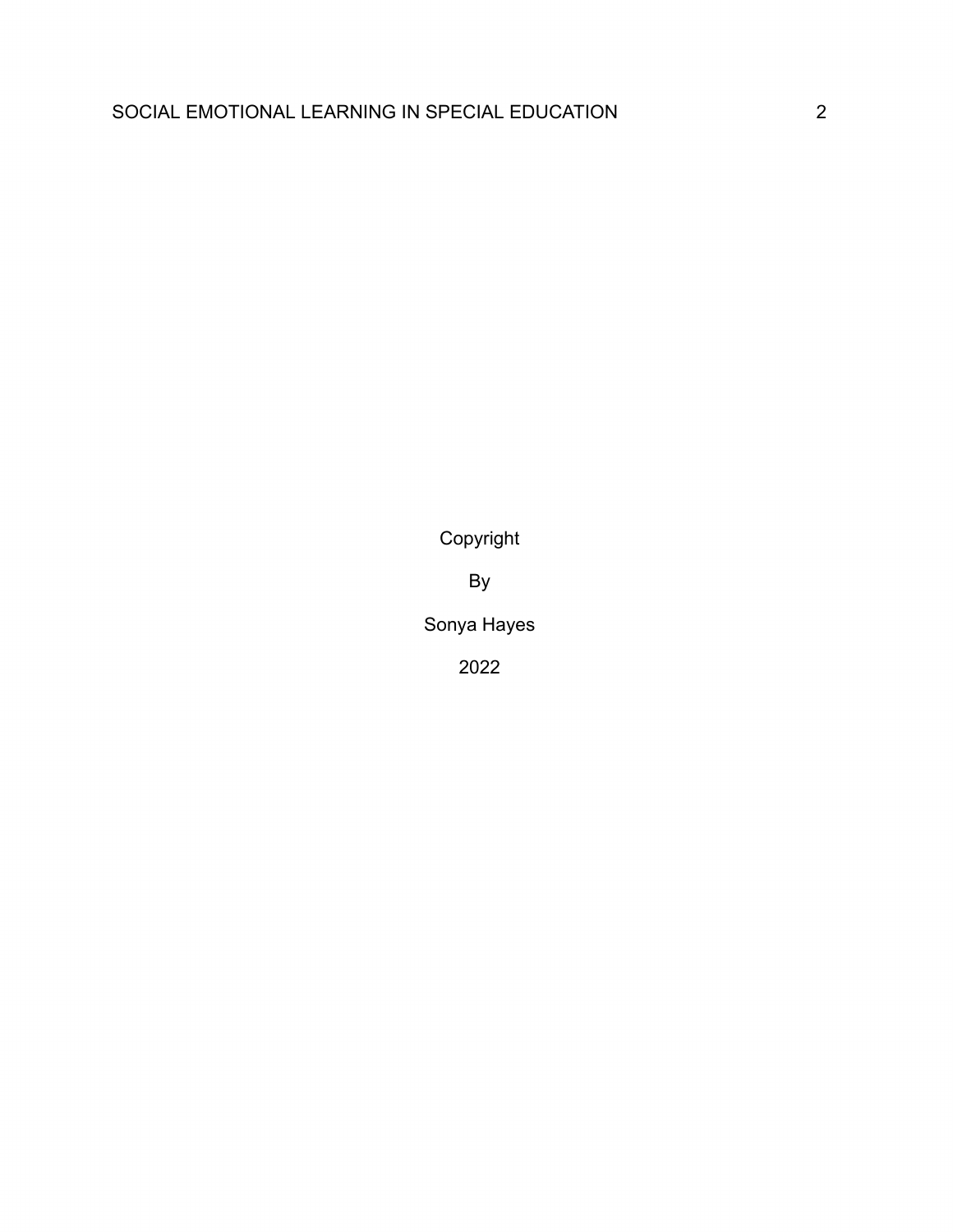# **TABLE OF CONTENTS**

<span id="page-3-0"></span>

| <b>TABLE OF CONTENTS</b> | $\mathbf{3}$            |
|--------------------------|-------------------------|
| <b>LIST OF TABLES</b>    | $\overline{\mathbf{4}}$ |
| <b>LIST OF FIGURES</b>   | 5                       |
| <b>ABSTRACT</b>          | $6\phantom{1}6$         |
| <b>CHAPTER ONE</b>       | $\overline{7}$          |
| <b>CHAPTER TWO</b>       | 11                      |
| <b>CHAPTER THREE</b>     | 25                      |
| <b>CHAPTER FOUR</b>      | 41                      |
| <b>CHAPTER FIVE</b>      | 51                      |
| <b>REFERENCES</b>        | 55                      |
| <b>APPENDIX A</b>        | 60                      |
| <b>APPENDIX B</b>        | 61                      |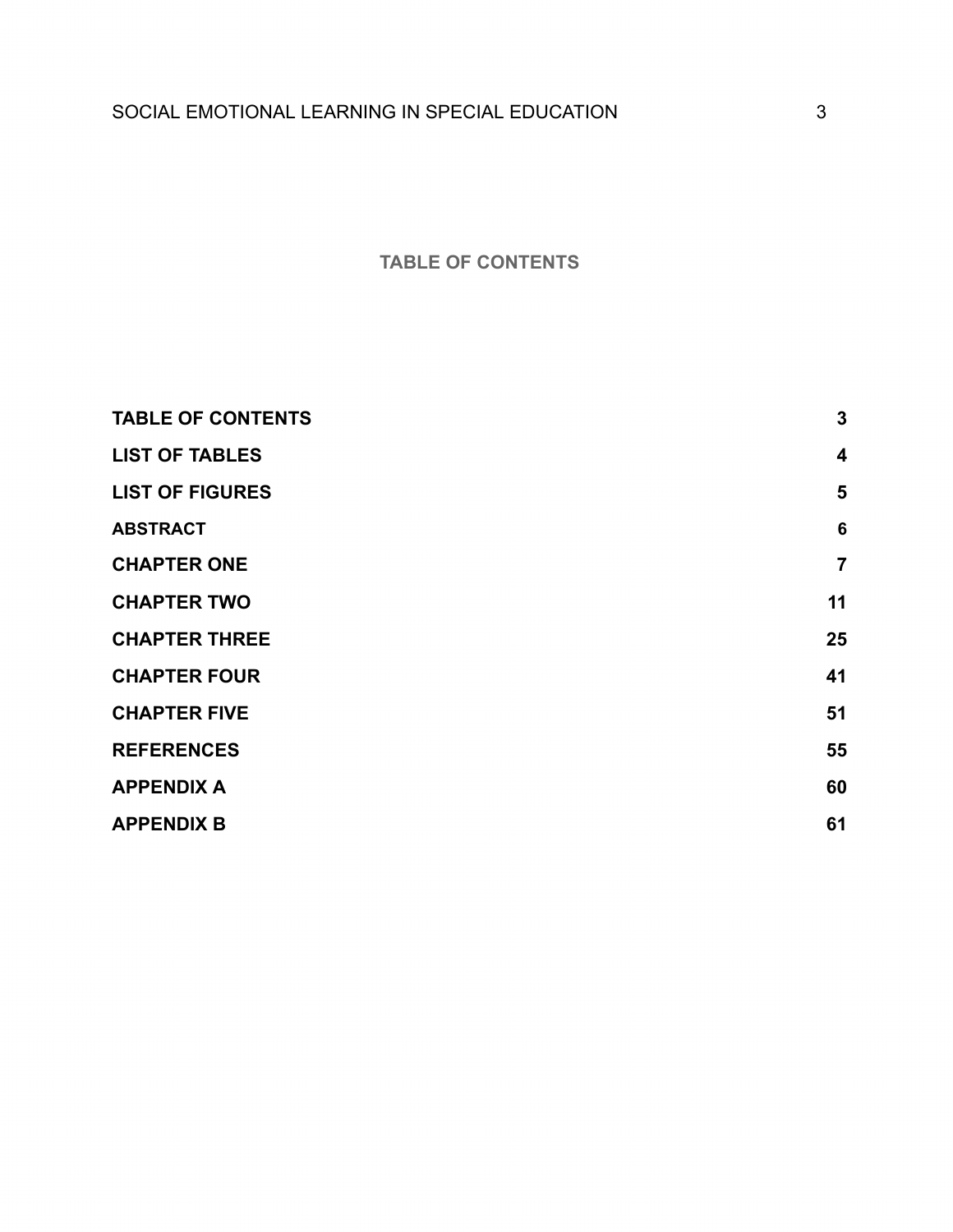# **LIST OF TABLES**

<span id="page-4-0"></span>

| Table 1: SEL Program Comparisons            | -25 |
|---------------------------------------------|-----|
| <b>Table 2: Mood Check-In Feeling Words</b> | 46  |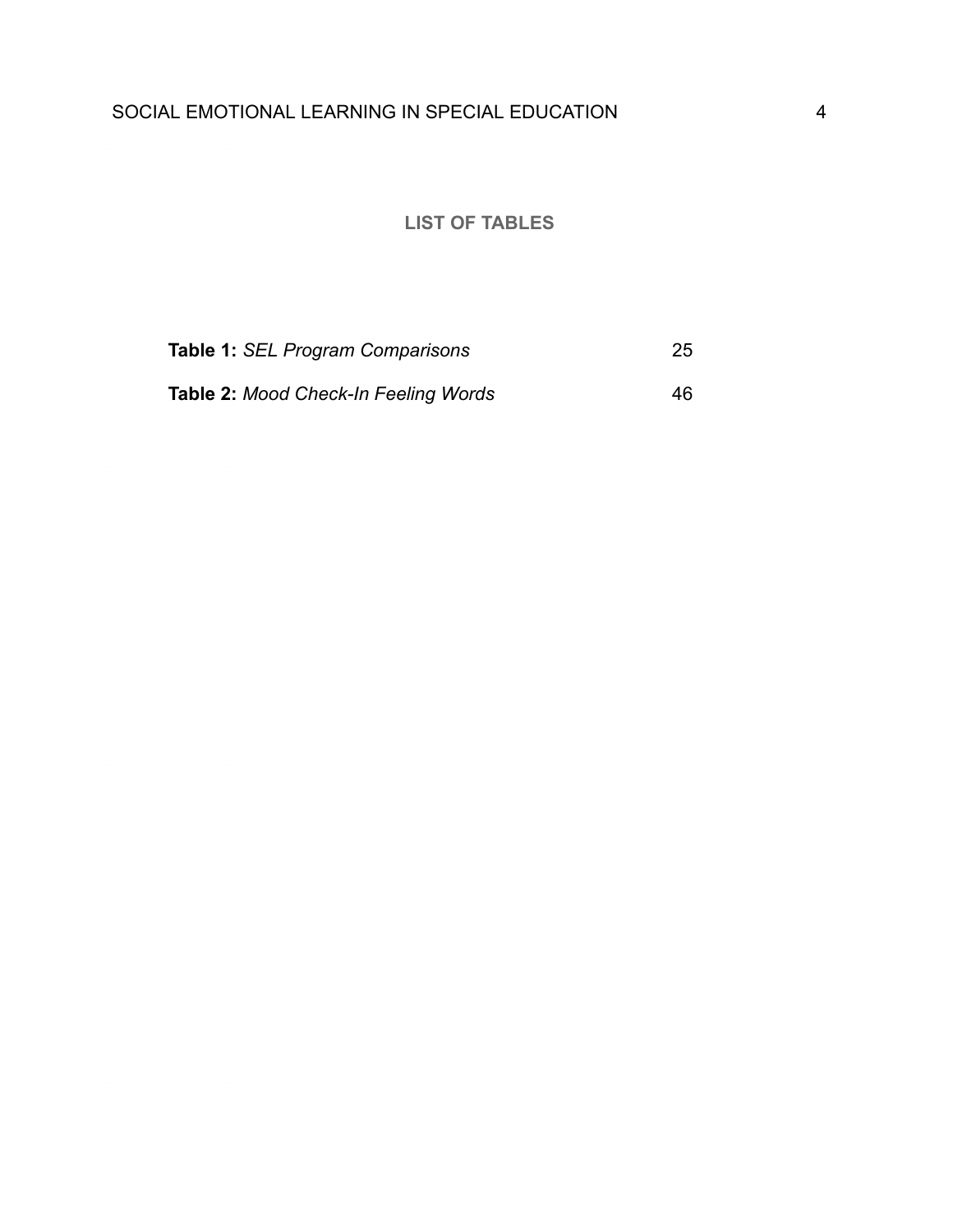# **LIST OF FIGURES**

<span id="page-5-0"></span>

| <b>Figure 1: Classroom Charter</b>        | 30 |
|-------------------------------------------|----|
| Figure 2: Mood Meter                      | 32 |
| <b>Figure 3: Feeling Words Vocabulary</b> | 34 |
| Figure 4: Meta-Moment                     | 36 |
| <b>Figure 5: The Blueprint</b>            | 39 |
| Figure 6: Growth Comparison Chart         | 43 |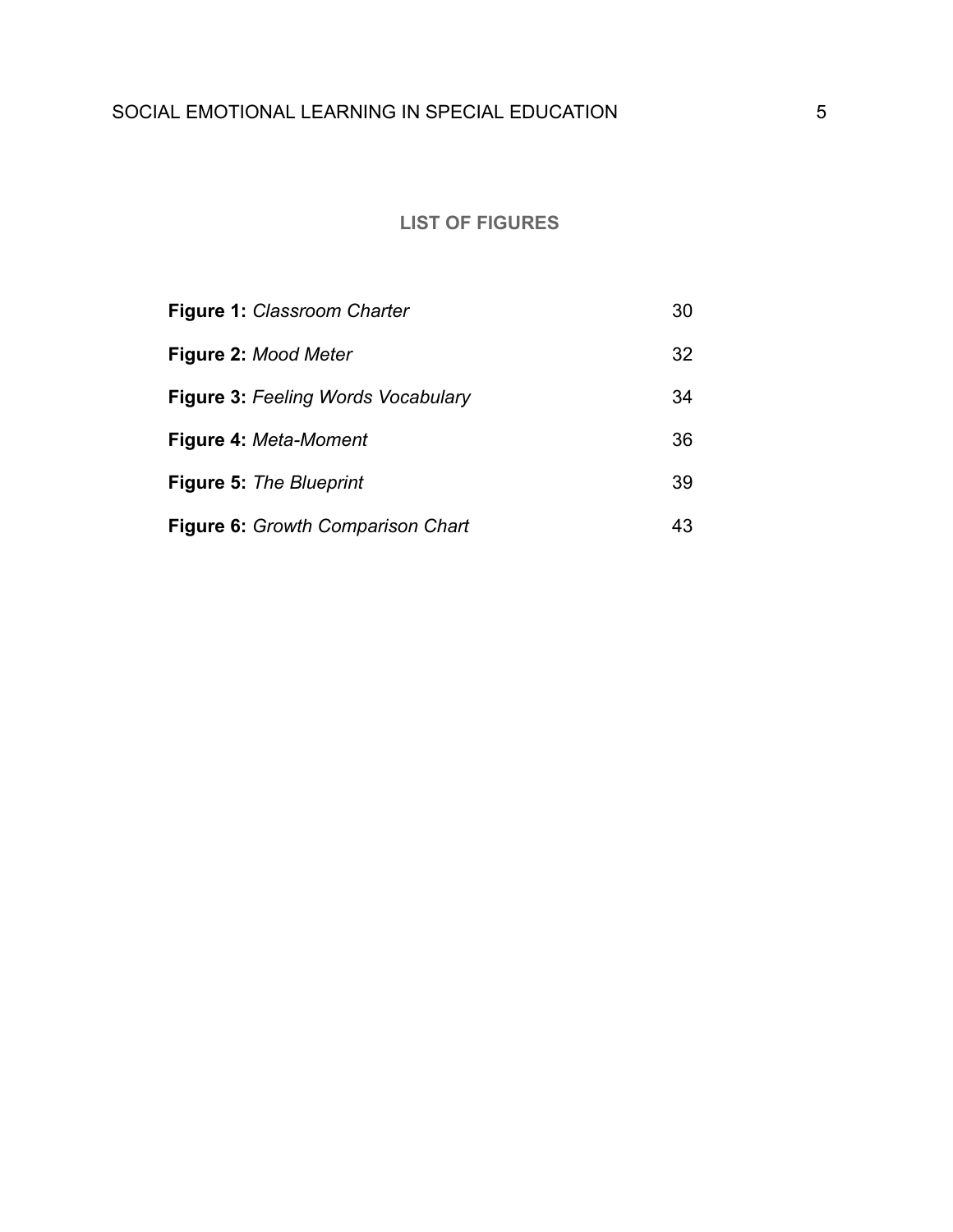#### **ABSTRACT**

<span id="page-6-0"></span>Addressing students' social-emotional development as it relates to the academic environment has become increasingly important to teachers, administrators, parents, and to the research community. The purpose of this action research study is to determine if the RULER Approach to Social-Emotional Learning (SEL) is beneficial to students with disabilities as an intensive Tier 3 Intervention as they work towards self-regulation of their emotions in order to increase participation in classroom activities. There were two second grade students with diagnosed disabilities selected to participate in this study. In addition to their defined disabilities, they have also shown to have SEL needs that include self-regulation when faced with a frustrating situation, listening and/or following directions, and using appropriate volume in the classroom. The qualitative data has been gathered through a provided rubric that was completed by the general education teachers over the span of 6 weeks to determine the effectiveness of the RULER strategies on the students abilities to accurately identify their current state of emotion as well as to self-regulate themselves to an emotional state suitable for classroom learning. The results of the study were conclusive that emotional intelligence growth was made by both students in the shortened, more intensive application of the RULER Approach; however, evidence showed that they could still benefit from more time to allow for repeated practice to build independence in the use of the anchor tools.

*Keywords*: social-emotional learning, special education, intervention, RULER, executive functioning, behavior, emotional intelligence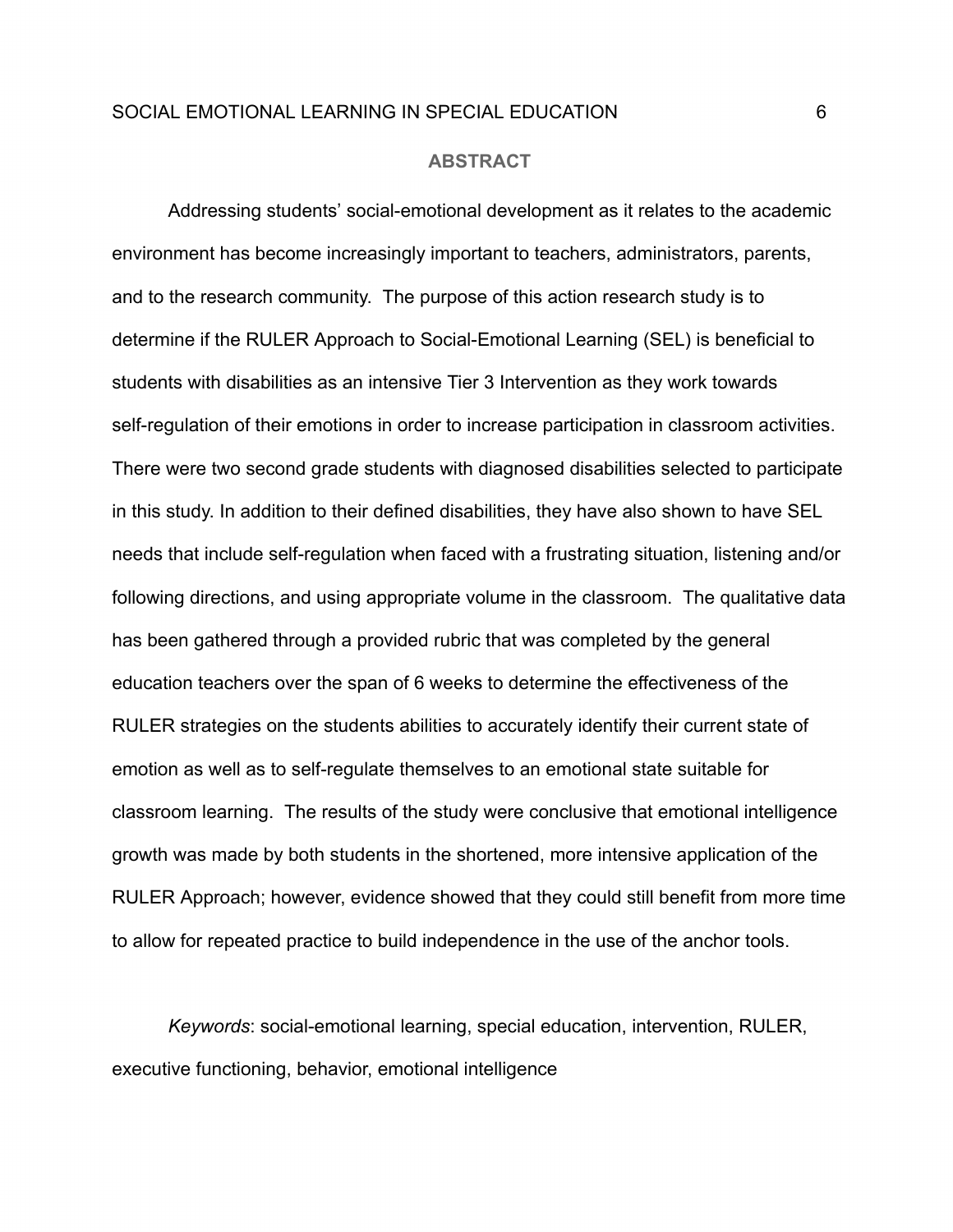#### **CHAPTER ONE**

#### **Introduction**

<span id="page-7-0"></span>In this Instructional Inquiry Capstone, I plan to explore the RULER Approach to Social-Emotional Learning with a convenient sample of two second grade students that have been identified as students with disabilities who have social-emotional learning needs. This inquiry will be conducted as an action research project that will be conducted in three stages in which the RULER Approach will be implemented in a small group, tier-three intervention setting. Qualitative data will be collected to determine if this strategy is benefiting the students as they work towards self-regulation of their emotions in order to participate in classroom activities.

#### **Research Question and Significance**

The last year and a half has been full of uncertainty for all American children due to the pandemic. Student's classroom environments have consisted of bedrooms, dining rooms, and kitchens as they did their best to navigate the online learning that accompanied the lockdown designed to keep them safe. Teachers were out of their element as well as to how to best meet each one of their students where they were in need of academic support. Class requirements were lessened and classroom management techniques were put on the back burner as we all struggled to do the best that we could. Now that we have begun this year in a more balanced state of academic stability, we can return to a sense of normalcy in our classrooms. However, as we return to these standard academic practices, we have begun to identify that students have a lot more mental health needs than presented before the lockdowns. A recent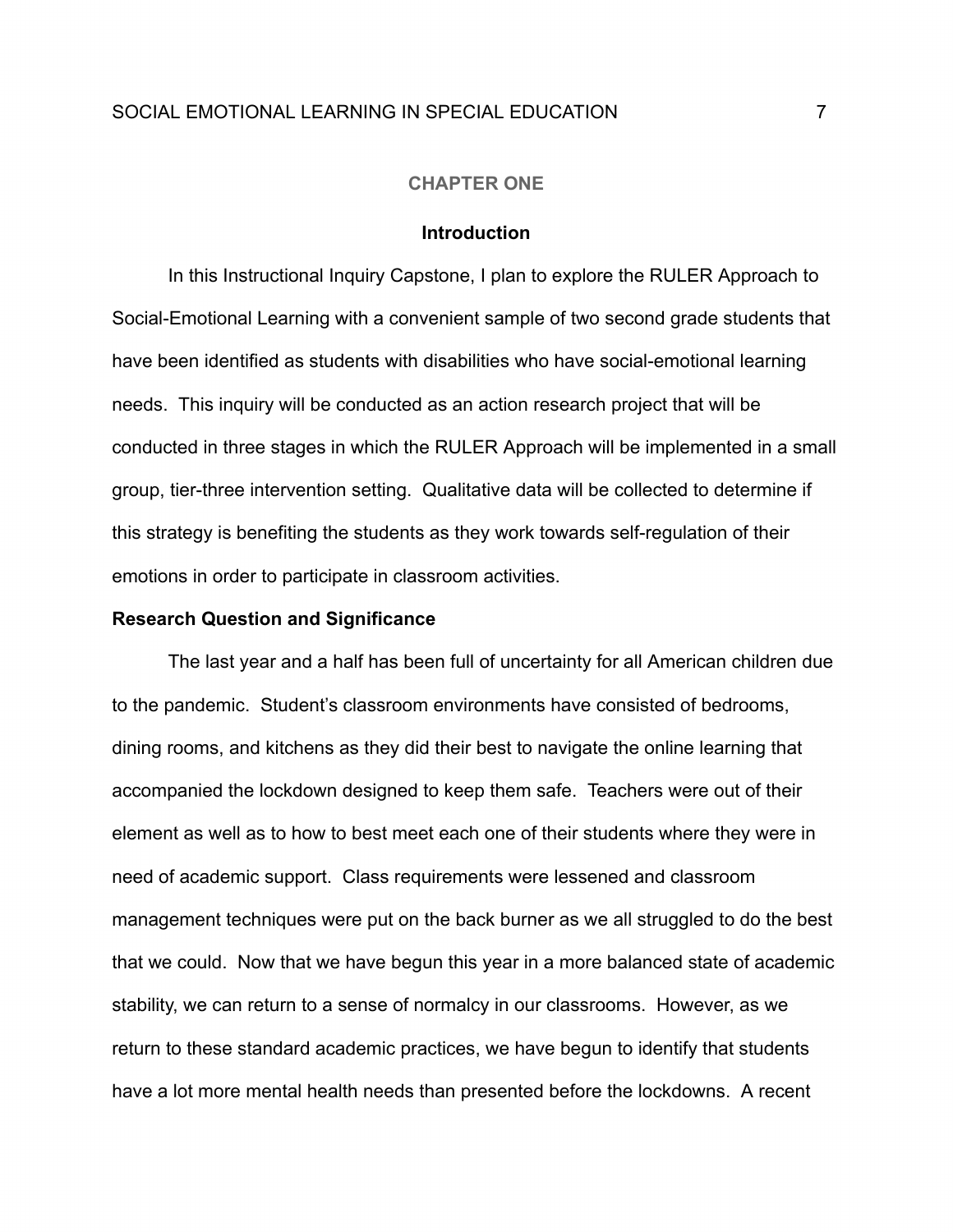study completed by McGraw Hill (2021) consisted of over 700 teachers, administrators and parents found that 53% of educators said COVID-19 and/or the shift to remote learning has caused their students emotional distress and created attendance problems. Some of these students also struggle with the stamina and focus needed to be academically successful. More than ever Social-Emotional Learning (SEL) is being accessed as a way to address the executive functioning delays that have manifested into behavioral problems in the classroom (e.g. Elias, 2004).

This is my second year working in my district as an Intervention Specialist, however, it is the first year that I have had students on my caseload with identified social-emotional goals written into their Individualized Education Plan (IEP). These needs were identified by the psychologist who assessed them prior to the Evaluation Team Report (ETR) meeting and were accepted by the child's IEP team of school professionals as well as his/her parents as needs that have developed into behaviors that impede the learning process. These needs include:

- ability to verbalize and regulate emotions in the classroom,
- the ability to use appropriate voice volume,
- ability to listen and repeat directions, and
- determining the size/severity of a problem.

Since a preferred district-wide SEL curriculum has not yet been identified to address these types of behavior needs in the classroom, we currently rely on social stories where possible scenarios that may occur are discussed to allow for processing and discussion of helpful strategies to address appropriate responses to these situations and what de-escalation strategies are available to the students. We also use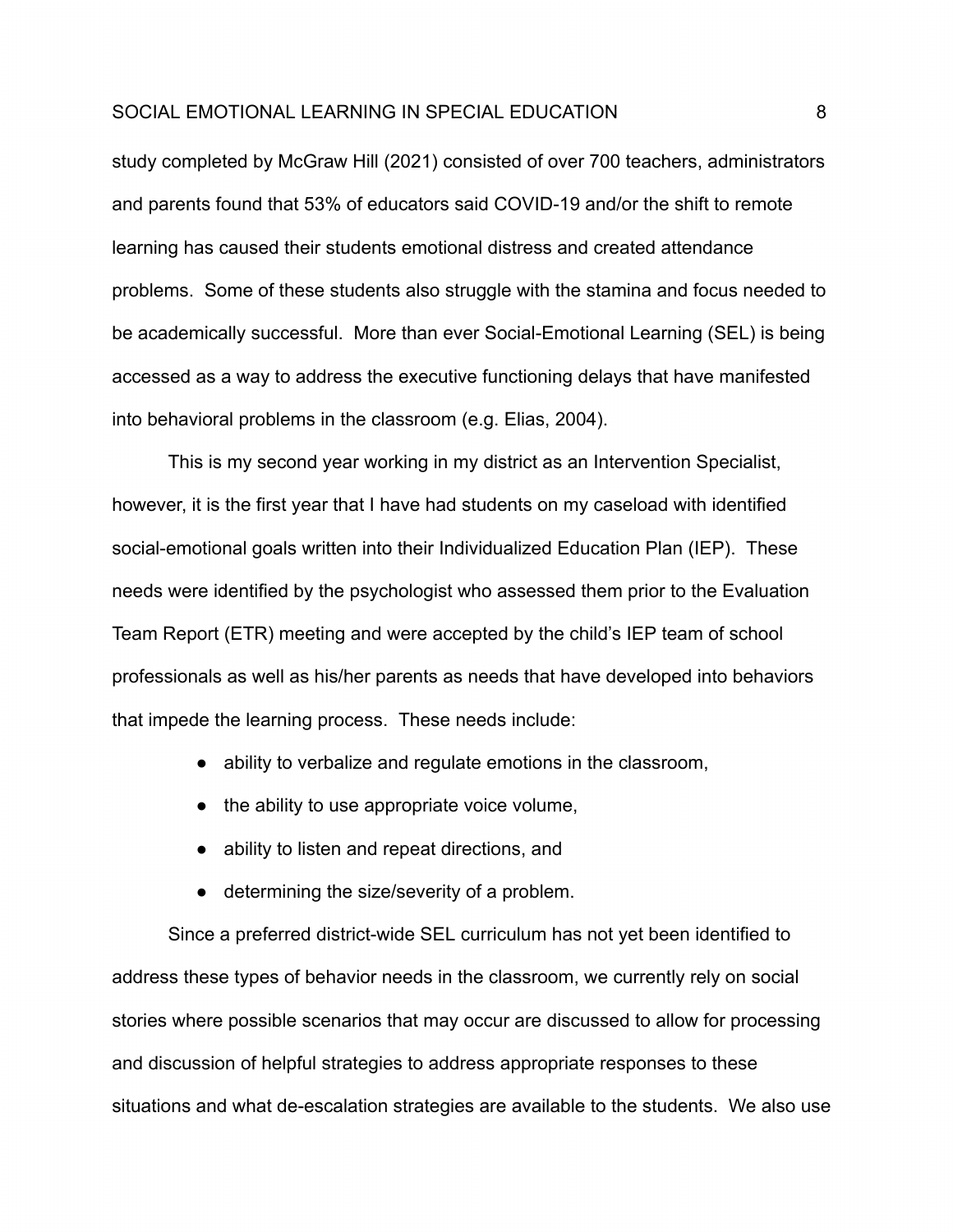these opportunities to create visuals related to those stories to help remind the student of the strategies that were brainstormed to aid in a quicker emotional regulation in future occurrences.

This year I have five students on my caseload who have social-emotional learning goals: two that are in second grade, three in third grade. Although they all have differing goals and objectives identified for their social-emotional learning needs, they all exhibit impacting behaviors stemming from these needs that negatively affect their academic achievement. As a teacher who does not have a lot of experience in this area, I was driven to find a research based program that could aid these students in learning ways to self-regulate their emotions in order to allow them to focus more on their classwork. After speaking to the students' previous Intervention Specialists, I discovered that all of these students have been introduced to a social-emotional program in their earlier grades called Zones of Regulation. The Zones of Regulation is a framework that creates a systematic approach to teach regulation by categorizing all the different ways we feel and states of alertness we experience into four concrete colored zones in order to build skills in emotional and sensory regulation, executive functioning, and social cognition (Kuypers, 2011), so that is where I decided it would be best to start the year with a review of these strategies.

Once I began working with these students, it was clear that although they did know about the four main "zones" of emotion that are outlined in this particular social-emotional program, however, there was still something missing. One situation that comes to mind involved one of my second graders. He was having a difficult day in class; struggling to sit in his seat, yelling out answers before raising his hand, and was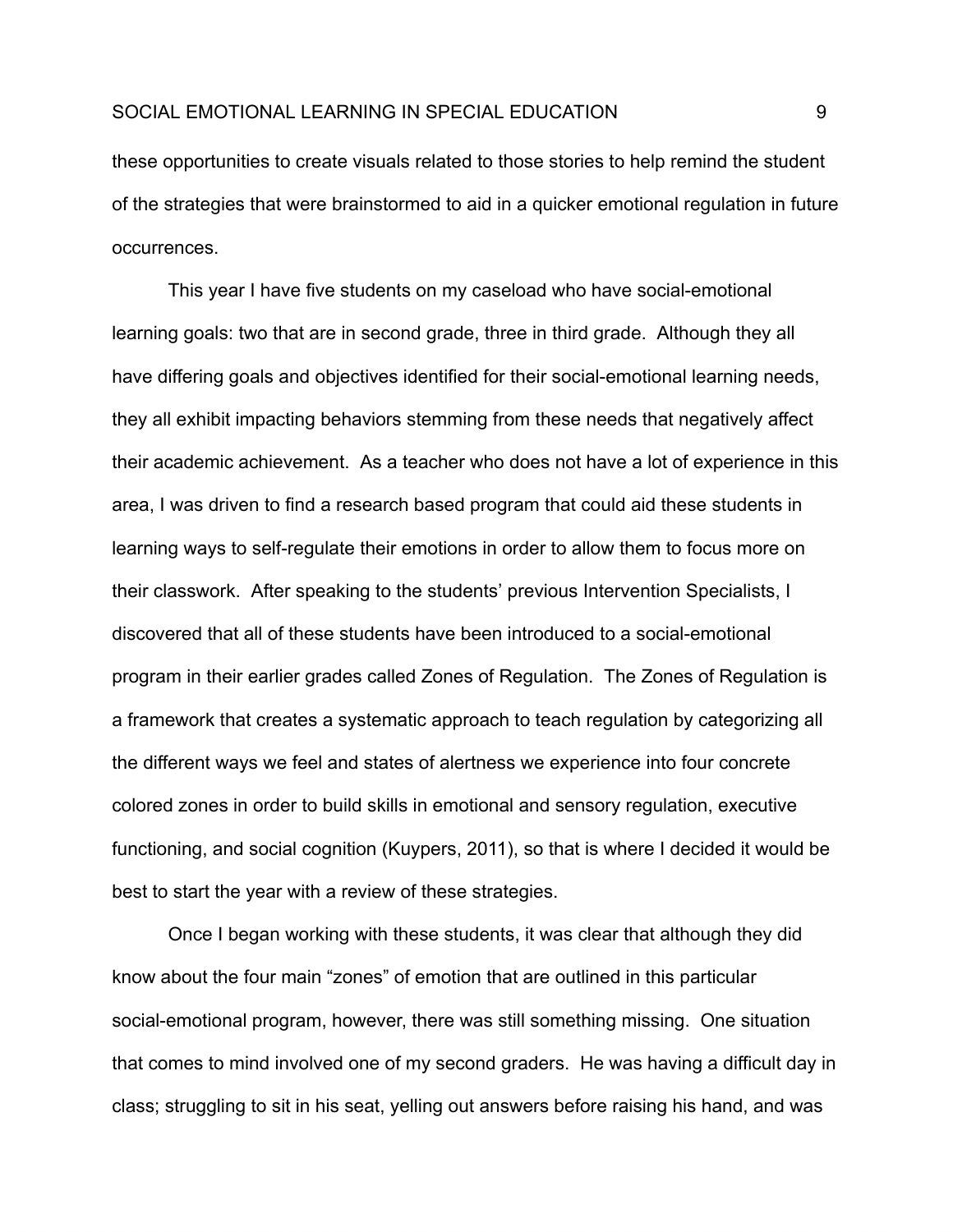showing increased frustration. He came into my room with his teacher as she was trying to encourage him to take a break and to review classroom expectations. His teacher explained that he was demonstrating highly excitable behaviors that prevented him from having control over his body and materials in class. After a 5 minute break, I sat down with him and a visual board of the four emotional zones colors to discuss his emotional state. I asked him if he could identify how he was feeling and he pointed to the red section of the chart. When pressed further for a reason for that choice, he explained that it was because he was "being bad in class". I then asked him to explain what it means to be bad and how it made him feel. He stated that he was mad that he got into trouble. I then pressed further and asked if he knew how he was feeling before he got in trouble and he replied that he was "in red because I was being bad". When I pointed to the other colors on the chart, I asked him if he knew what they meant. He could identify all four colors (red, yellow, blue and green) and correctly name the linked emotions to each color (ex: red=angry, yellow=excited, blue=sad, green=happy) as well as list several strategies or activities that he could use to help him to "get to green", which was considered as the "good" zone. However, it was clear that he could not effectively identify what zone he was currently experiencing in order to be able to utilize the appropriate type of break without teacher prompts. It was a great first step to identify emotions in others, but how can I help these students to move past teacher prompting into self-regulation when they are in a stressful or frustrating situation?

This is the driving force of my capstone and the purpose of my action research project. I wanted to be able to identify how to best teach these students the strategies they need to be able to not only identify their own emotions, but how to use this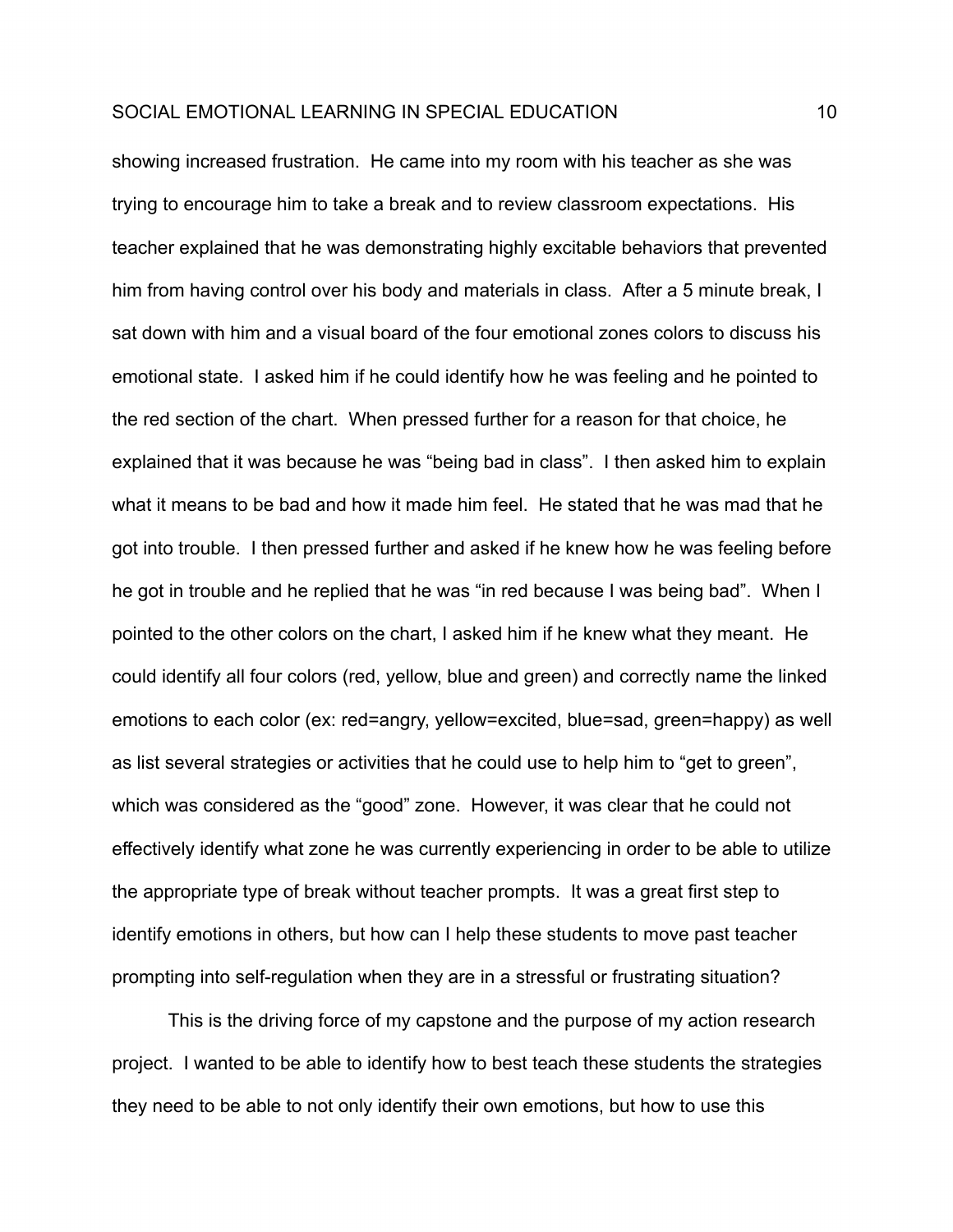information to help them to choose what activities they could utilize to help them to self-regulate themselves to get into an emotional state needed to improve their learning outcomes in the classroom. It was clear that the program that was utilized in earlier years was no longer providing enough support to achieve this expected outcome for this small group of students experiencing greater behavioral responses to their emotion, and that they require additional support to continue the development of these skills. I knew what I wanted to teach to these students and I knew that there must be a program that was already developed to address these needs. After talking to my colleagues, I had a list of several curriculum options to explore. Before jumping into any given program, I want to be sure that the strategies I am providing to my students are tested and proven to be effective in addressing their identified social-emotional goals.

The Research Questions that I plan to address in my findings include:

- 1) What are the key elements needed to address social-emotional learning in elementary students?
- 2) How can self-regulation be appropriately assessed for effectiveness in an academic setting?
- <span id="page-11-0"></span>3) Can the RULER Approach, a program developed for Tier 1/Tier 2 classroom intervention, be effectively used as a Tier 3 small group intervention?

#### **CHAPTER TWO**

#### **Literature Review**

The incorporation of social-emotional learning (SEL) in the classroom has become a popular trend recently due to the need to establish stronger empathy in the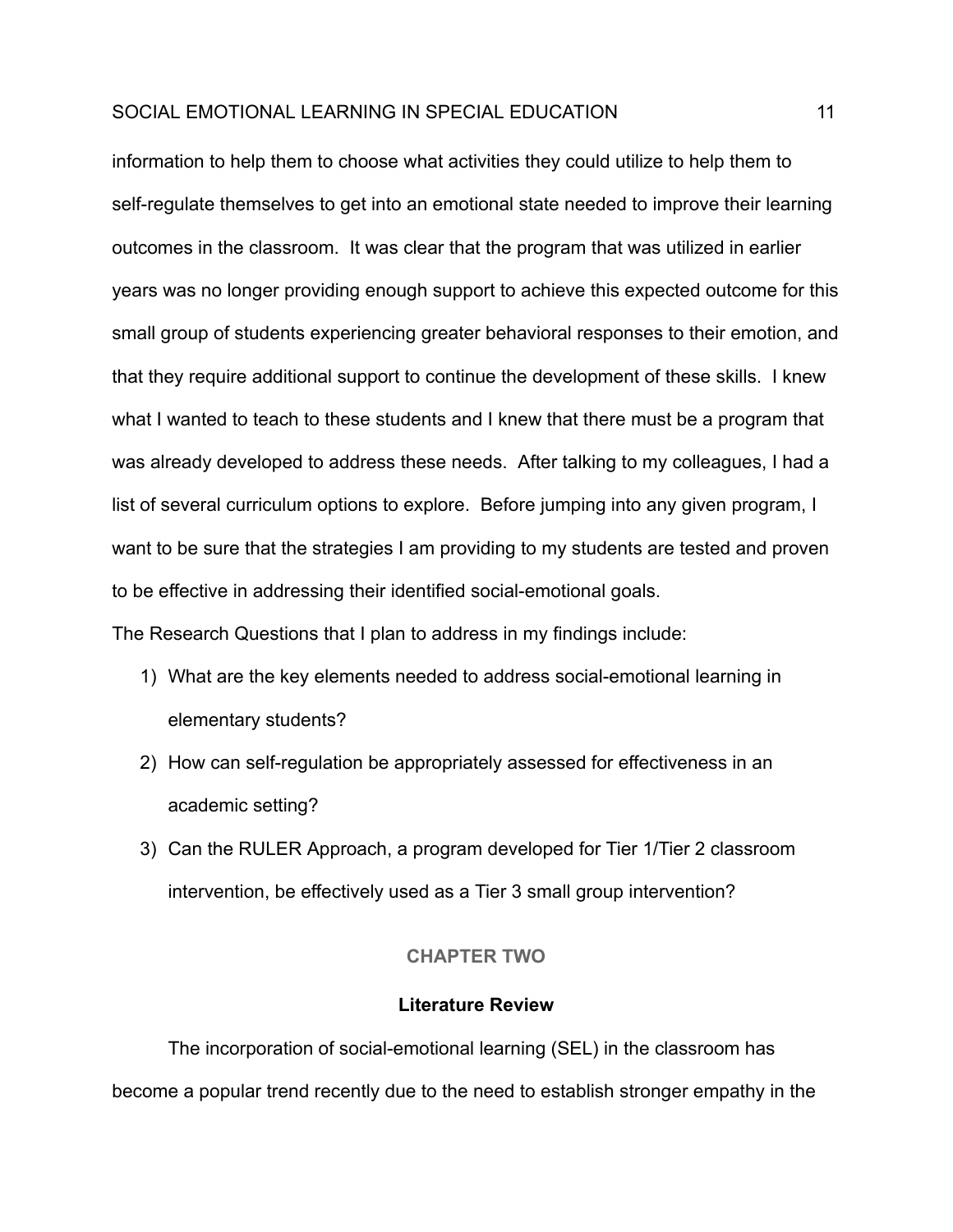classrooms. Along with this popularity, there has been an incredible increase in studies developed to provide evidence to show the effectiveness of social-emotional learning programs in addressing academic achievement. Research on SEL has shown that student achievement is positively affected by SEL programming (Bond, 2020). When teachers can create a warm and open classroom environment that supports the emotions of students, students feel more connected, behave better, and are more apt to succeed in school and grow into successful adolescents and adult citizens (Brackett, 2011). SEL programs support teachers in building these types of connections.

Over the last few years, the need for SEL programming has increased due to the pandemic and the incorporation of various changes to the education platforms, but also due the growth of technology and social media. Emily Tate (2019, 0:57) noted in her podcast that students are "going through their awkward stages—the braces and bad haircuts and first crushes—on Instagram and Snapchat. And they're trying to make friends while everyone's noses are buried in their phones." Some of these students struggle with the stamina and focus needed to be academically successful because of this. To some students, this experience has developed a response that is similar to those who have experienced a trauma in their lives. Students experiencing a stable yet maladaptive response to these experiences are simply surviving, not thriving; they encounter significant challenges to learning and developing (Phifer, 2016). These challenges can manifest as executive functioning delays in the classroom. Berard (2017) has found cognitive and behavioral aspects of executive functioning (EF) to be associated with the SEL concept of social understanding, such as, the abilities to sustain basic attention, keep things in mind while doing another task, and inhibit primary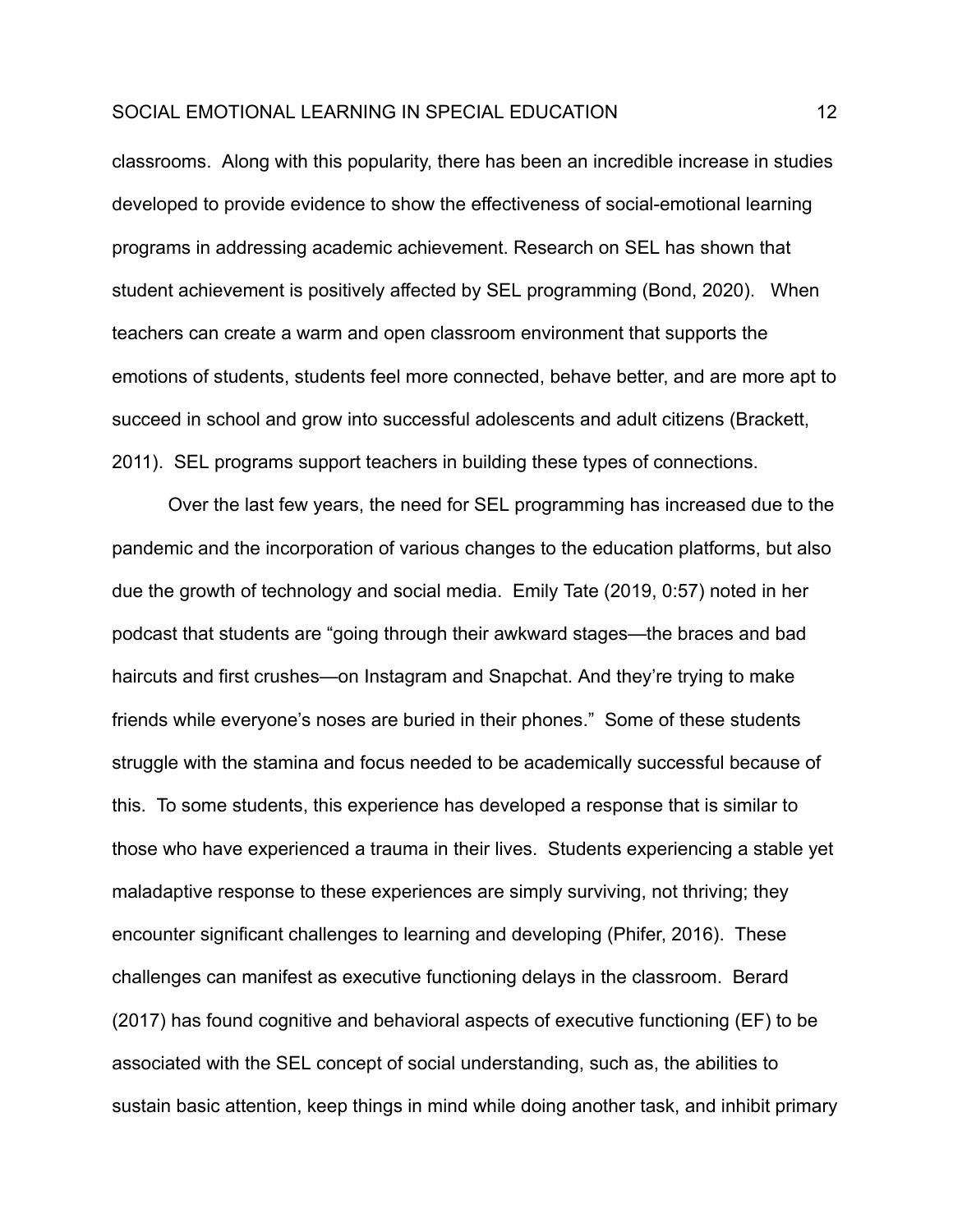responses in favor of a nondominant one are related to how well they can recognize affect in others and how effectively they can problem solve social situations, interpret social cues, and take the perspective of others. SEL programming has been used to develop attention-demanding tasks like following teacher directions, which is highly reliant on executive functioning, by developing skills like reflecting on a friend's feelings to strengthen the connection to find the deeper purpose of an activity (Immordino-Yang, 2019).

In this Literature Review, I plan to further explore the use of Social-Emotional Learning in the classroom as well as addressing the challenging increase in need due to the recent pandemic and the isolation created by virtual learning and the mandatory quarantining that many students experienced. Along with my review of the importance of SEL in schools, I also plan to review several programs that have been developed to address these SEL needs to determine which curriculum might be best suited for the students in my action research project. First, I plan to explore Social-Emotional Learning and why it is important to the students. Then I will identify the key components to a successful SEL program. Finally, I will compare multiple SEL programs to determine which program will best fit the needs of the particular students in my case study.

## **What Did Emotional Learning Look Like Before SEL?**

Before SEL became common practice in the school system, there were still students who had disabilities that impacted their behaviors and social abilities. Looking back in education prior to the 1990's, you would see conversations about character education, moral education in the school, about being a good citizen, conflict resolution programming - these were all building blocks that begin to target social-emotional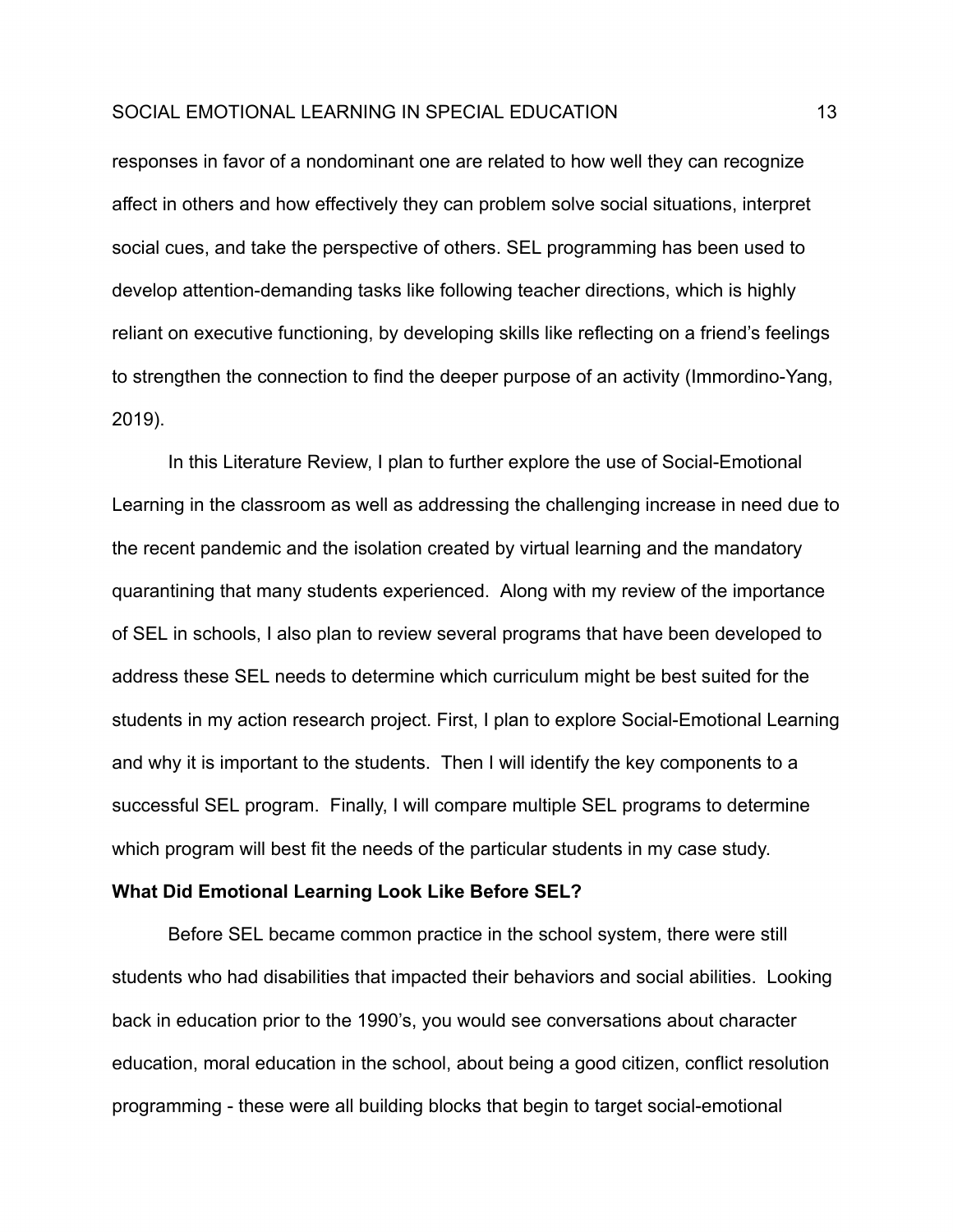learning competencies (Tate, 2019). Although any child with any disability could also have behavioral or social needs, when looking back to see how these students were traditionally serviced using these types of intervention, I found that most of the programs were being done with students identified with emotional disabilities. In 2008, the National Secondary Transition Technical Assistance Center conducted a survey of studies specifically on children with emotional and behavioral disorders and determined that peer-assisted learning and self management were two evidence-based practices most commonly used in addressing academic outcomes for students with emotional or behavioral disorders (Farley, 2012). The National Science of Teaching Association, states that assessment and systematic teaching of social skills through modeling, discussion, and rehearsal are frequently used to help students increase control over their behavior and improve their relations with others (Shugart, 2022). Interventions such as accessing social stories to elicit conversation about possible social situations and behavior expectations were used as a way to proactively teach reactive behaviors to situations that these students may experience during the day.

#### **What is Social-Emotional Learning (SEL)?**

Since as far back as the late 1960's, there has been evidence of educators identifying the need to approach education differently and look at the "whole child" instead of just the academic piece. Dr. James Comer from Yale University, was one of the first to begin putting together specific programs into practice at a few public schools in his area to address an increase in behavior concern and a documented decrease in academic performance (CASEL, 2021). At this point there was very little research done to address this gap in education.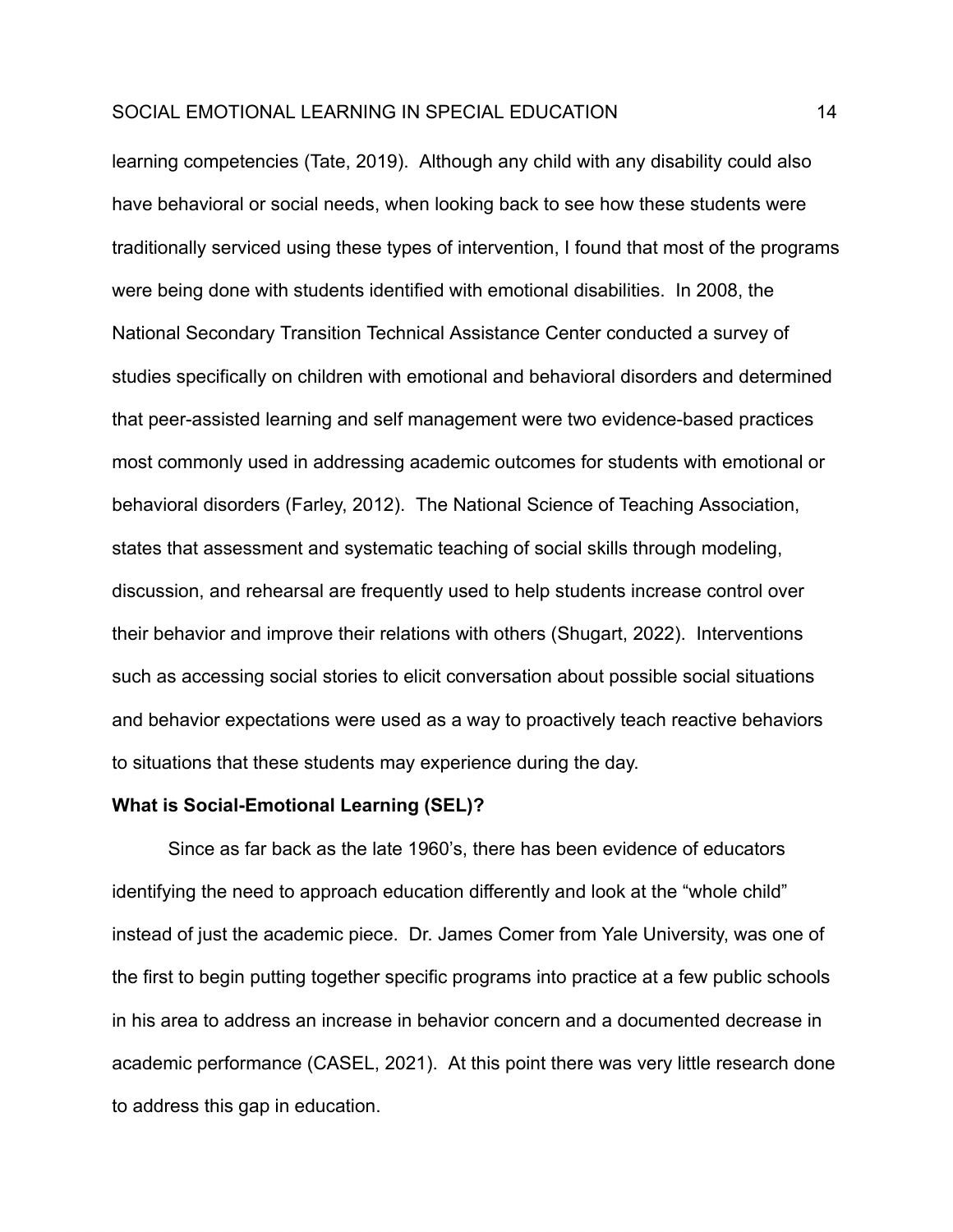It wasn't until 1994 that a collaboration was developed to address these social and emotional needs that were being identified in students. This collaboration consisted of researchers, educators, practitioners and child advocates and was known as the Collaborative for Academic, Social, and Emotional Learning (CASEL, 2021). It was this group of professionals that identified that these needs required a system of support to enable students to have access to the education system. In 1997 the term Social and Emotional Learning (SEL) was created (CASEL, 2021). It was established that the three essential principles for the SEL intervention program would be: 1.) Caring relationships are the foundation of all lasting learning. 2.) Emotions affect how and what we learn. 3.) Goal setting and problem solving provide focus, direction, and energy for learning. The main purpose of these principles were set to highlight the importance of the learning environment, the need for educators both to establish caring relationships with students and help students develop the skills they need to establish and maintain relationships with others (National Center for Innovation and Education, 1999).

The Collaborative for Academic, Social, and Emotional Learning (CASEL) later defined Social-Emotional Learning (SEL) as the process through which children and adults acquire and effectively apply the knowledge, attitudes and skills they need to understand and manage emotions, set and accomplish positive goals, feel and show empathy for others, establish and maintain positive relationships and make responsible decisions (CASEL, 2021). SEL programs are designed to enhance the learning experience for the students who do not portray these skills naturally. Research consistently indicates that evidence-based SEL programs can instill strong values, foster relationships, and provide comprehensive support for students by leveraging the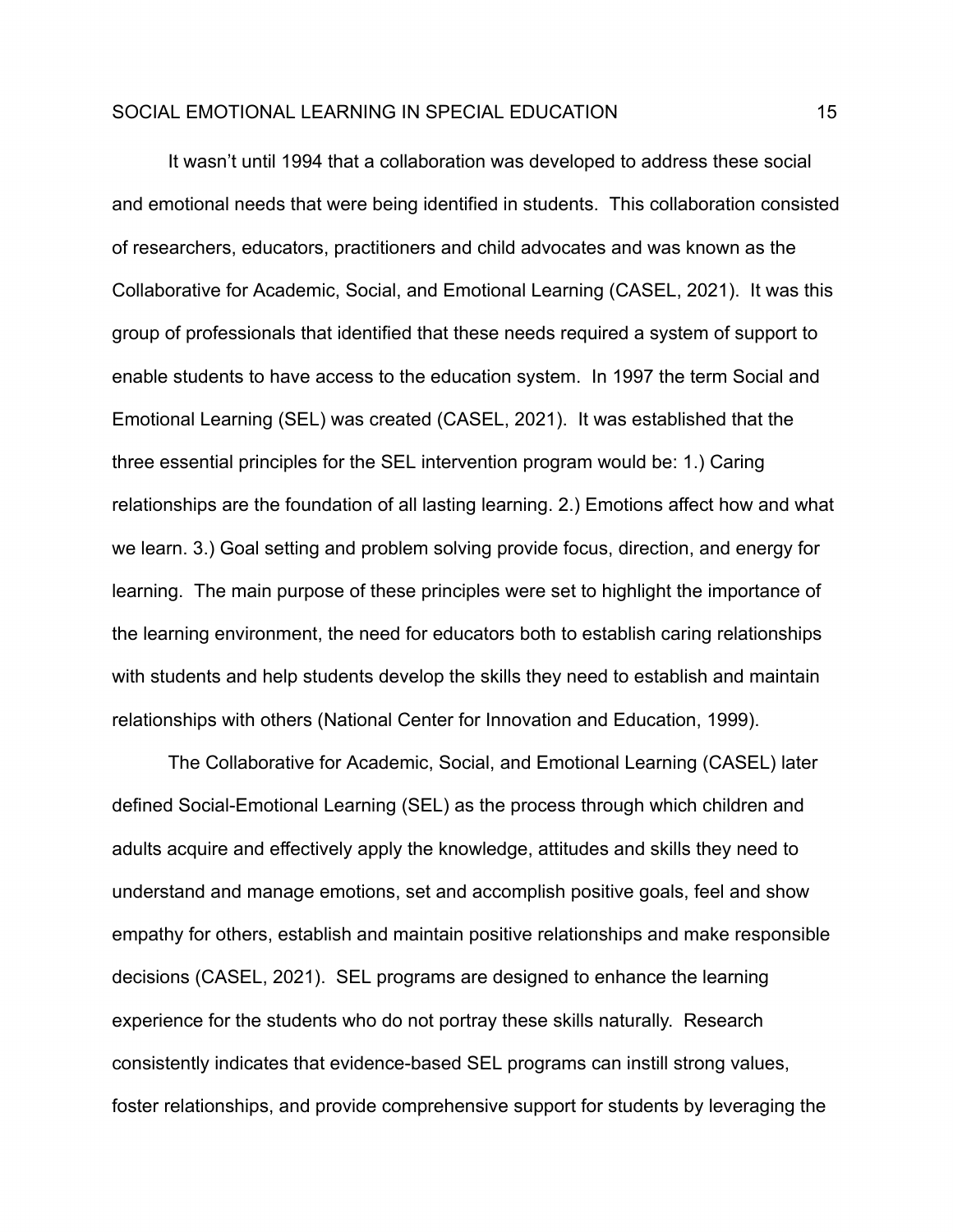social resources of the school, family, and community (Greenberg et al., 2003). Interventions that promote SEL may decrease bullying behaviors, increase personal growth, reduce behavioral issues in schools, and increase academic performance (Payton et al.,2008).

# **Why is SEL an Important Component in our Schools?**

SEL programs are designed to complement existing school curricula by teaching the social and emotional skills that contribute to better social and emotional adjustment and higher academic achievement (Taylor; et al, 2007). Having strong social emotional skills enables students to learn, develop healthy self-esteem, self-control, empathy, social skills and morality (Ahmed et. al, 2020). Mahoney (2018) states that a well-implemented SEL instruction translates into an 11–13 percentile-point gain in student academic achievement. Therefore the development of an effective social-emotional learning platform in an intervention setting can increase the growth of that child's academic performance. This process requires the development of trust; not just in the teachers or adults in the building, but of one's own self as well as developing trust in peer relationships. Balfanz (2019, pg.72) states that more-active learning is more-successful learning, and it is often more "social" learning, too. "To learn effectively with and from others, we need to know how to read social cues and communicate our level of understanding." A recent study conducted out of Stanford University also confirms this finding that suggest changes in growth mindset and self-management to be most predictive of positive outcomes, where the increases in achievement associated with a one standard deviation increase in SEL can be as high as an additional 25 percent of the average annual learning gains (Kanopka, 2020).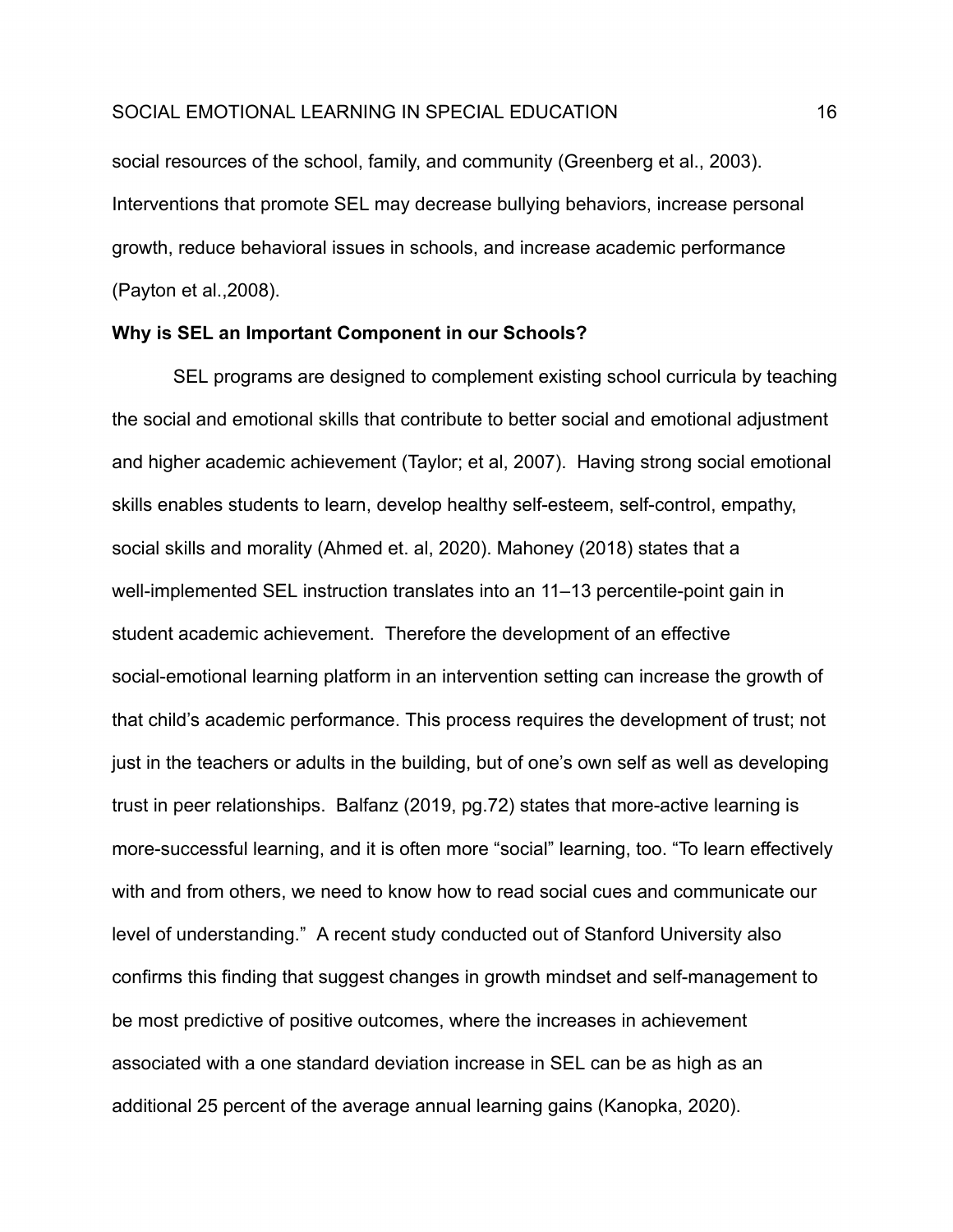There are educators out there, like Grover Whitehurst, of Stony Brook University, that argue that SEL will take away from academics. He states that "there is little evidence that individual differences in broad personality traits and dispositions can be meaningfully affected through school-based programs" (Balfanz & Whitehurst, 2019, p.70). He also argues that "schools are not going to succeed in making shy students extroverted, careless students meticulous, or contentious students agreeable" (Balfanz & Whitehurst, 2019, p.74). However, those like Robert Balfanz, of John Hopkins University, feel that it is quite the opposite. He states that "by focusing on the 'whole child' through taking an integrated approach to social, emotional, and academic development does not have to come at the cost of lessening the focus on academics or decreasing vigilance regarding school outcomes" (Balfanz & Whitehurst, 2019, p.74). Greenberg also supports this approach that "children need more than the ability to read, write, and do arithmetic. They also need skills that will help them develop personal plans and goals, learn to cooperate with others, and deal with everyday challenges, setbacks, and disappointments" (2017, p.16). Simply put, if we are able to form a working connection between a student's cognitive, social and emotional development then we will have a higher opportunity of reaching that student's highest learning potential. Students who become more self-aware and confident about their learning abilities try harder, and students who motivate themselves, set goals, manage their stress, and organize their approach to work perform better (Greenberg 2003).

# **What are the Key Components of a Successful SEL Program?**

As schools begin to understand the need for a strong SEL Curriculum to use in their schools, many elements are considered. From the very beginning stages of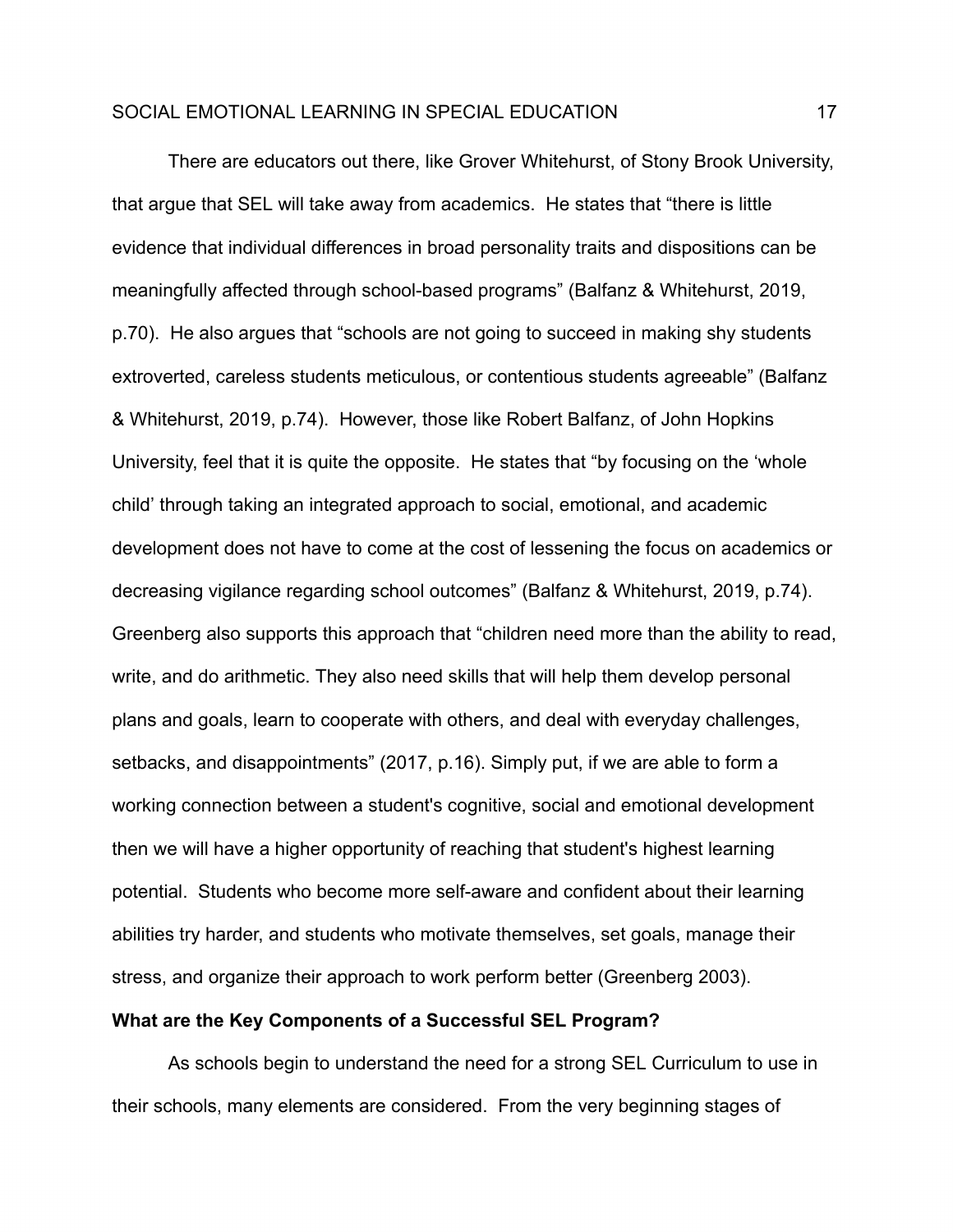development of social-emotional learning, scholars indicated three key skill areas as the main source of difficulties students identified with this disability faced: recognizing emotions in self and others, regulating and managing strong emotions (positive and negative), and recognizing strengths and areas of need (Elias, 2004). To address the needs in these skill areas, social-emotional programs were developed that followed specific components. According to Peyton, et al. (2000), the following features of quality SEL programs should be considered: 1) selection of program objectives and a sequence of learning activities based on a clearly articulated conceptual framework; 2) instructions sufficient to enable teachers to implement a variety of learning strategies that actively involve students, draw on their previous experience, provide them with opportunities for skill practice and feedback, and address their diverse learning styles; 3) structures to assist teachers to infuse and apply SEL instruction across other subject areas within the school curriculum; 4) well-organized, easy-to-follow lesson plans with clear objectives and learning activities, student assessment tools, and a rationale linking individual lessons to the overall program design; and 5) tools for monitoring program implementation with guidance on how to use the tools and the data collected to improve program delivery. SEL programming developed for the classroom setting utilizes these components in different ways to best meet the needs of that particular school. It is important to consider the needs of your students when selecting the correct SEL program for your school.

# **Comparing Different SEL Programs**

In this section I will talk about the instructional framework comparison of several SEL programs that have been chosen for their effect on behavioral needs. These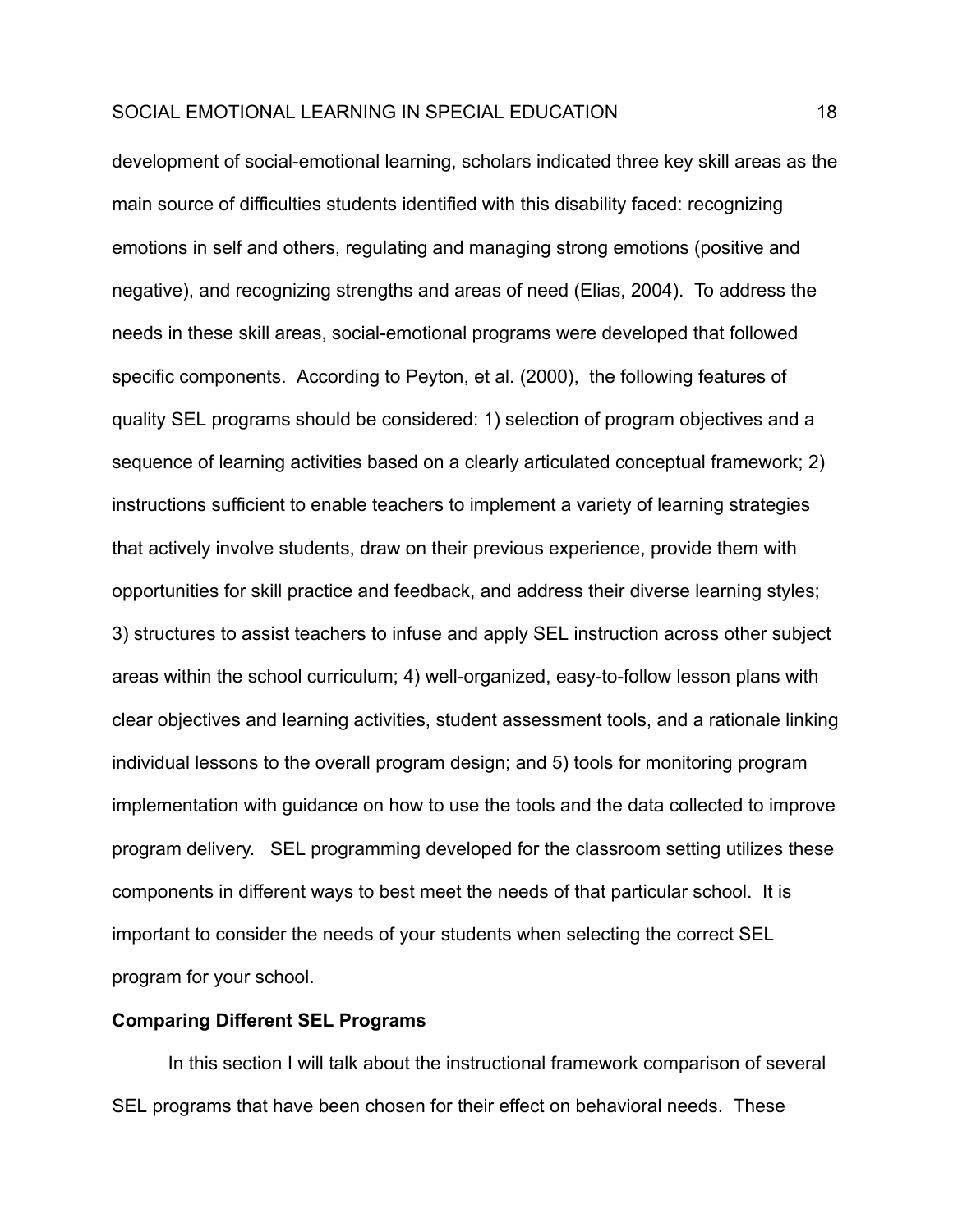programs include: KooL KIDS Whole of Class Program, SAFE program, Caring School Community (CSC), and the RULER Approach. For a visual comparison, see table 1: SEL Program Comparisons.

The KooL KIDS Whole of Class Program aims to assist all children aged 8 to 12 years to recognise their strengths, understand and manage their emotions, be aware of others' emotions and develop their social and friendship skills (Carroll; et al, 2020, p.201). Lessons consist of stories and associated exercises where children can develop the skills and core concepts of the program. Other parts of the program include teaching social skills, emotion and behavior regulation through individual and group work, games, drawing and writing tasks, role plays, narrative exercises, calming exercises and behavioral challenges (Carroll; et al, 2020). He went on to discover that "students classified as borderline/abnormal on the teacher-rated SDQ total difficulties scale showed significantly greater reductions in emotional and behavioral difficulties and significantly greater improvements in social and emotional competence than students who were classified in the normal range" after receiving the program in a whole class format (Carroll; et al, 2020, p.207). Although the program has been found to be successful with children who have been identified with social-emotional and behavioral needs, its largest downfall is that it is designed as a whole-class approach to SEL and relies heavily on its' 13-week delivery of the program to develop connections and practice strategies.

Social Harmony is a K-12 SEL intervention program that is derived from concepts including nonviolent communication, restorative justice, anthroposophy, and from theories of behavioral psychology, attachment theory, and brain science (Haymovitz,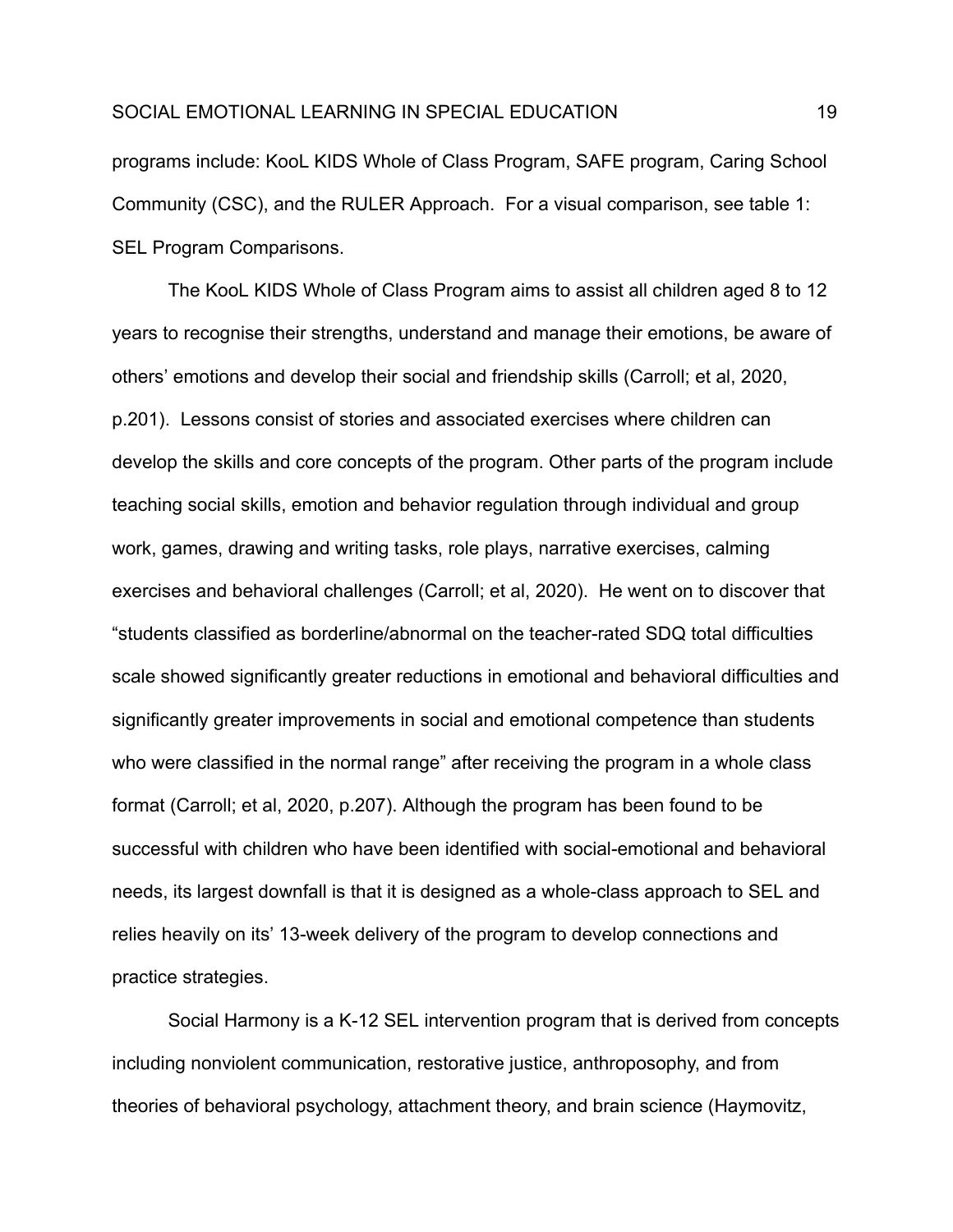2018). Its approach is described as a restorative approach to typical SEL practices as it offers an alternative to punishments, suspensions and expulsions within schools by building relationships between school personnel and students while still addressing the behaviors or situations that resulted in punishment in the past. Restorative approaches include circle process, restorative inquiry, perpetrator and target mediation, and formal restorative conferencing. This helps build intrinsic motivation while cultivating an ability to meet challenging situations with resilience and creativity (Haymovitz, 2018). It varies from the other programs explored as it involves a community approach to social-emotional learning by involving not only teachers and students, but also school administration and family members.

Another benefit to the Social Harmony program is that it is designed to be delivered following the three-tiered model of intervention. The first tier of the program involves whole school activities such as "basic motivational principles, nonviolent communication, how to identify needs a child is trying to meet through disruptive behavior, and learn how to help students find new strategies to meet such needs," to which 80 percent of students are expected to respond (Haymovitz, 2018, p.46-47). The second tier is designed to address the needs of about 15% of the students who require a more direct, small group environment. This tier includes lessons that focus on peer modeling techniques, workshops on responsiveness in the classroom, and restorative justice meetings as needed (Haymovitz, 2018). The third tier is considered for the 5% of students who need an individualized approach to SEL as they are not showing a response to the previous two tiers. This tier is designed as a way for teachers to address specific needs of the student in a one-on-one environment (Haymovitz, 2018).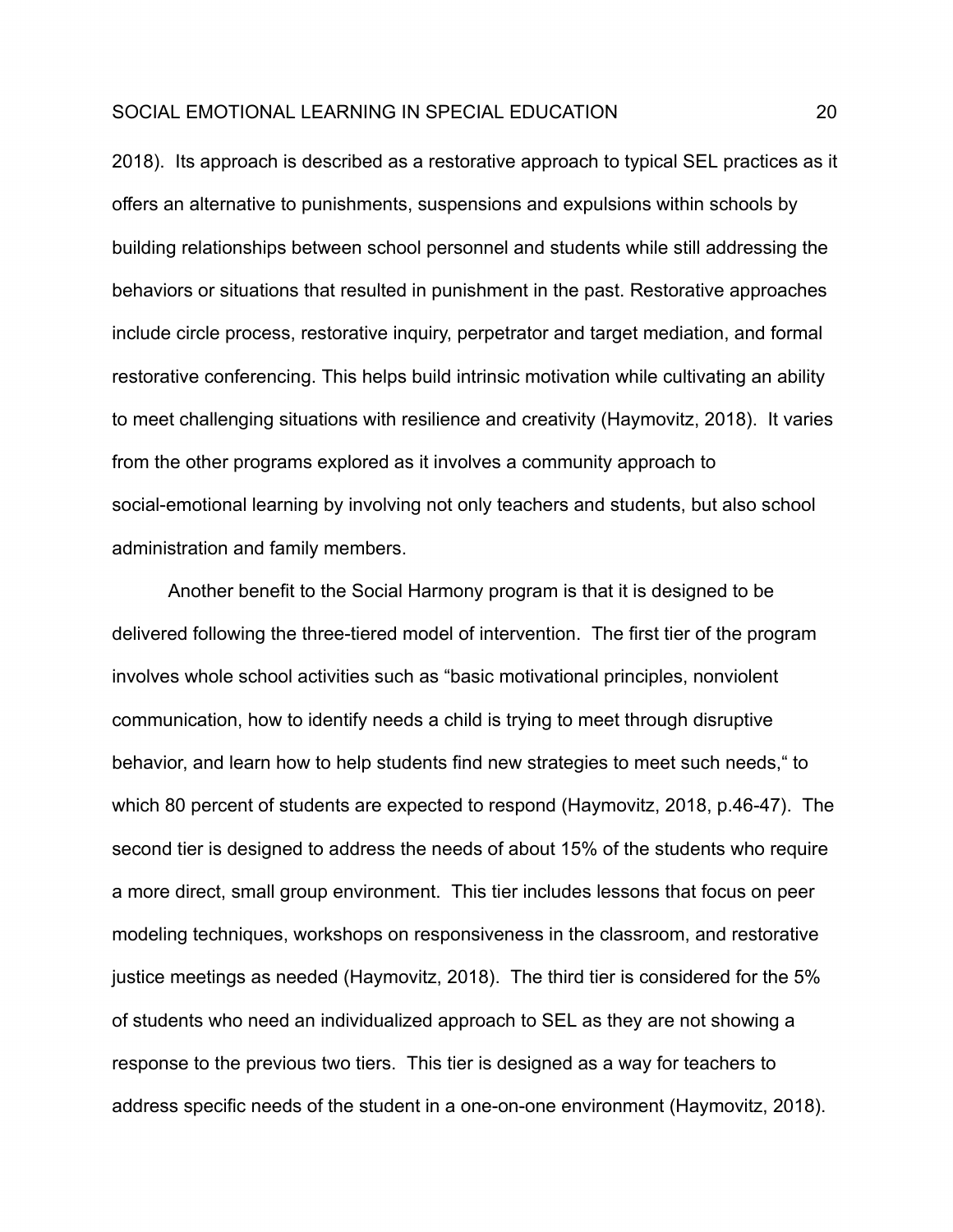It's important to note that Social Harmony is still considered to be a relatively newer SEL intervention program and does not have a lot of research or case studies to support its effectiveness. However, a concept-mapping evaluation of the program was conducted in 2018 found that participants reported that after the implementation of Social Harmony, they observed stronger preparedness and self-efficacy of faculty and staff members to identify and address social–emotional concerns, better relationships, more positive perceptions of self and others, and improved school climate. It was also discovered that the best way to ensure that the Social Harmony program is most beneficial is when it can be coordinated by a social worker or counselor. He states that "this person would be prepared for the role with some understanding of personality, social psychology, interpersonal dynamics,and organizational theory" (Haymovitz, 2018, p.52). This is seen as a limitation to the program due to the need for this coordinator to fully train staff prior to implementation of the intervention. Teachers and other staff utilizing the program need to obtain 13 hours of training to be effective in conducting lessons with students. Time that many schools do not always have the time readily available for their teachers to utilize in order to ensure fidelity of this program.

Caring School Community (CSC) provides whole-class instruction and three levels of individual interventions to address problem behaviors by providing "comprehensive scope and sequence to build relationships, social skills and competencies" (Collaborative, 2021, p.2). These 30 minute lessons are provided daily over the course of 30 weeks. Research completed by Battistich (2000) has found that this intervention is most effective for grades 3-6 when implemented as a whole-class to address classroom climate and school connection. According to the Center for the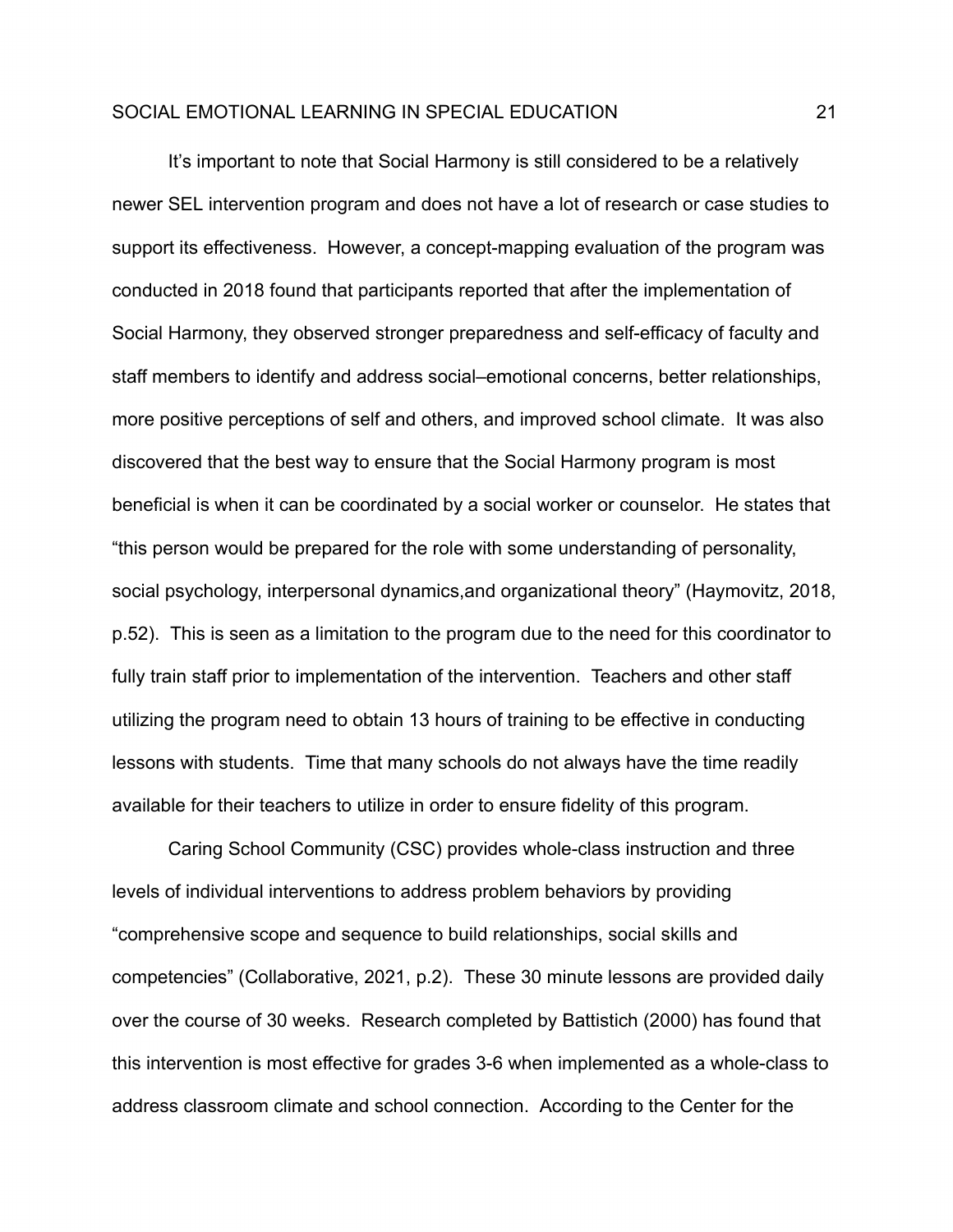Collaborative Classroom (2021), a research study was concluded in 2006 on twelve underperforming schools in San Francisco Unified School District to see if CSC would improve academic growth on State Testing. After two years of implementing the intervention, students in the schools that received CSC intervention showed a larger growth in their academic progress in both reading and math than the schools that did not provide the intervention. Although this program contained strategies that could be used to address specific needs of the students in my study, it would be very difficult to pare these programs down to an intensive small group Tier 3 intervention as their scope is just too large for what my needs are for this study.

The RULER Approach is a SEL approach that was developed by the Yale Center for Emotional Intelligence. The program, which is designed as a whole-class intervention for students in K-8 grade, instills a positive social-emotional climate in the classroom as the basis for productive teaching and learning and effective classroom management (Hagelskamp, 2013). RULER is an acronym for the five skills of emotional intelligence: **R**ecognizing emotions in oneself and others, **U**nderstanding the causes and consequences of emotions, **L**abeling emotions with a nuanced vocabulary, **E**xpressing emotions in accordance with cultural norms and social context, and **R**egulating emotions with helpful strategies (Brackett, 2019). The acronym is not intended to reflect a hierarchy in which one skill precedes another in a progressive chain as the development of one RULER skill likely influences another (Brackett & Rivers, 2014). The program teaches children how to recognize emotions in oneself and in other people, understand the causes and consequences of a wide range of emotions, label emotions using a sophisticated vocabulary, express emotions in socially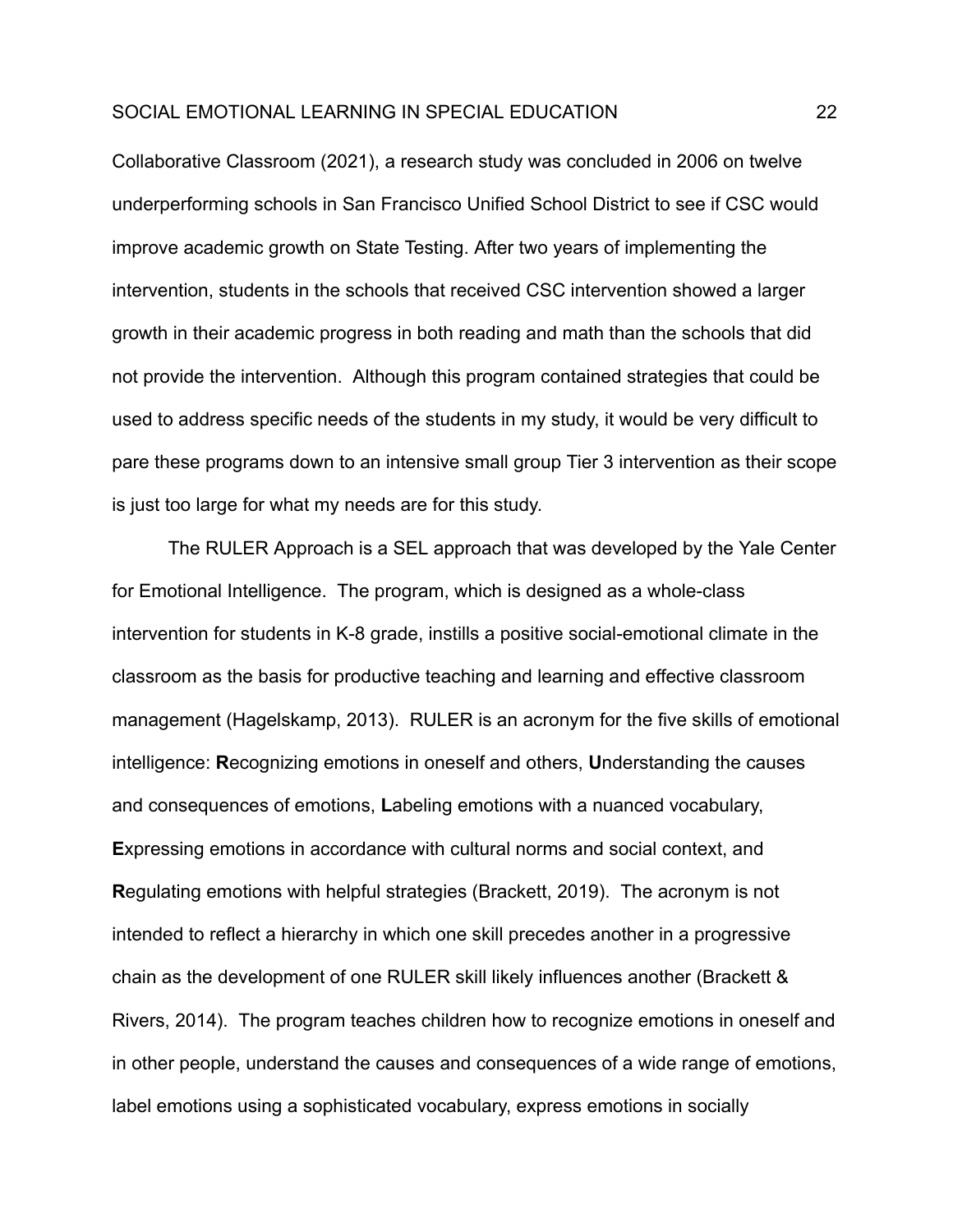appropriate ways, and regulate emotions effectively (Taylor, 2007). Through the feeling words units, RULER teaches students to both be aware of the causes and consequences of the negative emotions that they encounter, such as those that arise from being alienated or preparing for a difficult test, and how to identify resources to help them cope with their feelings, such as asking a teacher, parent, or classmate for assistance. Students who are skilled emotionally tend to experience more positive emotions and have higher psychological well-being (Brackett, 2019).

In 2010, Brackett (2010) conducted a seven month study on fifth and sixth grade students utilizing the RULER method to those that were not and found that students in classrooms using RULER had higher academic performance in ELA and work habits/social development as well as higher social and emotional competence in some areas compared to students in classrooms not using RULER. Teacher ratings indicated that at post-test, students in RULER classrooms, compared to those in the comparison group, had higher adaptability scores, which reflect ratings of behaviors related to positive relationships, leadership, and studying, and lower scores on school problems, which reflect ratings of behaviors related to attention and learning problems (Brackett, 2010). To further this study, Hagelskamp (2013) went on to conduct a similar study of the same grades to confirm that RULER's program components encourage frequent social interactions with peers and teachers, along with activities that focus on creativity, group problem solving, conflict resolution and empathy.

Having identified the "missing piece of the puzzle" for the students under my purview, I have the ability to identify key components of an SEL program that would best meet the needs of these students. Age/Grade appropriateness, adaptable for small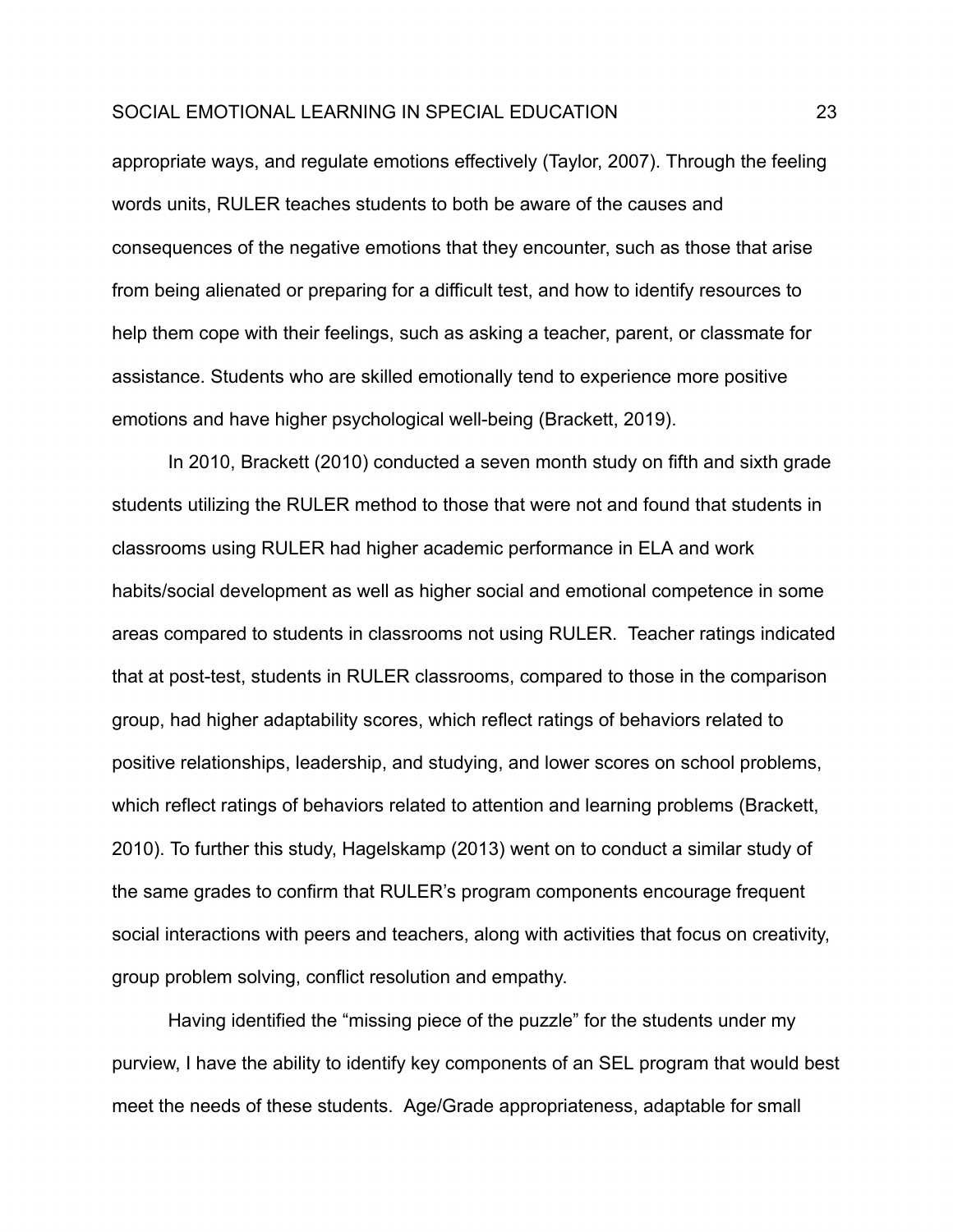group instruction, Tier 3 adaptability and instruction on the identification of specific emotions and how they are experienced. Table 2: SEL Program Comparisons (below) illustrates how the four SEL programs that were explored in this literature review aligned to those requirements.

# **Table 1:**

| <b>SEL Program</b>                          | <b>Age/Grade</b> | <b>Group Size</b>                              | <b>Tier 3</b><br><b>Adaptable</b> | Program<br>Length              | <b>Emotion</b><br><b>Identification</b> |
|---------------------------------------------|------------------|------------------------------------------------|-----------------------------------|--------------------------------|-----------------------------------------|
| <b>Kool KIDS</b>                            | 8-12 yrs         | <b>Whole Class</b>                             |                                   | 13 weeks                       |                                         |
| <b>Social</b><br><b>Harmony</b>             | $K-12$           | <b>Whole Class</b><br>Or<br><b>Small Group</b> |                                   | Program<br>repeats<br>annually | X                                       |
| Caring<br><b>School</b><br><b>Community</b> | 3-6 grade        | <b>Whole Class</b>                             |                                   | 30 weeks                       |                                         |
| <b>RULER</b><br>Approach                    | $K-8$            | <b>Whole Class</b><br>or<br>Small Group        |                                   | Multi-year                     |                                         |

# *SEL Program Comparisons*

# **Literature Review Findings**

After researching these programs, I found that the RULER Approach contained everything that was required of an SEL program to meet the specific needs of my particular group of students. RULER skills help people of all ages to use their emotions wisely, opening opportunities for us to succeed in school, at work, and in life (Brackett, 2019). As a teacher working with students who have identified social emotional needs that often result in negative behaviors that impede learning, I feel that this SEL program will fit within the context of my capstone project in order to answer the research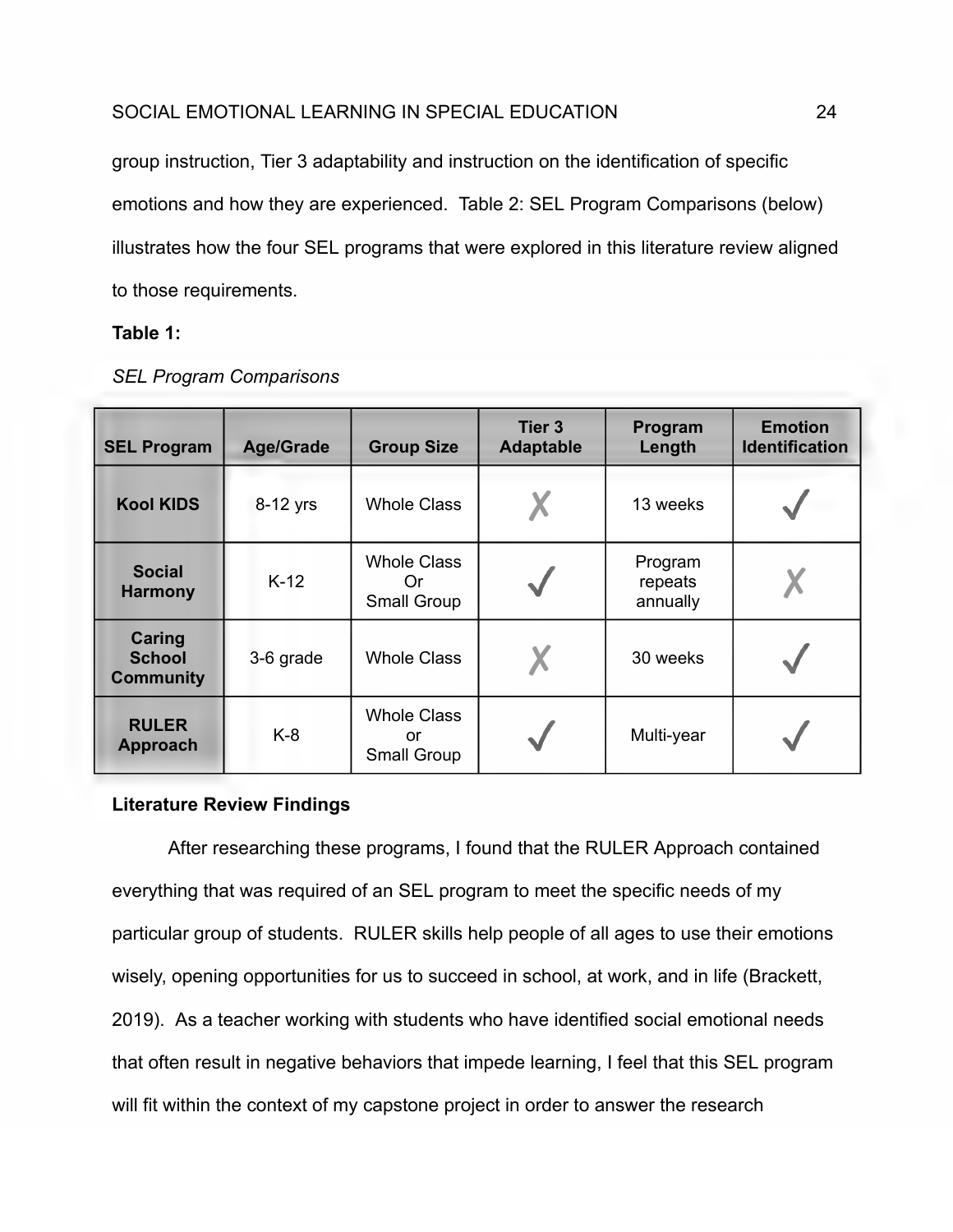<span id="page-25-0"></span>question: Can the RULER Approach, a program developed for Tier 1/Tier 2 classroom intervention, be effectively used as a Tier 3 small group intervention?

# **CHAPTER THREE**

#### **Research Design / Methodology**

The students that have been selected for this action research study are second graders who have both previously received instruction using the Zones of Regulation curriculum in the past as a means to regulate their emotions and to address their identified disability in social-emotional skills and/or behavioral goals. I teach in a suburban public school district with a population of about 10,000 students enrolled according to the 2020-2021 Ohio School Report Card. In our district, students with disabilities account for 15% of the population, or roughly 1,500 students. The elementary school that these students attend is one of 12 elementary schools in the district with an enrollment of about 460 students.

The two students selected for this action research have SEL needs that include self-regulation when faced with a frustrating situation, listening/following directions, and using appropriate volume in the classroom. Although their SEL goals identified on their Individualized Education Plan (IEP) are similarly focused on self-regulation of emotions, their primary disabilities are different. Jimmy has a primary disability listed as Autism and Kyle is listed as Other Health Impaired (Minor) with the primary concern for hyperactivity, attentiveness and adaptability. I am interested to see if these disabilities affect the results of the study.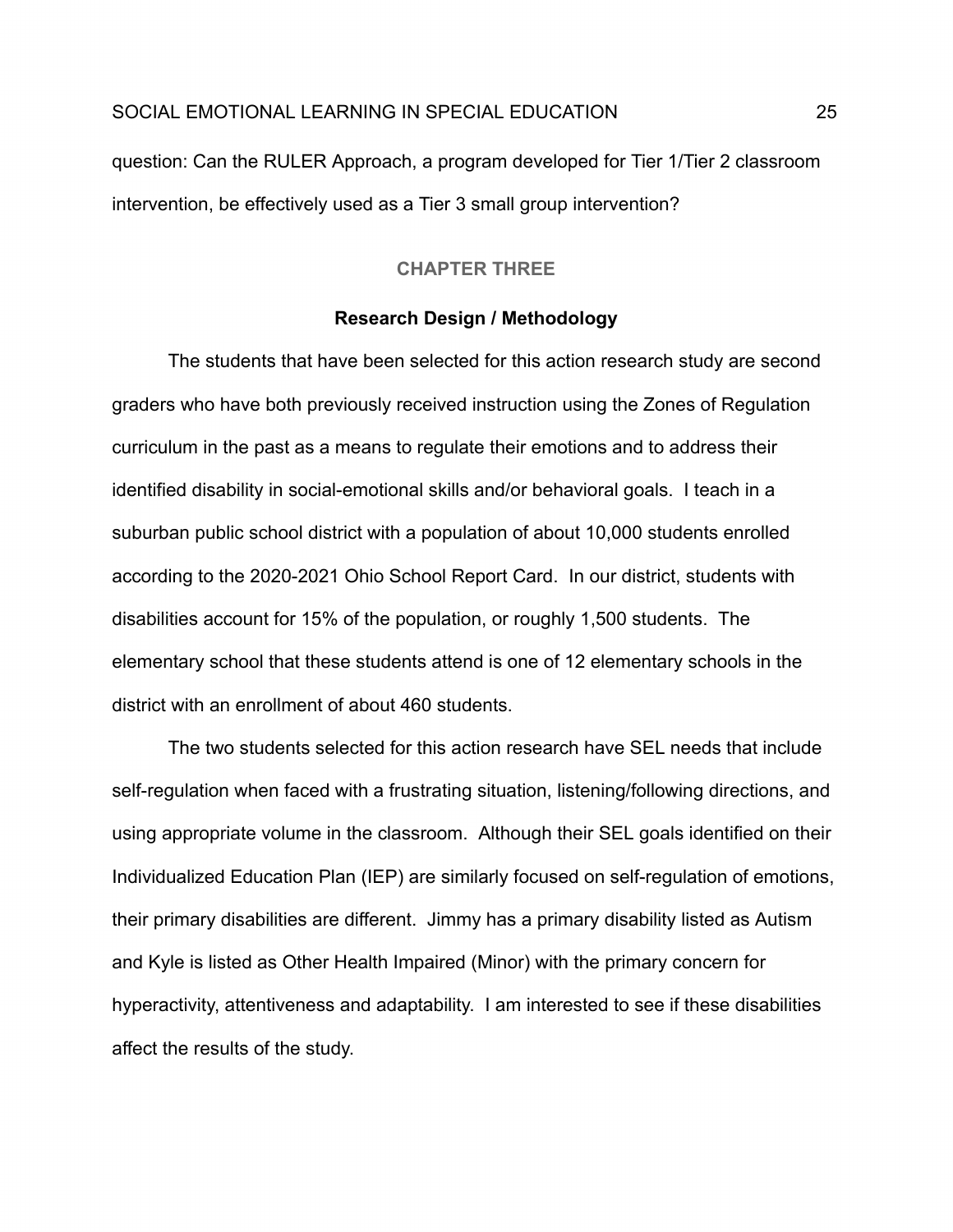Based on the needs for a SEL program that provides a means to identify emotions in a way that can be utilized in a small group setting, I found that the RULER approach met this need better than other programs that were reviewed in my literature review. The RULER Method was designed to guide teachers to develop their own Emotional Intelligence (EI) and then incorporate it into their classroom (Nathanson, 2016). Utilizing the RULER approach allows me to focus the limited time I have to work with these students on developing their ability to identify their own emotions in order to self-regulate as well as provide them with a way to self-regulate without the need for teacher prompts.

This Action Research Study will be completed in three stages, which will be referred to in this paper as Stage One (baseline), Stage Two (first implementation) and Stage Three (second implementation). The students will meet two times every week on Tuesdays and Thursdays for their twenty minute sessions each day.

#### **Stage One - Baseline**

Stage One of the study is only one week in length and was meant to establish a baseline of the student's behavior responses and to establish a classroom charter. Throughout this week I also asked that the teachers monitor the students using the rubric found in Appendix 1. This rubric was created to explore how the students are reacting to a frustrating situation in the classroom. It's design followed Marc Brackett's five skills of emotional intelligence (2019): **R**ecognizing emotions in oneself and others, **U**nderstanding the causes and consequences of emotions, **L**abeling emotions with a nuanced vocabulary, **E**xpressing emotions in accordance with cultural norms and social context, and **R**egulating emotions with helpful strategies. The teachers were asked to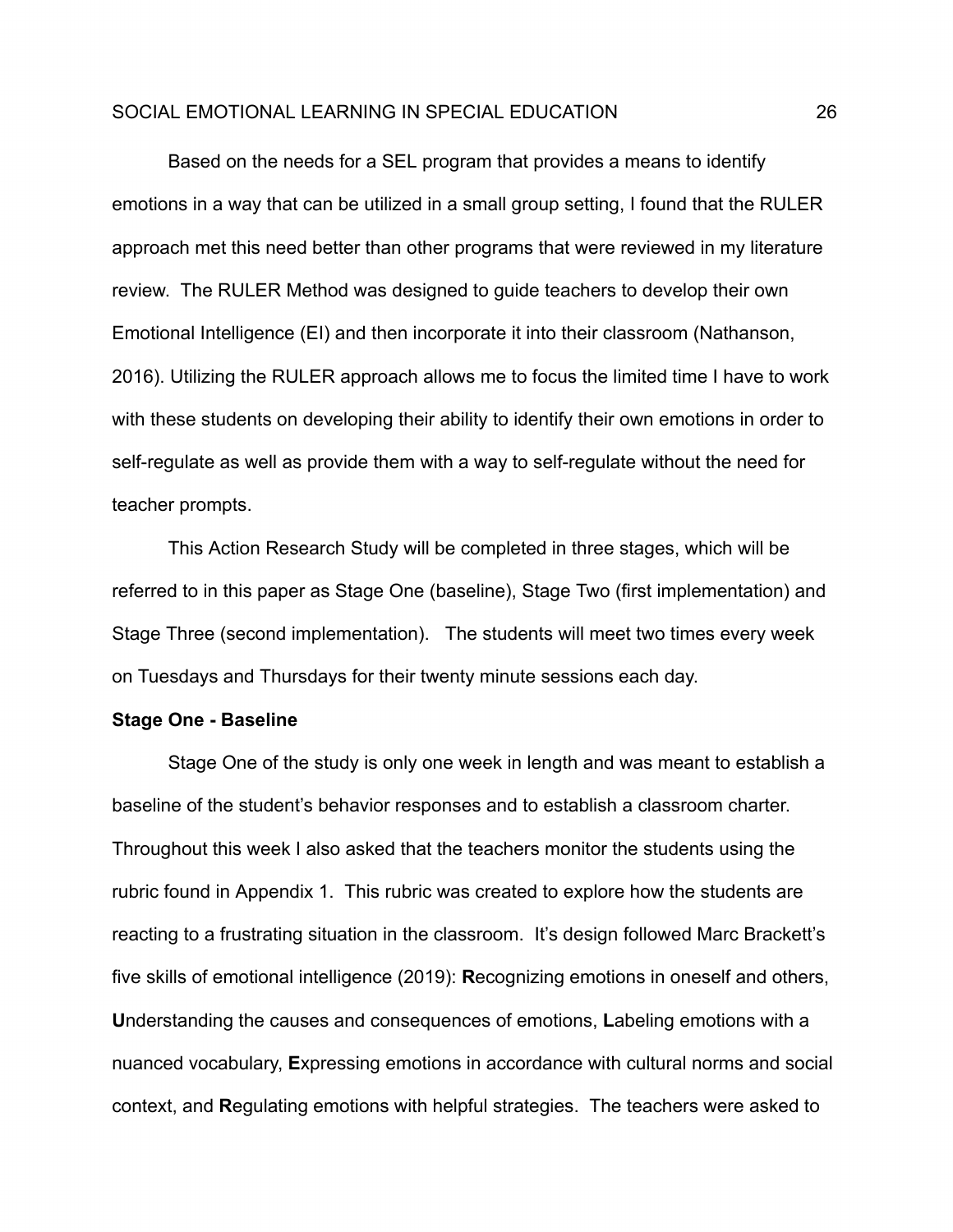rate the students' ability to process through each step in regards to how much support they needed using a 1-3 scale; a score of 1 meant that the teacher had to provide the step for the student, a score of 2 meant that the student was able to complete that step with teacher prompting, and a score of 3 meant that the student was able to complete that step independently. The teachers were instructed how to question the students through each step of the rubric previous and given time to practice and ask questions in order to ensure that both students were assessed equitably.

After the students were given an explanation of the RULER program, the rest of this first stage centered around developing a classroom charter that would guide expectation and agreement of behavior throughout the study of this RULER program.

# *Classroom Charter*

For the remainder of Stage One, the students participated in the creation of the class charter that will be referenced throughout lessons (see Figure 1). The classroom charter is the first anchor tool recommended in the RULER program as it helps to develop and support positive emotional interactions by creating a certain process for achieving the expected outcomes in a classroom by identifying how people want to feel and how they can help each other to experience those feelings (Yale University, 2022). By creating the charter we turn the roles by including students in the decision-making processes, which makes the process more meaningful to students and develops a sense of ownership of the classroom and learning. Once developed, the charter becomes a point of reference to go back in order to reinforce expectations that have been agreed upon by all members of the classroom environment (Brackett, 2020).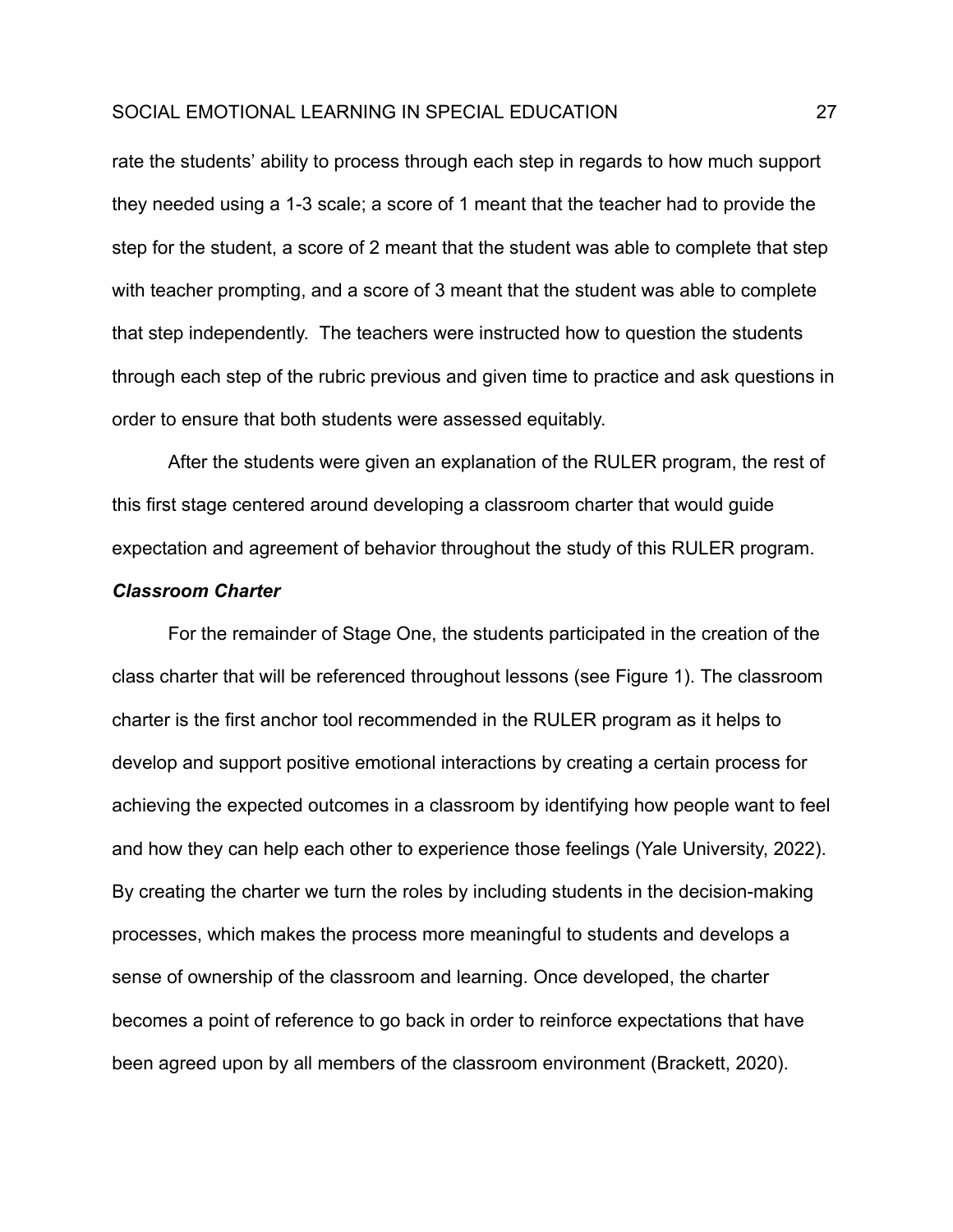This is a new process for my students, and since they are not necessarily comfortable advocating for their needs yet, it was imperative to plan this step by step to help guide the students towards creation of their first classroom charter. The Yale Center for Emotional Intelligence (2021) has identified three key areas needed for the classroom charter. These areas are addressed through questions to promote participation and ownership of the charter. The first question asked to the students is "how do you want to feel in this class? What emotions do you hope to have in here?" The students will then make their own list of feelings on a dry erase board. As they share their words, the words are combined on the whiteboard. The students and teacher will use the combined list to compare the words and select five feelings that everyone agrees on for the charter. Using these words as a guide, the students will brainstorm ways to help themselves and their friends to have these feelings in the classroom to guide their answers for the second question of "how will you obtain these feelings while in the classroom?". The last part of the classroom charter is focused on a discussion on what should be done if we do not follow the charter. Since the students I have chosen for this research are only in second grade, the question asked to spark discussion needed to be re-structures from the tools' third and final suggested question of "what will we do when we do not follow the charter" to a question that better alines to their current level of development, which in this case I used the question "what if you and your friend do not agree on something?" And then added "what if we do not follow these rules?" This sparked more of a conversation on creating compromise or helping their friend if they are doing something wrong.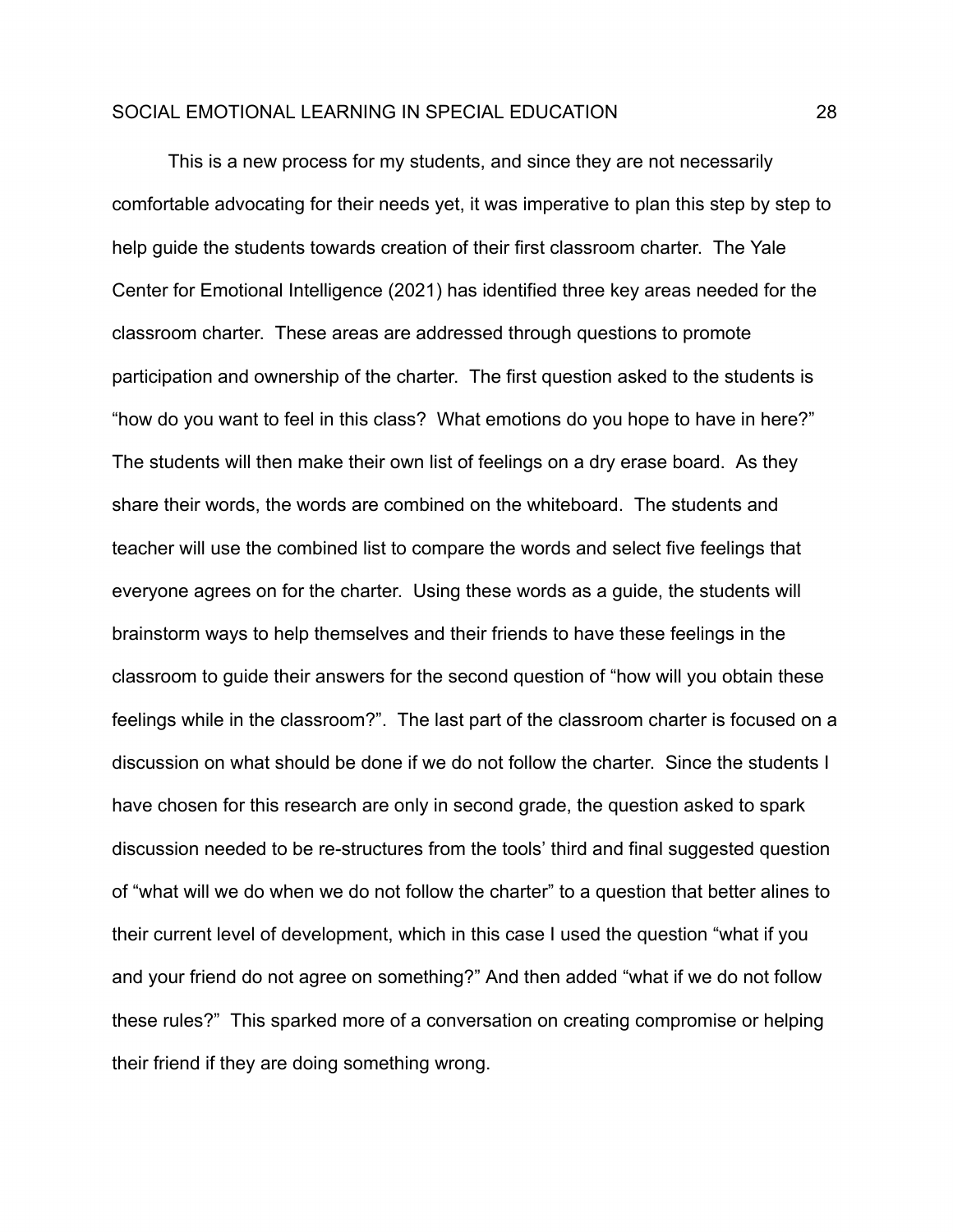Once we had completed our draft of the charter on anchor paper, I explained to them how I would type it out and send it to the printers for our final poster. We all put a handprint and wrote our names on the chater once it was printed and the students found a place in the classroom that they wanted to hang it. We will refer to this charter anytime we have miscommunication or conflict of ideas during our two other stages of the study.

# **Figure 1:**

*Classroom Charter*



Note. Classroom Charter example created by the students in my classroom.

## **Stage Two - First Implementation**

Stage Two of the study is the first implementation of the four lessons that support the development of the RULER anchor tools. The second stage involves the implementation of the lessons. The four lessons will be structured by following each of the key components of the RULER Method and mirror the goals that the students will be assessed on following each stage. This layout will allow for isolation of each concept as it builds towards emotion expression and regulation, which is the end goal of this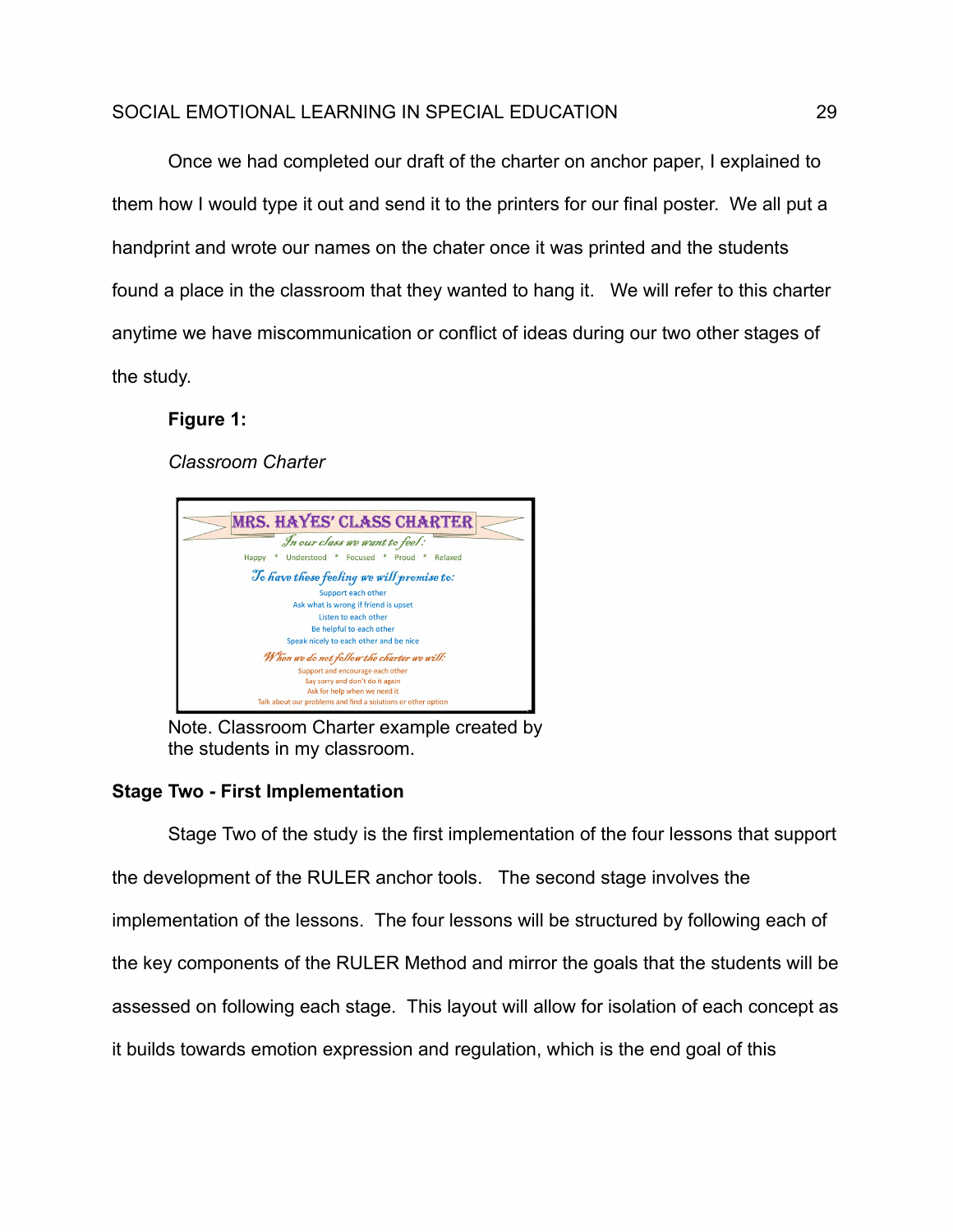project. The students will complete lessons one and two the first week of implementation and then lessons three and four the second week.

The program has been designed so that each one of the recommended anchor tools are to be used in a specific order as they build on one another as the students build their emotional intelligence throughout the program.

#### *Lesson One - Mood Meter*

The first lesson introduces the RULER tool, Mood Meter, to establish a means for students to **R**ecognize emotion in themselves and in others around them. The Mood Meter is a visual tool that builds emotional awareness. It helps students to better recognize and label their emotions by understanding how their emotions influence how they feel, think and behave (Yale University, 2022). This tool also gives them the ability to address their feelings to better self regulate when they start to feel out of control, allowing them to choose strategies that will best meet the need for that particular emotion. Mood Meter allows students to see that their emotions are experienced in different levels of pleasantness combined with the level of energy we have (Yale, 2016). As seen in the figure 2 (below) the Mood Meter is made up of four different colored quadrants, each representing different types of feelings as it correlates to energy level and pleasantness (Yale, 2016).

The greatest benefit of the mood meter is that it shows students that there is a purpose behind every emotion and that it is appropriate for all of us to express all types of emotions. There is not a "good" or "bad" feeling or any one feeling that someone should strive to experience all the time. This tool shows that even when we have an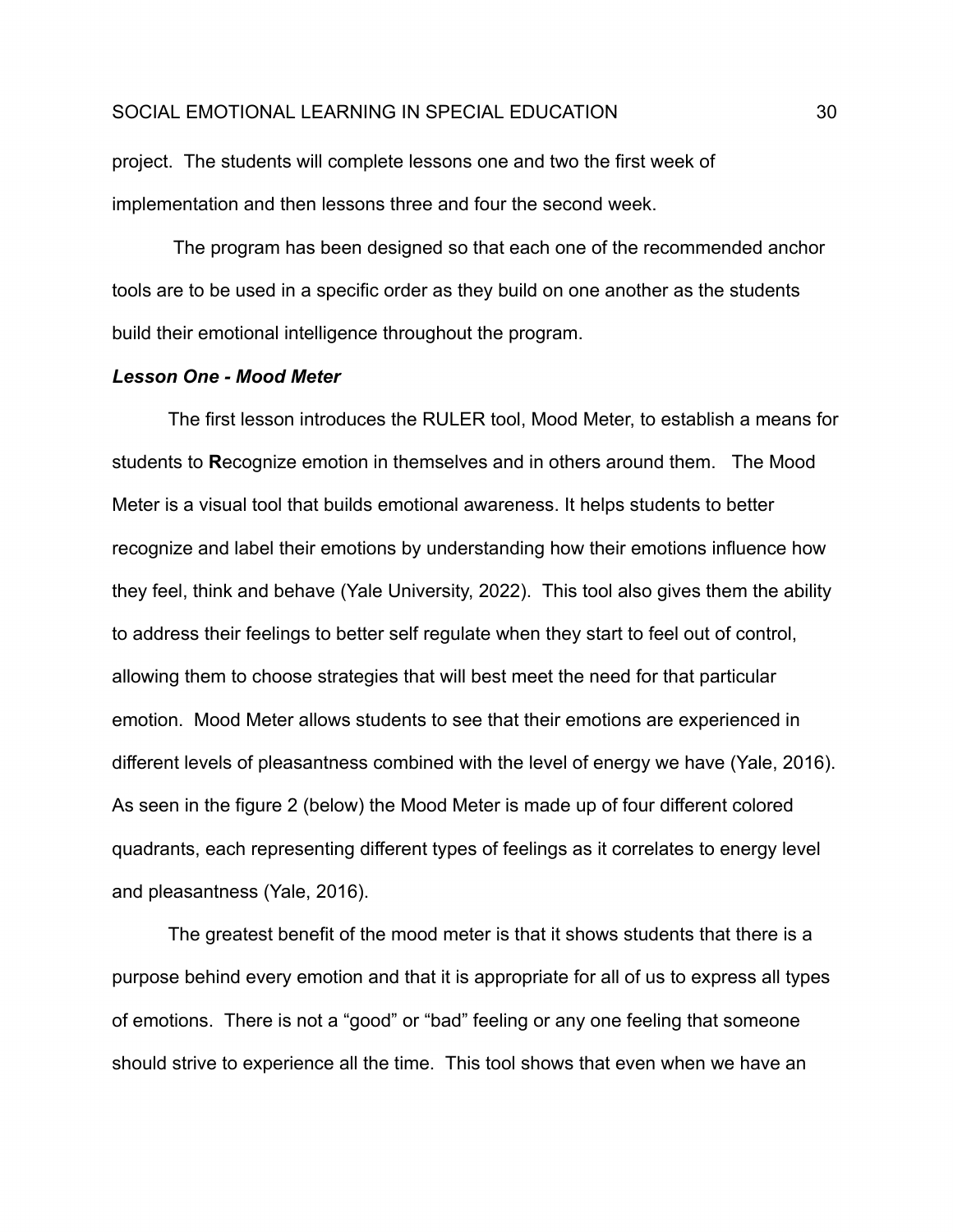emotion that might be unpleasant for us during that specific situation, there is a reason behind why it is expressed.

## **Figure 2:**

*Mood Meter*



Instead of assigning a single emotion name to each color, the mood meter helps the students to experience their emotions as a level of pleasantness and type of energy experienced in the body. When moving left and right on the grid, students identify how pleasant they are feeling towards a specific situation, ranging from extremely unpleasant on the far left to extremely pleasant on the far right. When moving up and down on the grid, students identify how much energy their body is needing to release at the time of the emotion, ranging from extremely low on the bottom to extremely high on the top (*Yale Center for Emotional Intelligence, 2016)*.

The Mood Meter is sectioned off into four quadrants that are there to help identify the different types of feelings we experience when faced with a certain pleasantness and energy level. The top left quadrant, or red quadrant, is unpleasant / high-energy emotions like anger, frustration, and fear. The top right quadrant, or yellow quadrant, is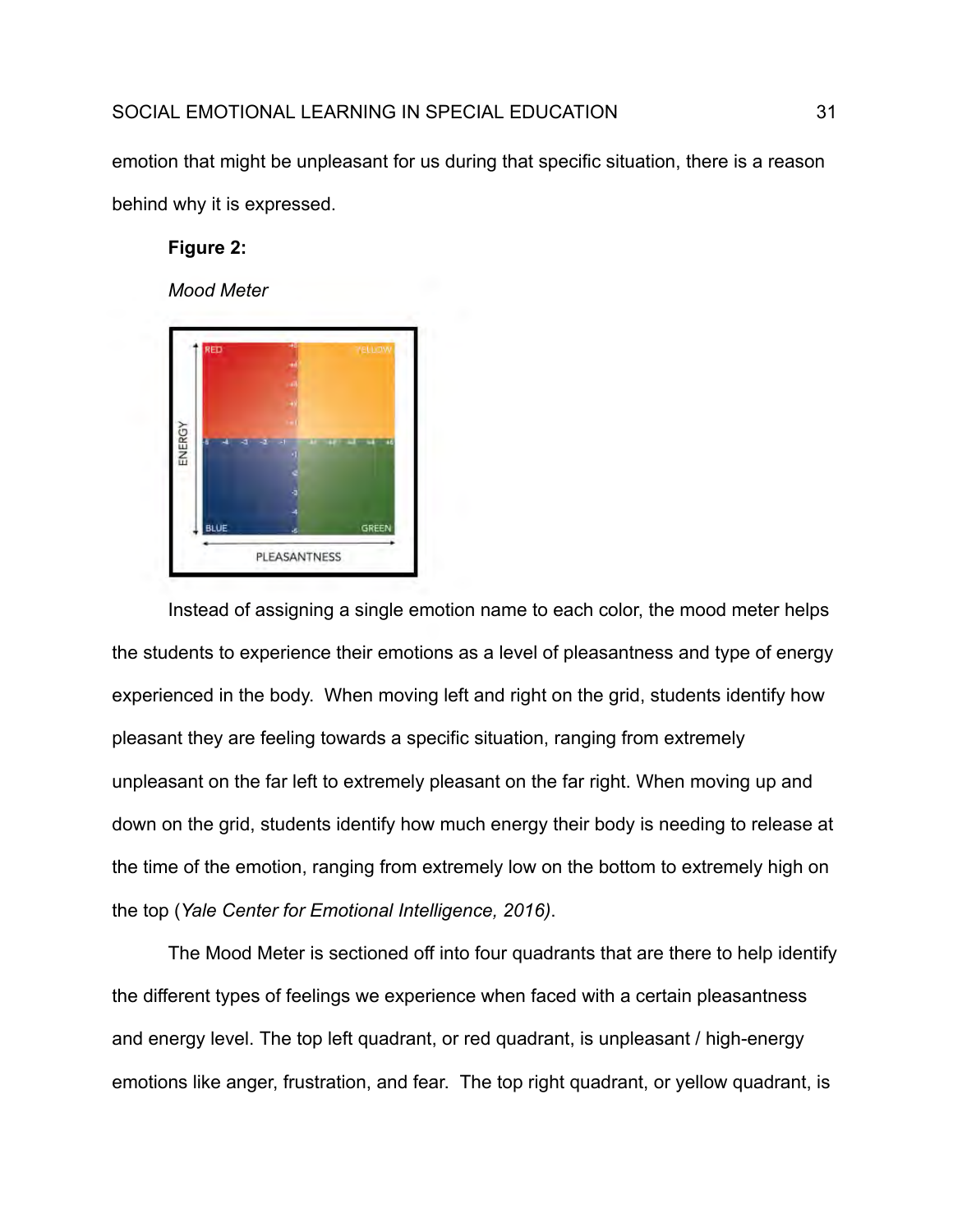pleasant / high-energy emotions like upbeat, cheerful, and excitement. The bottom right quadrant, or green quadrant, is pleasant / low-energy emotions like relaxed, secure, and content. The bottom left quadrant, or blue quadrant, is unpleasant / low-energy emotions like sadness, loneliness, and guilt (*Yale Center for Emotional Intelligence 2016)*.

During this first lesson, students will be asked to identify where certain emotions are found on the mood meter. They will be given pictures of different facial expressions. As a group, the students will discuss how the person in the picture is feeling. But instead of identifying the emotion, they must identify how pleasant/unpleasant the person looks as well as how much energy they look like they are experiencing in that moment the picture was taken. This type of conversation will get the students to start utilizing their awareness of these features as a means to identify emotions. The students will also begin to practice using the Mood Meter Check-in (Appendix 2) adapted from the one found on Yale Center for Emotional Intelligence (2016) to practice identifying their mood at a time where they are feeling more regulated so they are better prepared in times of crisis to access their strategies. This gives us an opportunity to talk about emotions in an authentic way as it pertains directly to the students' own experiences.

The Mood Check-in will be introduced at the end of this lesson to encourage the students to practice self-identification of their emotional state. Students will be shown the worksheet and given directions on how to fill it out. The teacher will be sure to encourage the students to first identify their energy levels and pleasantness levels before selecting an emotion. Students will then be asked to label their emotion with a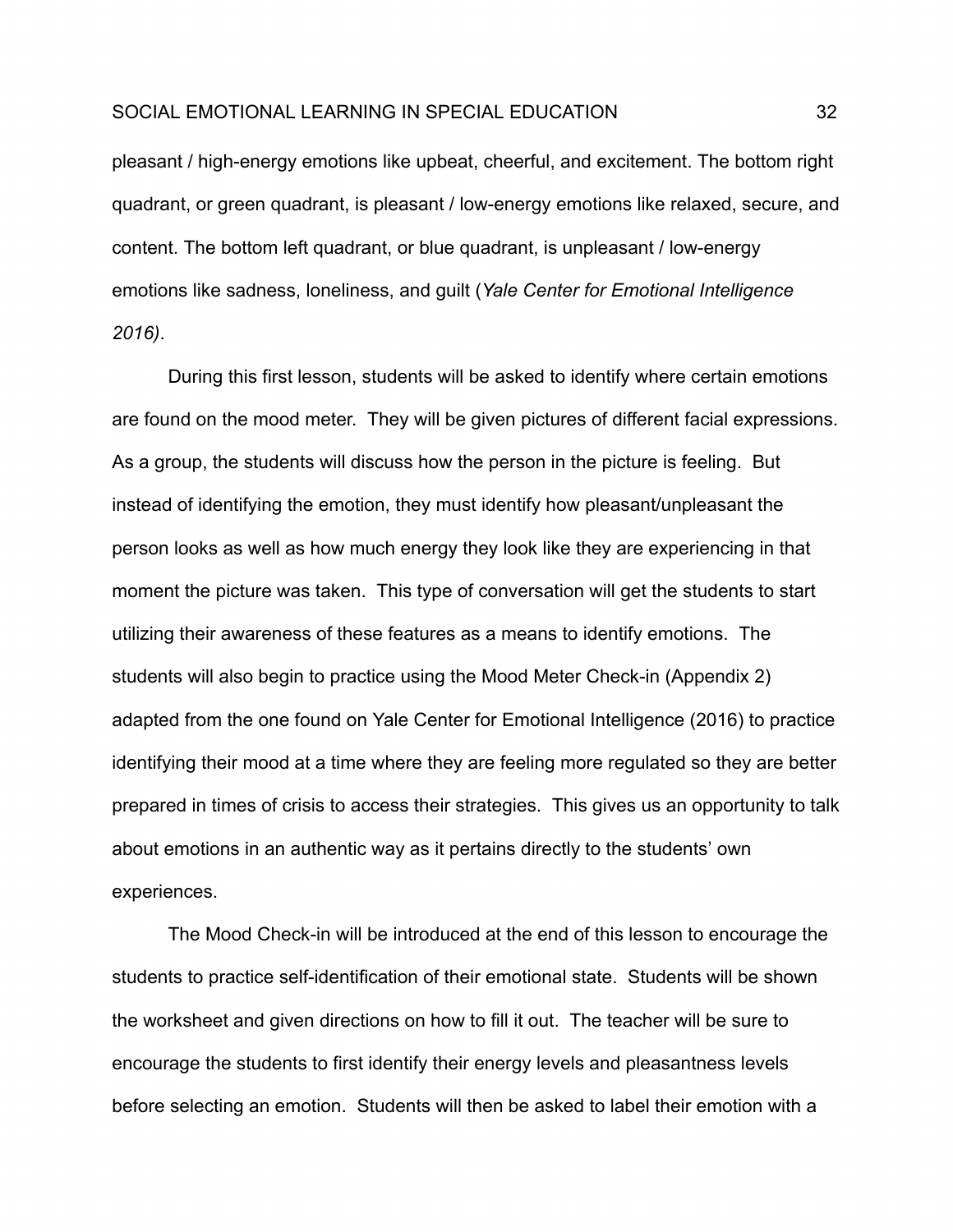word and explain why they feel that way through a picture and/or writing a sentence. Students will then be given an opportunity to practice completing the worksheet and discussing it with the teacher. This activity will be practiced at the start of every session throughout both Stage Two and 3 of the study to give insight on the student's emotional growth and understanding of the RULER process.

## *Lesson Two - Feeling Words*

Lesson two focuses on expanding the use of the mood meter by introducing vocabulary words into the equation to better guide them to **U**nderstand the causes and consequences of emotions and **L**abeling emotions with vocabulary, the next two components of RULER. Figure 3 (below), adapted from Marc Brackett's book Permission To Feel (2020), illustrates the suggested words to introduce and their direct correlation to the mood meter anchor tool.

#### **Figure 3:**



## *Feeling Words Vocabulary*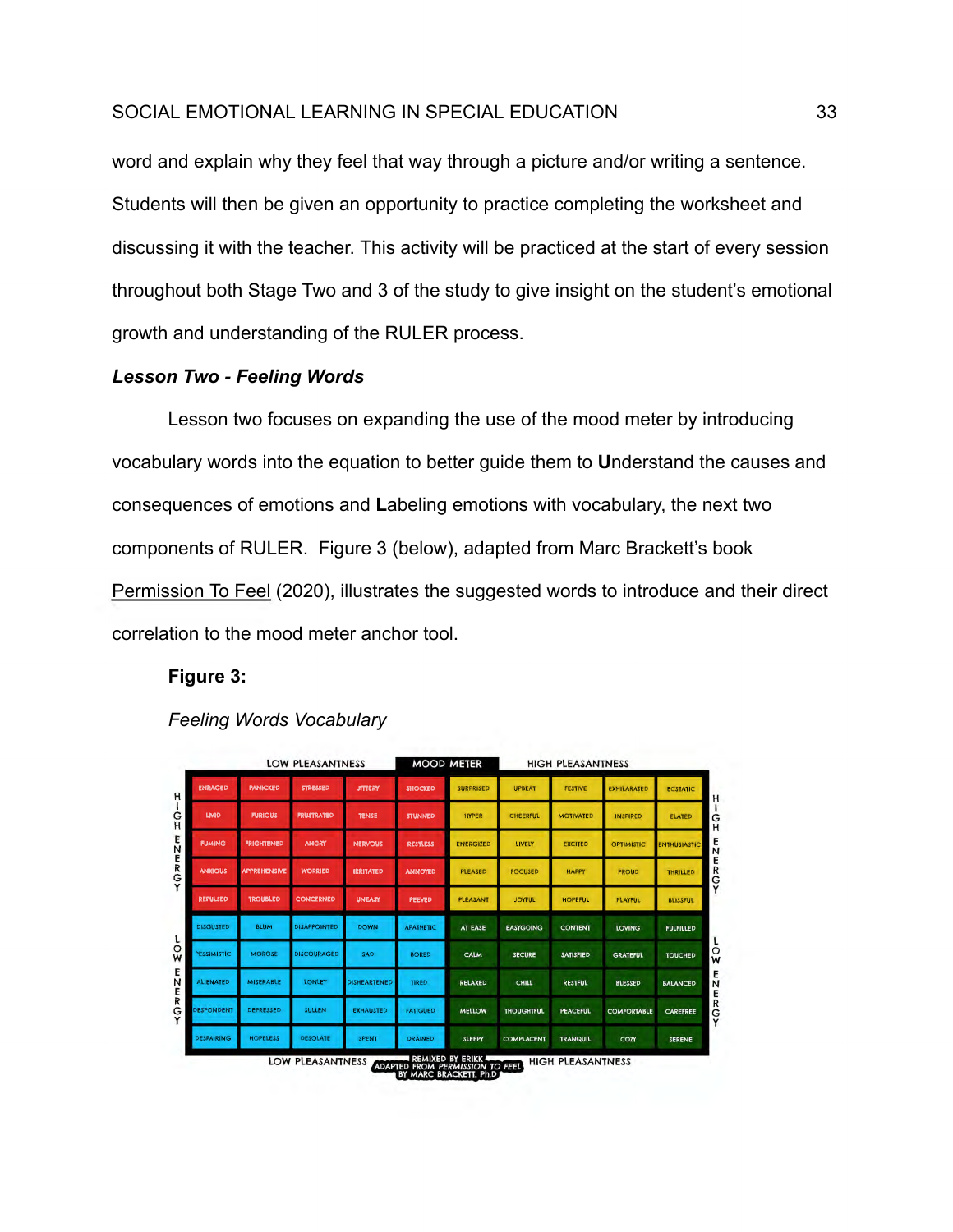In this lesson, students will be focused on understanding and labeling their emotions. This lesson will begin with a mood check-in warm-up as stated earlier. Students will then have the opportunity to further explore the mood meter using feeling words. In this lesson, students will start with feeling words printed on cards and laid out on the table. The students will take turns selecting a word, sharing what they know about the feeling word and demonstrating a facial expression. The teacher will encourage the students to think about whether they feel that the word is a pleasant word or unpleasant word. She will then ask the student if a person having this feeling would typically be high energy or low energy as this will identify where the word should be placed on the mood meter. Using a pocket chart that resembles the mood meter, students will then place the feeling word card in a place that the emotion would fall on the mood meter. This activity is meant to guide the students to using more focused vocabulary to describe the emotions they are feeling. For example, rather than saying that they feel "happy", a student could say that they are feeling "joyful" or "excited".

Once the students start to build an understanding of the emotions, then we can start the work on developing strategies to address those feelings, which leads us to the next lesson, which focuses on the third RULER tool: the Meta-Moment.

#### *Lesson Three - Meta-Moment*

Lesson three focuses on the introduction and practice of the third anchor tool, Meta-Moment, which encourages the development of **E**xpressing emotions in accordance with cultural norms and social context. This anchor tool is designed to provide a process for responding to emotional situations with strategies that align with one's best self and that support healthy relationships and personal well-being. The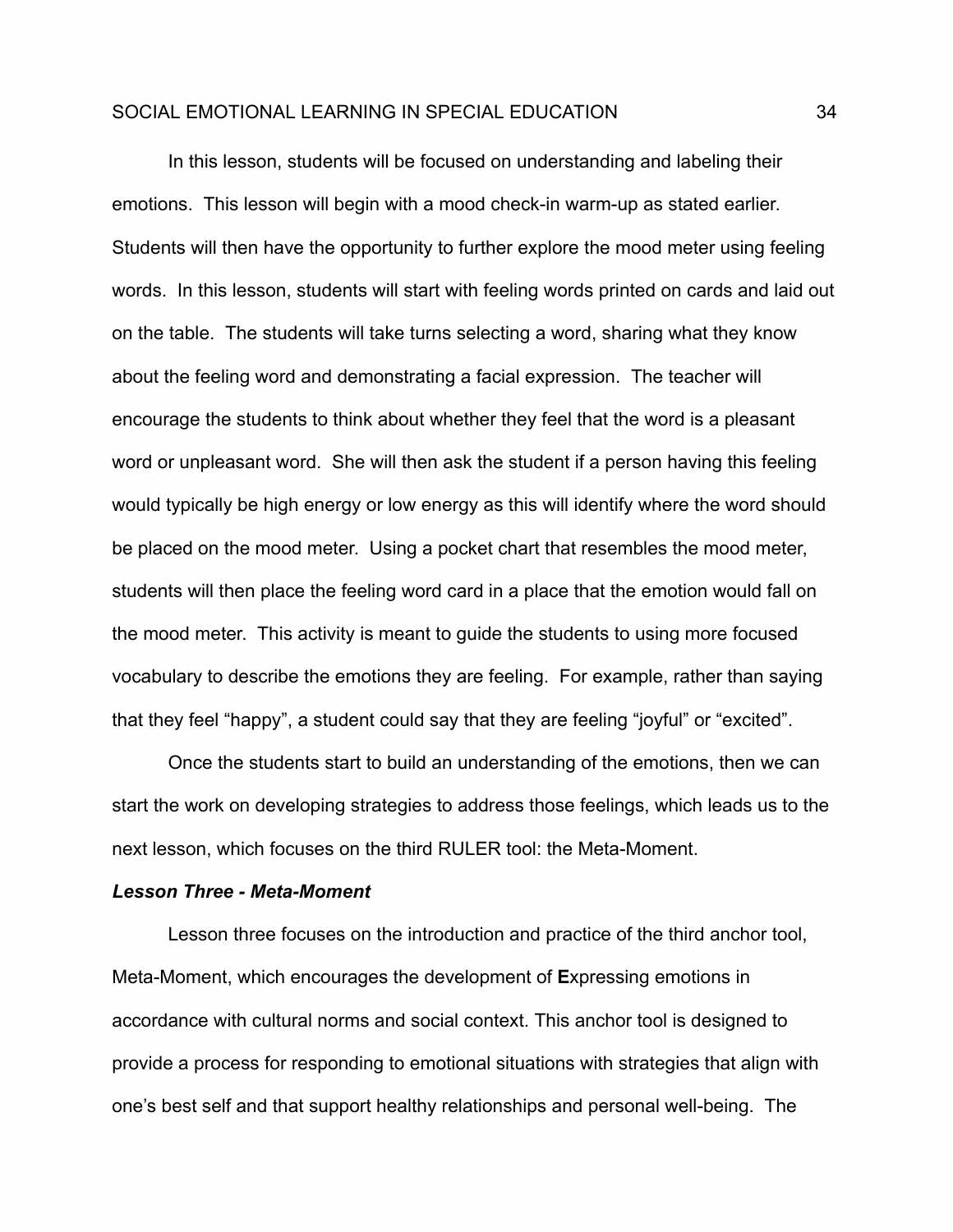Meta-Moment is a six-step process that helps students regulate their emotions. The process is based on our desire to act in ways that are aligned with qualities that we view as our best selves (Yale University, 2022).

# **Figure 4:**

*Meta-Moment*



Note. This visual will be provided to the students to keep at their desk. The Meta-Moment is a process created for the RULER Approach that allows us

to prolong the time from when we are triggered to when we respond (Yale, 2016). Figure 2 (above) was created by Brackett to provide a simple visual to walk students through the 6 steps of a meta-moment (2020). Over time, the goal is for students to internalize the process so that they can apply it when needed. According to Brackett (2020), to begin a meta-moment, you must first

1. Identify what has triggered you. It might be something as simple as your shirt getting wet, or something more apparent such as frustration building from an argument with a friend. Once you have identified it, you can then purposefully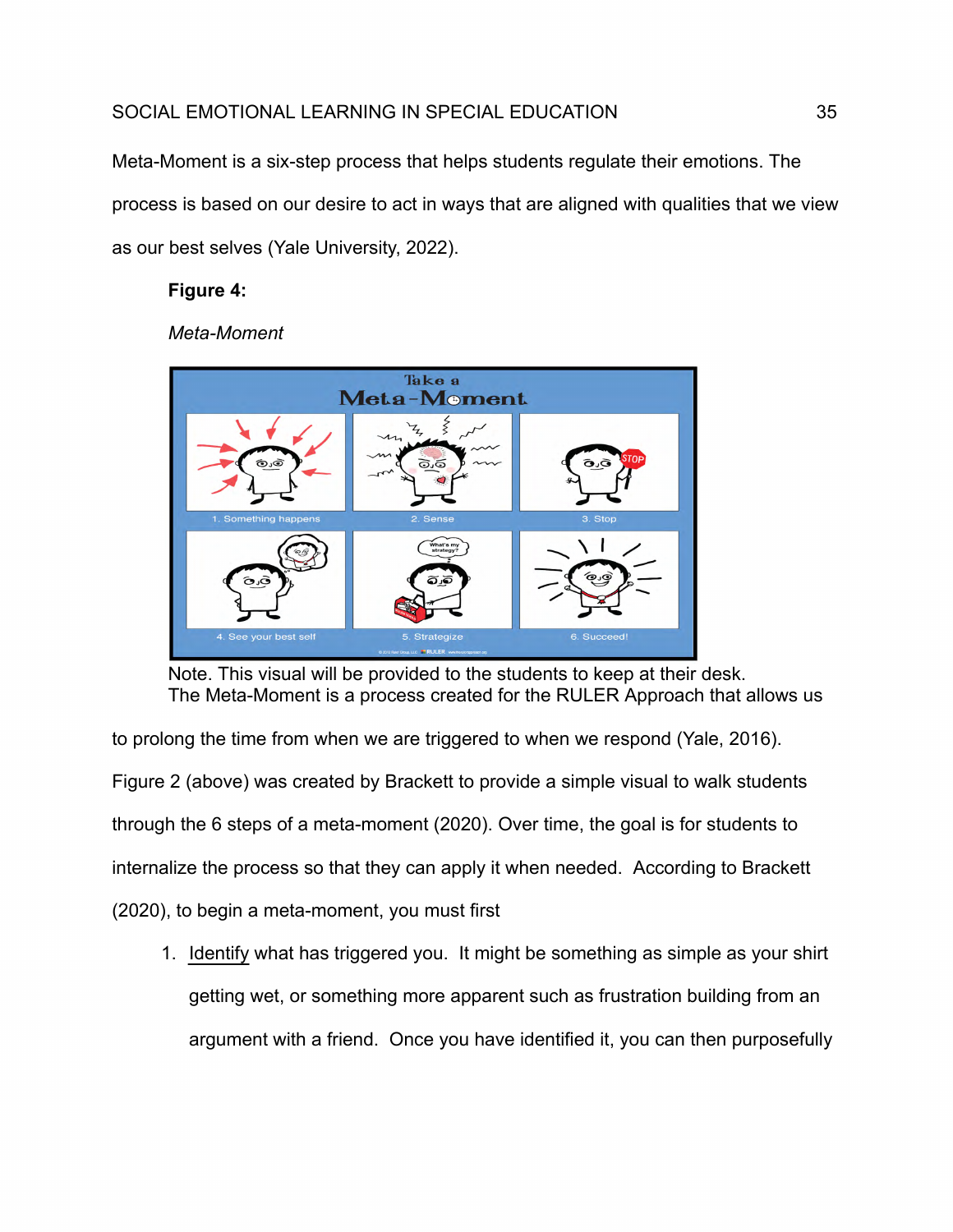- 2. Sense the changes that the trigger has caused in your body and the changes it caused in the way you think about yourself and others.
- 3. Take a pause or time out to take a few deep breaths
- 4. Reflect on your "best self". Brackett (2020) recommends that you think about the question "how would your ideal self respond to this situation in a way that would make you feel proud about that response later?".
- 5. After visualizing what your "best self" would do, decide on a strategy you want to use to move forward. By making a list of helpful strategies ahead of time, you can ensure that you have options for yourself to best meet your needs in that particular situation.
- 6. Once you are self regulated enough to return to your previous activities you have successfully applied your strategy to the specific situation and ended the meta-moment!

In this lesson, students will be focused on expressing their emotions. The lesson will begin with a mood check-in warmup and then the students will be introduced to the book Lilly's Purple Plastic Purse by Kevin Henkes. The book tells about a time Lilly felt angry and expressed herself by drawing a mean picture of her teacher. She gave her teacher the picture and then felt bad about it and tried to make it right. Students will use questions outlined in the Meta-Moment Action Plan steps to talk through what Lilly could have done when she was mad to regulate herself so that she could avoid the unpleasant feelings that she felt when she chose to draw that hurtful picture of her teacher. To expand the lesson and to allow for the students to make a connection to their own lives, the teacher will provide a piece of paper and crayons and ask the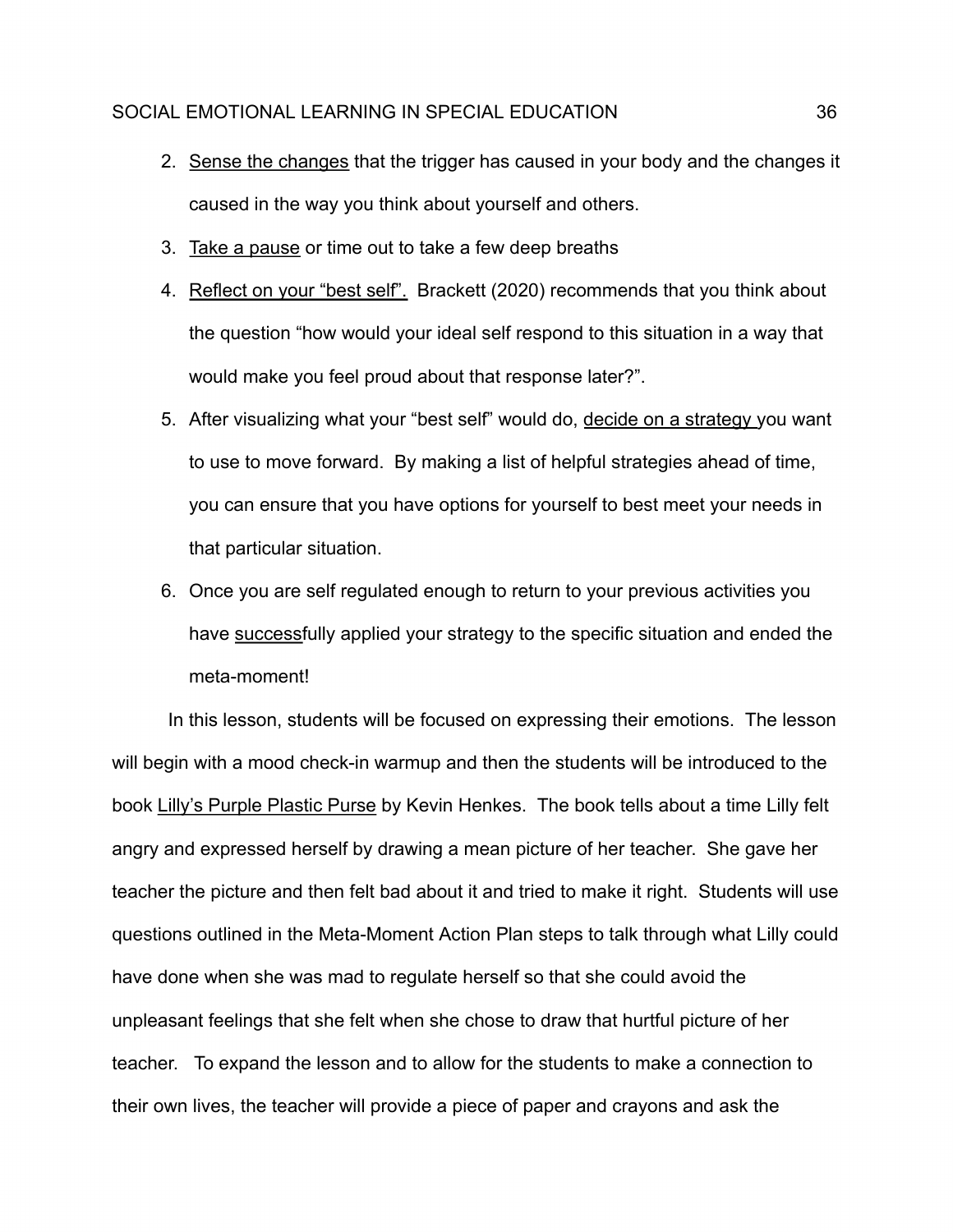students to draw a picture of themselves. Once complete, they will write four-five words that describe the best qualities of themselves on the paper around the self portrait. This will be introduced to the students as a portrait of their best self. The students can hang this in the classroom wherever they choose and refer back to it as they practice the Meta-Moment. The teacher will end the lesson with a review of the Meta-Moment visual (figure 4 above) and students will reflect on a time where they might have been able to use it to help them through a frustrating or upsetting situation.

It is the goal for these students to eventually use this meta-moment process automatically when they are faced with a situation that is triggering frustration, anger or other non-pleasant emotions. The first times practicing these steps will be utilizing them in a social story or other fictional situation. Then the steps will be reviewed during time of reflection on past situations or behaviors that the students have identified as unpleasant to instill a sense of what to do in the future. As they progress in their automaticity of this skill, they will benefit from the visual provided to them or prompting to talk through the steps as they work towards self-regulation.

#### *Lesson Four - The Blueprint*

The fourth and final lesson in Stage Two introduces the final anchor tool, The Blueprint, in order to encourage practice in **R**egulating emotions with helpful strategies. The Blueprint is a RULER tool that uses a set of questions to prompt self-reflection and help us resolve conflicts (Yale, 2016). These questions are designed to help an individual to process through a situation or conflict effectively by supporting the development of empathy and conflict resolution skills by serving as a guide for reflecting on conflict and restoring affected communities (Yale University, 2022). To provide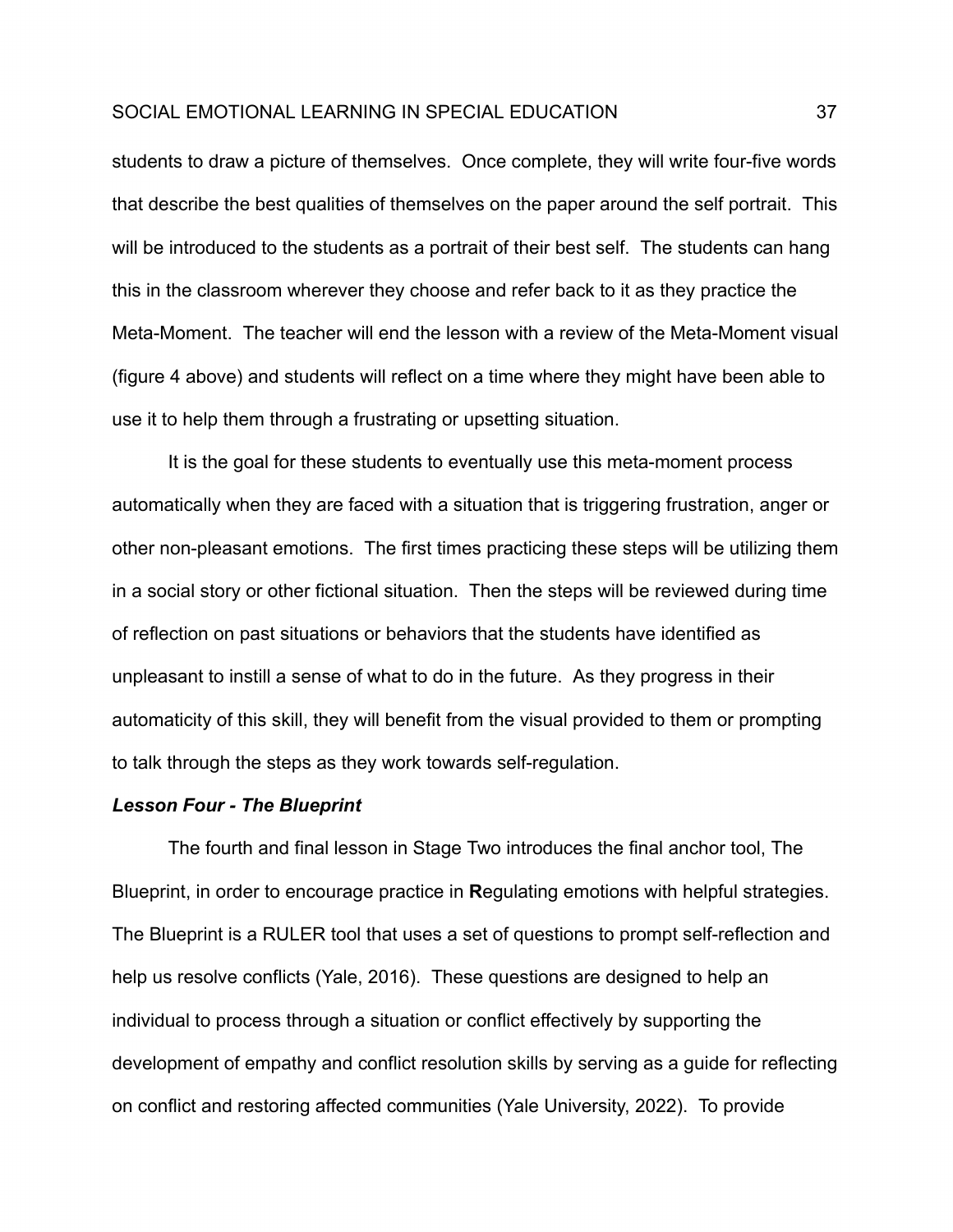guided practice in using this tool, interactive read alouds using books that depict conflict between a character and either themself or another person in the story. At the conclusion of the read aloud, the teacher will utilize The Blueprint worksheets, similar to Figure 5 (below), from Yale Center for Emotional Intelligence (2016), as a roadmap to guide reflection. Since the story focuses on another person's conflict, students often have an easier time recognizing details to help them answer the problem-solving questions such as; how the character is expressing their emotions, how it affects others, and what they should do differently in the future. The Ruler Family Connections says it best "just like learning to play a musical instrument, this can feel awkward at first. It takes practice! If we regularly ask ourselves these questions when conflicts arise, the process becomes more habitual." (2016, pg.1).

#### **Figure 5:**

*The Blueprint*

| Solve problems with<br><b>The Blueprint</b> |                                                                              |                                                      |  |  |  |
|---------------------------------------------|------------------------------------------------------------------------------|------------------------------------------------------|--|--|--|
| <b>Describe</b>                             | What happened?                                                               |                                                      |  |  |  |
| <b>RULER Skill</b>                          | Me                                                                           | <b>Other Person</b>                                  |  |  |  |
| Recognize<br>& Label                        | How did I feel?                                                              | How did feel?                                        |  |  |  |
| <b>Understand</b>                           | What caused<br>my feelings?                                                  | What caused<br>'s feelings?                          |  |  |  |
| <b>Express</b><br>& Regulate                | How did I express<br>and regulate my<br>feelings?                            | How did express<br>and regulate his/her<br>feelings? |  |  |  |
| <b>Reflect &amp; Plan</b>                   | What could I have done to handle the<br>situation better? What can I do now? |                                                      |  |  |  |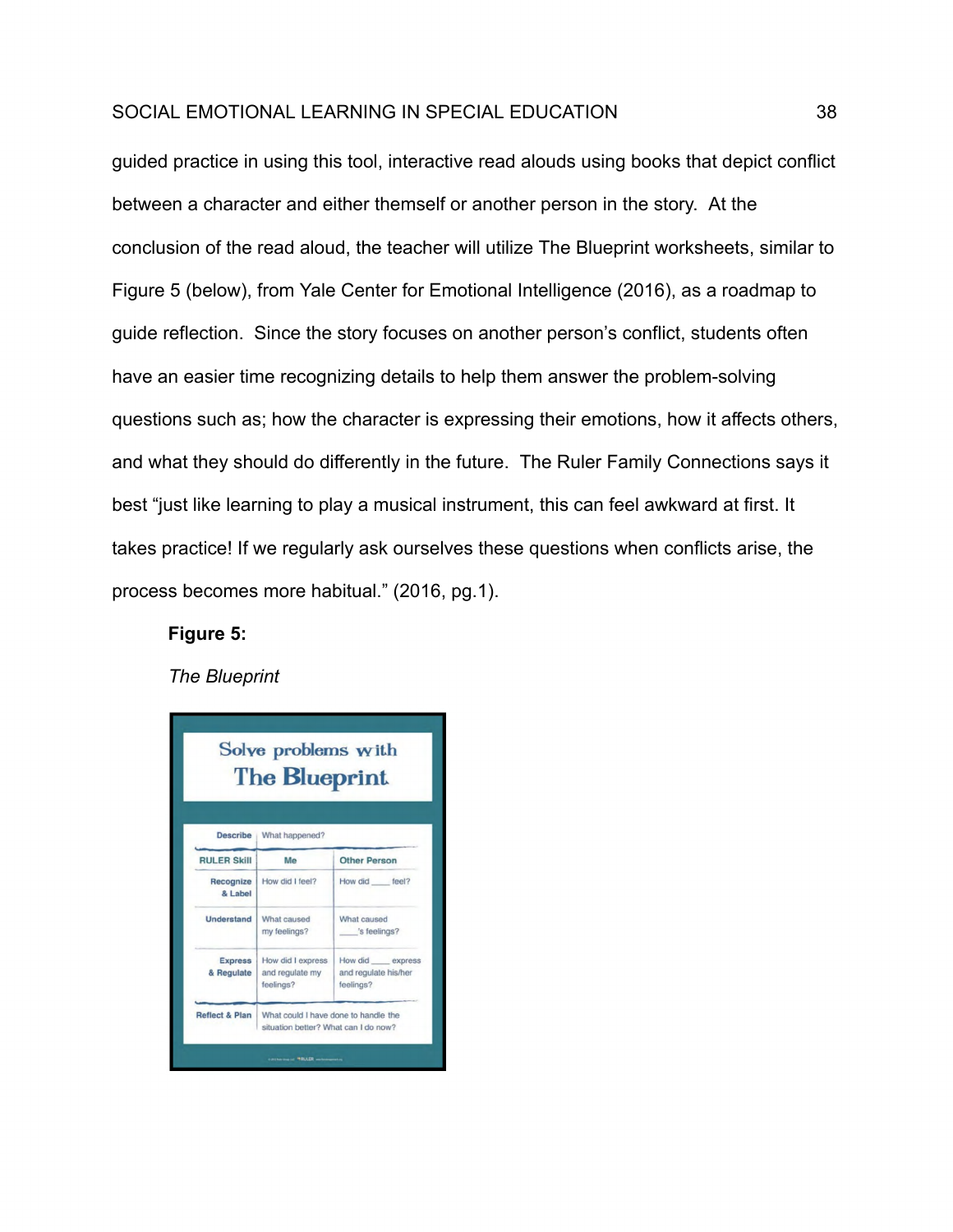In this lesson, the students will focus on regulating their emotions using the Blueprint anchor tool. They will begin with a mood check-in and then the teacher will introduce this tool with an interactive read aloud of the book There is no such thing as Dragons by Jack Kent. The book shows what happens when emotions are ignored and that small emotions can turn into bigger, more destructive emotions if ignored. Its final message is that if you understand your emotions they are more manageable and less scary. Students will make connections with the different emotions that the characters felt in the story, why they felt that way and where it would fall on the mood meter. They will then use Blueprint Worksheet to facilitate questions.

There will be a week in between Stages 2 and 3 to allow for the second set of behavior data to be gathered by the classroom teachers using the rubric outlined in Stage One. During this week, students will not be provided any additional instructions related to the RULER program.

#### **Stage Three - Second Implementation**

After the collection of data following Stage Two, I will reflect on the results of the rubrics done by the classroom teachers and observations made by myself based on the student's responses on their mood check-ins and lesson participation in order to make adjustments to the strategies implemented in the second two weeks. Stage Three will follow the same basic outline as Stage Two, just with a few minor alterations based on the data collection and reflections made after Stage Two.

#### *Lessons One and Two*

In the first week of Stage Three, there was not a lot of change needed to address the goals as the students still benefit from the repeat practice. Each lesson continues to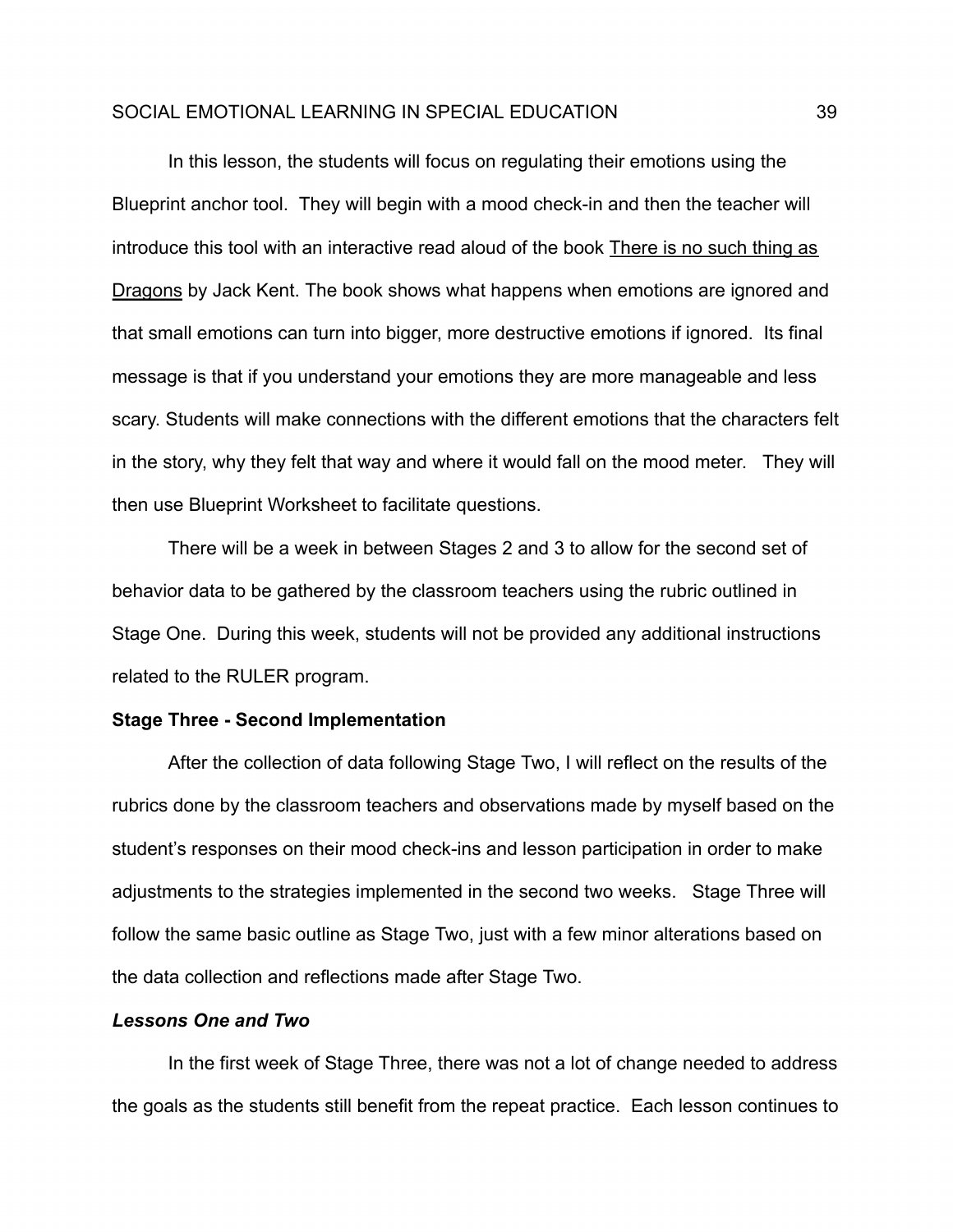begin in the same process with the completion of the mood check-in warm up. Lesson one will be repeated just as it was in Stage Two. The only change in Lesson two was made as an accommodation to address the students current reading abilities. Instead of having cards with just the feeling word listed, it was modified to include a picture of the facial expression to accompany the feeling word. This was to allow for independent reference to the pocket chart as it is left out for the students to refer back to throughout the study to help them to identify the emotion they are trying to indicate in the activity or on their mood check-in sheet.

#### *Lessons Three and Four*

The second week of Stage Three contained more internal processing and reflection and, therefore, needed some modifications. In lesson 3, students will be given a different read aloud book to give them another perspective to practice using the meta-moment. For Stage Three I used the book Alexander and the Terrible, Horrible, No Good, Very Bad Day by Judith Viorst. In this book Alexander is met with several situations where a Meta-moment would be beneficial to the outcome of his day. The students were asked to reflect on one of the situations and come up with possible strategies that he could utilize in his Meta-Moment to help him to de-escalate the problem. Also, since the students have already created their "best self" portraits, this was not repeated in this stage. Instead, the teacher provided scenarios to elicit discussion on the process and to practice the steps using the visual. The same situation held true for lesson 4 as a new read aloud was needed to encourage the practice of using the Blueprint anchor chart. I chose the book Enemy Pie by Derek Munson as its main focus surrounds friendship, conflict resolution and point of view.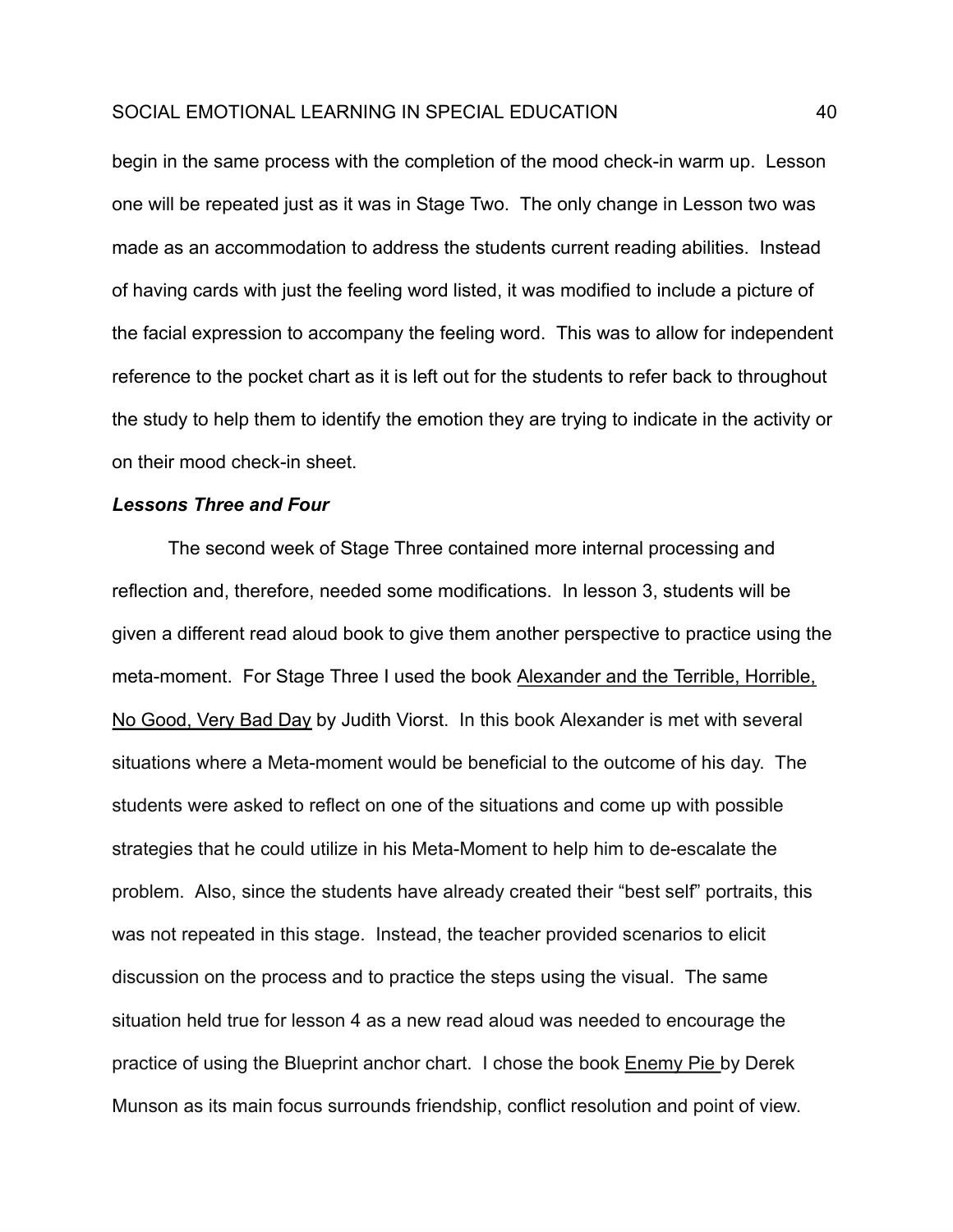The students chose a character to use to answer the facilitated questions on the The Blueprint Worksheet. Repeated practice allows the students to review the tools in similar, but different situations as they take on the roles of the characters in the story.

<span id="page-41-0"></span>At the conclusion of Stage Three with the second implementation, behavior data will be collected a third time for a week to analyze growth or areas of continued focus.

#### **CHAPTER FOUR**

#### **Data Findings and Analysis**

The qualitative data has been gathered through the rubrics completed by the general education teachers as well as the observations that I have made of the students in my field journal from Stage One: baseline, Stage Two: after the first implementation, and Stage Three: after the second implementation to determine the effectiveness of the RULER strategies on my students' abilities to accurately identify their current state of emotion as well as to self-regulate themselves to an emotional state suitable for classroom learning. As detailed in Chapter 3, teachers were asked to use a rubric (Appendix B) to rate their students' response to stressful or frustrating situations that caused disruptive behaviors that prevented the student from participating in a classroom activity. The rubric that was used was designed following Marc Brackett's five skills of emotional intelligence (2019). The rubric used the scores gathered for each skill to compile a total score out of 15 for the emotional response. After the completion of all three stages, I tallied the results of data gathered at each stage for each child individually to compare their growth after receiving this program in a more focused,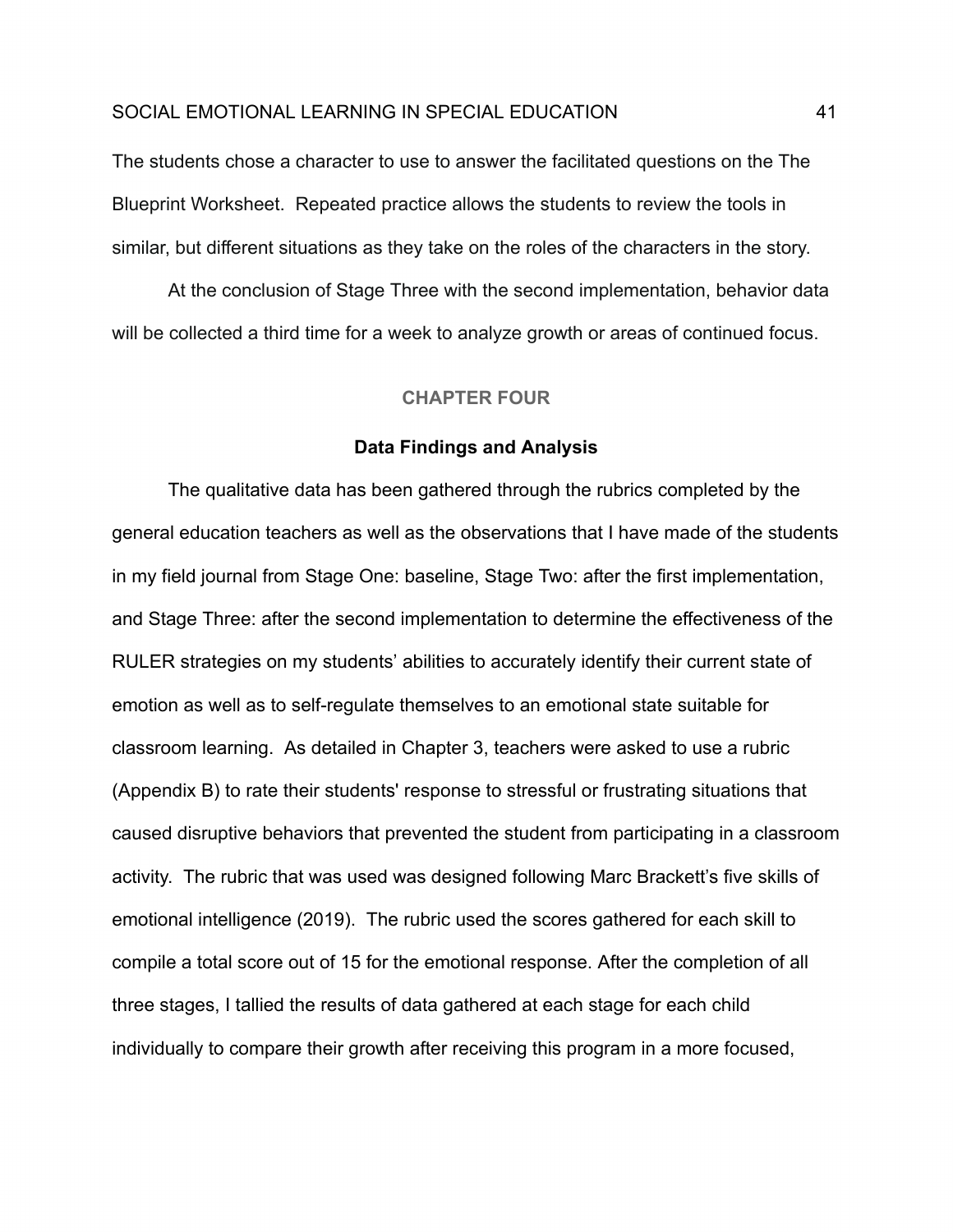purposeful way to address their specific behavior concerns related to their identified disabilities.

# **Findings**

Figure 6 (below) shows the collective totals for the average scores gathered for each student after each Stage of the study.

# **Figure 6:**

*Growth Comparison Chart*



It is clear from the trendline depicted on the chart that both students showed improvement from their baseline data to their Stage Three data. This is evidence that an intensified, directed approach to this method can show improvements in behavior issues due to SEL needs with children identified with a disability when provided in short, small group settings. It also shows that although it is showing improvement, the length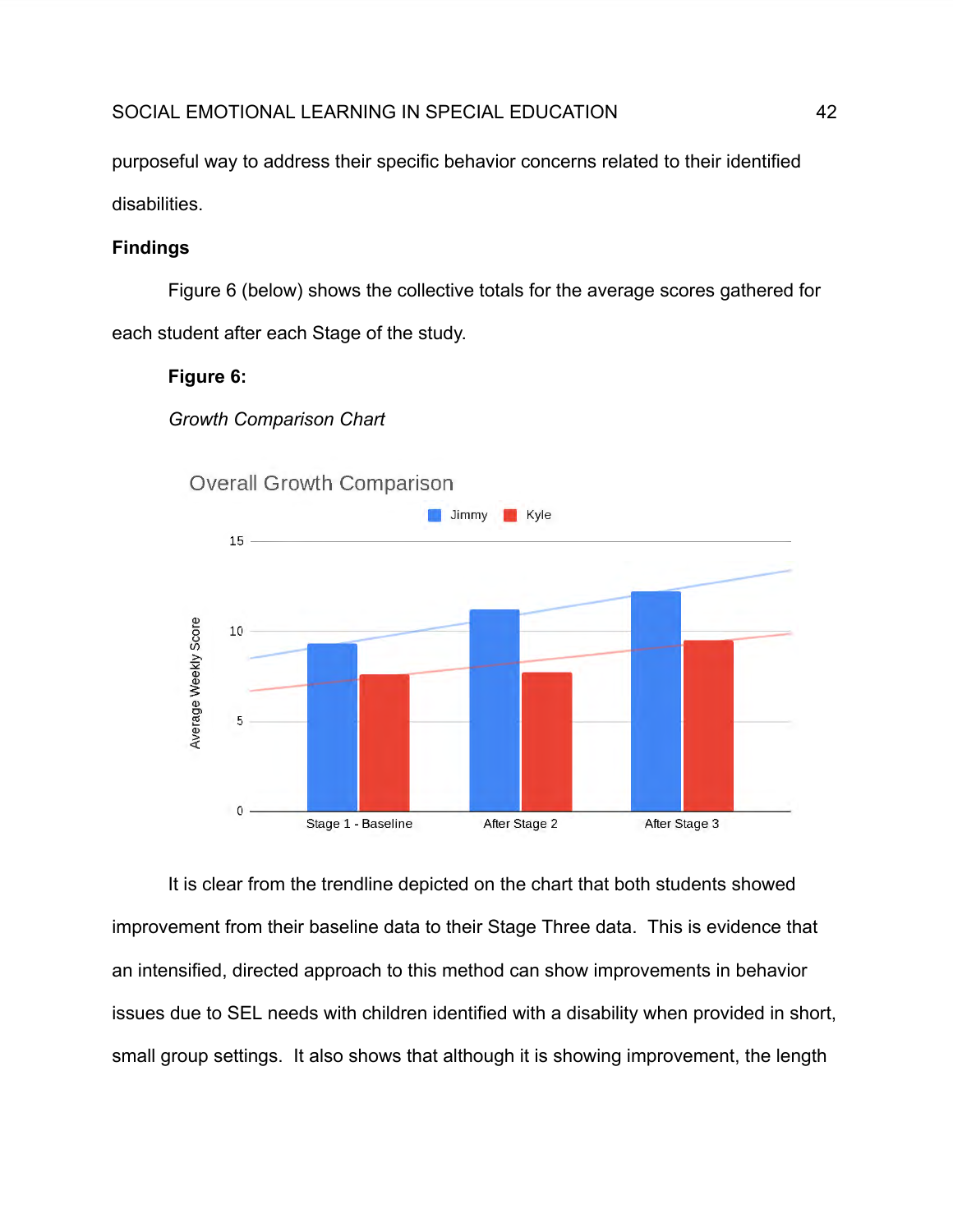of time provided in this study is not long enough for the children to consistently meet the goal of independent use of this method.

However, this chart and data gathered also shows that each boy is responding to the RULER approach differently. Jimmy's growth started right away after Stage Two, but Kyle needed to have the material presented a second time in Stage Three and given time for repeated practice before he started to show improvement in his approach to his emotions and the behaviors they caused in the classroom. Kyle showed more resistance to the new RULER approach method. He did want to openly talk about how he was feeling and WHY. He enjoyed the activities and had a lot to say about analyzing the emotions in other people or scenarios we discussed, however, he wanted to move from the activity to the transition break he earned at the end of each session without talking about himself. Asking to talk about emotions appeared difficult to him and he often responded with "I don't know" when pressed to share more about how he was feeling. As the study progressed, he started to open up more. He relied a lot on Jimmy and often let him take the lead when sharing about our own emotions towards a situation, which is actually opposite to what I had hypothesized at the start of the study. Kyle is typically more outgoing in the group than Jimmy, but this shift in roles leads me to conclude that this was out of his comfort zone. Throughout Stage Three and then for the week following, Kyle still showed more teacher support and prompting for recognizing, understanding and labeling his emotion when met with a frustrating situation. In turn, once an emotion was identified, Kyle excelled with expression and regulation and was on his way towards independence in finding a strategy to address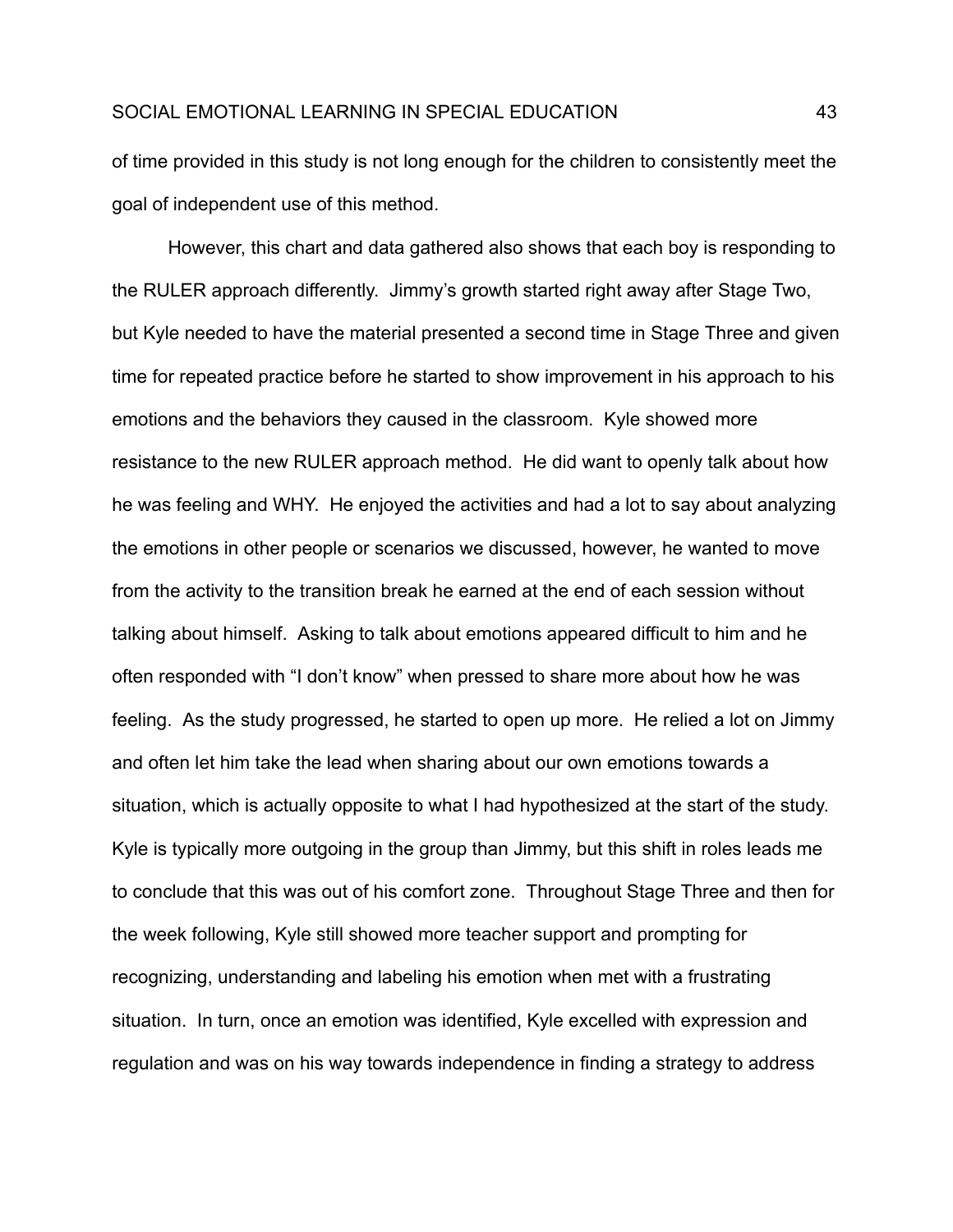what the emotion needed in order to return to the class activity by the end of Stage Three. In Kyle's situation, Stage Three was essential to his success in this study.

Jimmy, on the other hand, responded to this new method right away and continued to develop through Stage Three. Jimmy has always struggled to find the words for how he was feeling, so establishing a way to measure his emotions BEFORE assigning a word for it proved to be very beneficial to him. After the first couple of days he started to get the hang of the process and even started to ask other peers if they were high-energy or low-energy. This approach gave him the words that he did not have before. He could recognize, understand, label and express his emotions very well, but struggled with regulating without teacher support. He could identify helpful strategies, but at the moment he would often rely on "I don't know" as his answer. After Stage Three, this did improve to him being able to select a strategy from several options given by a teacher, but needs more time for this to become an independent act.

What's interesting about this study is that, as the Figure 6 chart (above) shows, both boys do show that the RULER Approach is an SEL program that has helped them to develop their emotional intelligence, just in differing ways. It also shows that continuing this program will only continue this growth and enable them to be on a path to independence in self-regulation.

While both students showed overall growth, the premise of the RULER program primarily relies on the students' ability to first identify their current emotional state prior to responding to the needs that he/she requires to address that emotion. Therefore, the second set of data points was gathered using the Mood Check-in warm-up activity that the students completed at the start of each session throughout the study in order to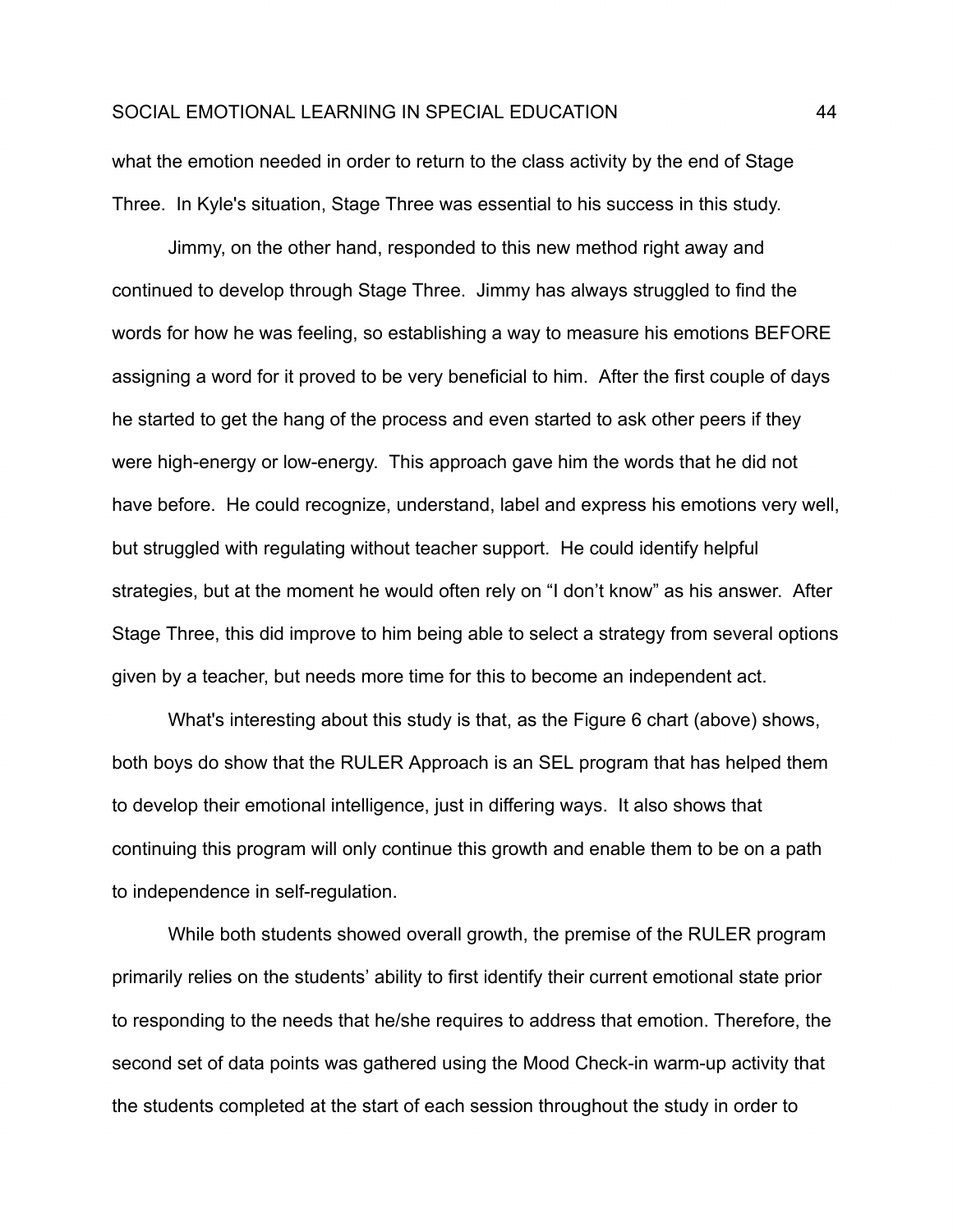assess the development of the feeling words used by each student. This allows for the ability to understand if the students are considering their emotions in the way in which the mood meter was developed - through energy levels and pleasantness rather than just "good/bad". Table 2: Mood Check-in Feeling Words (below) not only identifies what word each student chose to identify with on a particular day, but also the color that they selected on the mood meter in regards to this emotion.

# **Table 2:**

*Mood Check-In Feeling Words*

|              |                  | Mood Check-in Feeling Words |                  |                  |  |  |  |
|--------------|------------------|-----------------------------|------------------|------------------|--|--|--|
| Stage 2      |                  |                             |                  |                  |  |  |  |
|              | <b>Tues 2/22</b> | <b>Thur 2/24</b>            | Tues 3/1         | <b>Thur 3/3</b>  |  |  |  |
| Jimmy        | happy*           | hyper                       | tired<br>happy   |                  |  |  |  |
| Kyle         | good*            | good*                       | happy            | good             |  |  |  |
| Stage 3      |                  |                             |                  |                  |  |  |  |
|              | <b>Tues 3/15</b> | <b>Thur 3/17</b>            | <b>Tues 3/22</b> | <b>Thur 3/24</b> |  |  |  |
| <b>Jimmy</b> | hyper            | worried                     | excited          | wiggly           |  |  |  |
| Kyle         | disappointed     | excited                     | angry            | calm             |  |  |  |

Note. \*identifies a student mismatch of words and mood meter color. Purple line indicates when feeling word vocabulary was introduced.

From Stage One to Stage Three, it is evident that their knowledge of feeling words have grown. At the start of the study, both students were very quick to identify their place on the Mood Meter as being in the green. This makes sense as they have been previously taught in the Zones of Regulation program that "green is good" and that everyone should aim to be in green everyday. It is important to note that in the RULER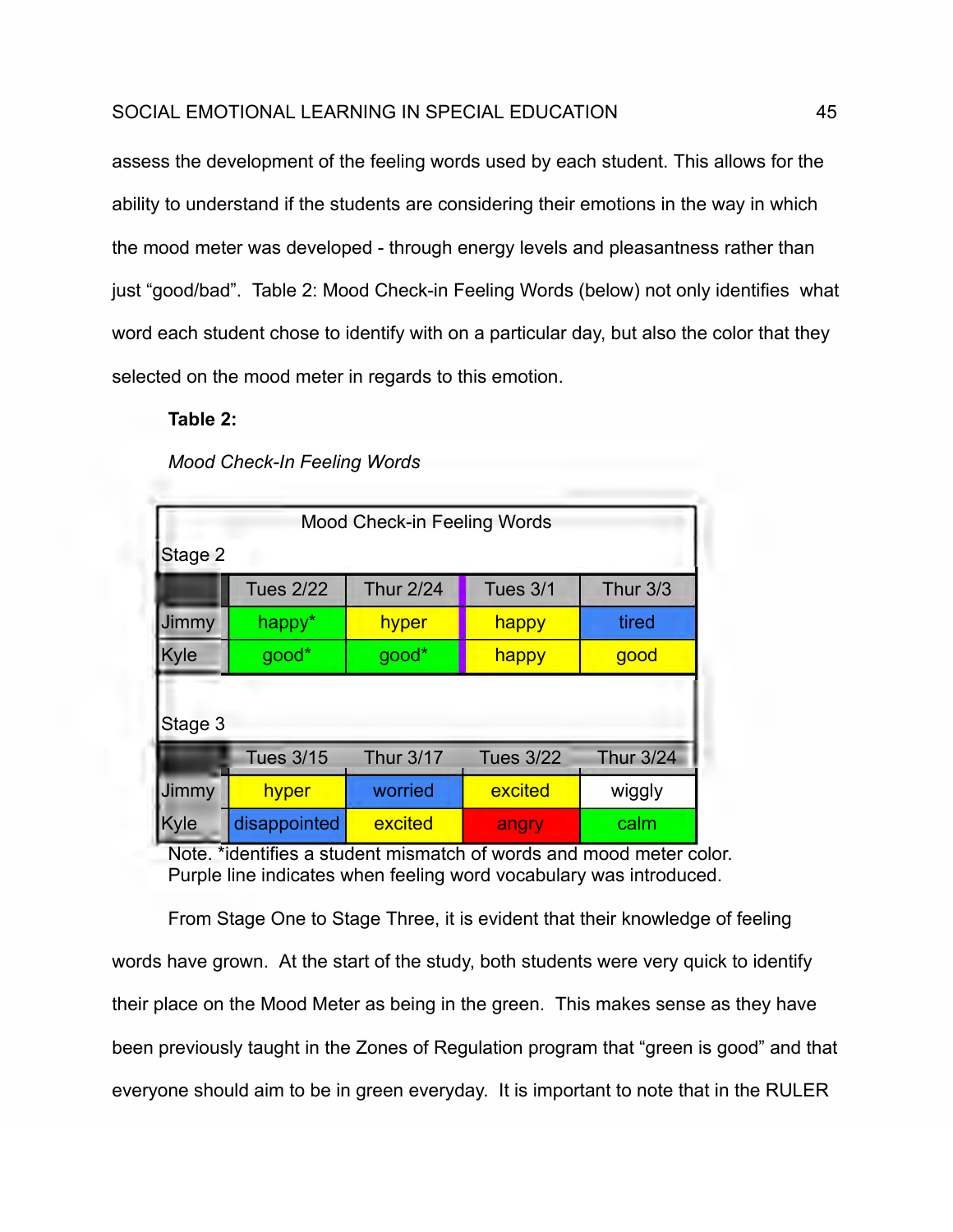Approach, "happy" and "good" are actually considered yellow words due to how they correlate with energy levels and pleasantness, but the boys identified them as green words on their check-in charts early in Stage Two. The mood meter check-in was completed before the associated vocabulary was introduced, as indicated by the purple line in Table 2, so this was still a fairly new concept to them.

Jimmy and Kyle both typically enjoy coming to my room for intervention time and are usually higher energy and pleasant in nature. However, it was interesting to me to see how their approach to this activity changed throughout the study. At first they were quick to complete the worksheet and put down what they thought I wanted to hear. I even noted on the first day that Jimmy asked me to show him what he should put down for his feeling word. They are showing that they want the teacher's approval, even when it comes to their own emotions. Thinking about their feelings is not something that they are comfortable with or willing to accept at the beginning.

As the study progressed, so did their understanding of their own range of emotion. This is evident in the increase of the variants of color and vocabulary present in Stage Three. Instead of the typical response of "I'm fine", I noted them both using the pocket chart of feeling words, heard them talking about their energy levels and whether they thought it was a good feeling or one they wanted to change. I also noted that this warm-up process began taking more time as the students processed their current moods. The focus shifted from quickly labeling a feeling word to truly considering where they were on the mood meter before deciding what word correlates to the position selected. This became a time of reflection and even problem solving on ways to address their newly identified emotions. They were starting to show understanding and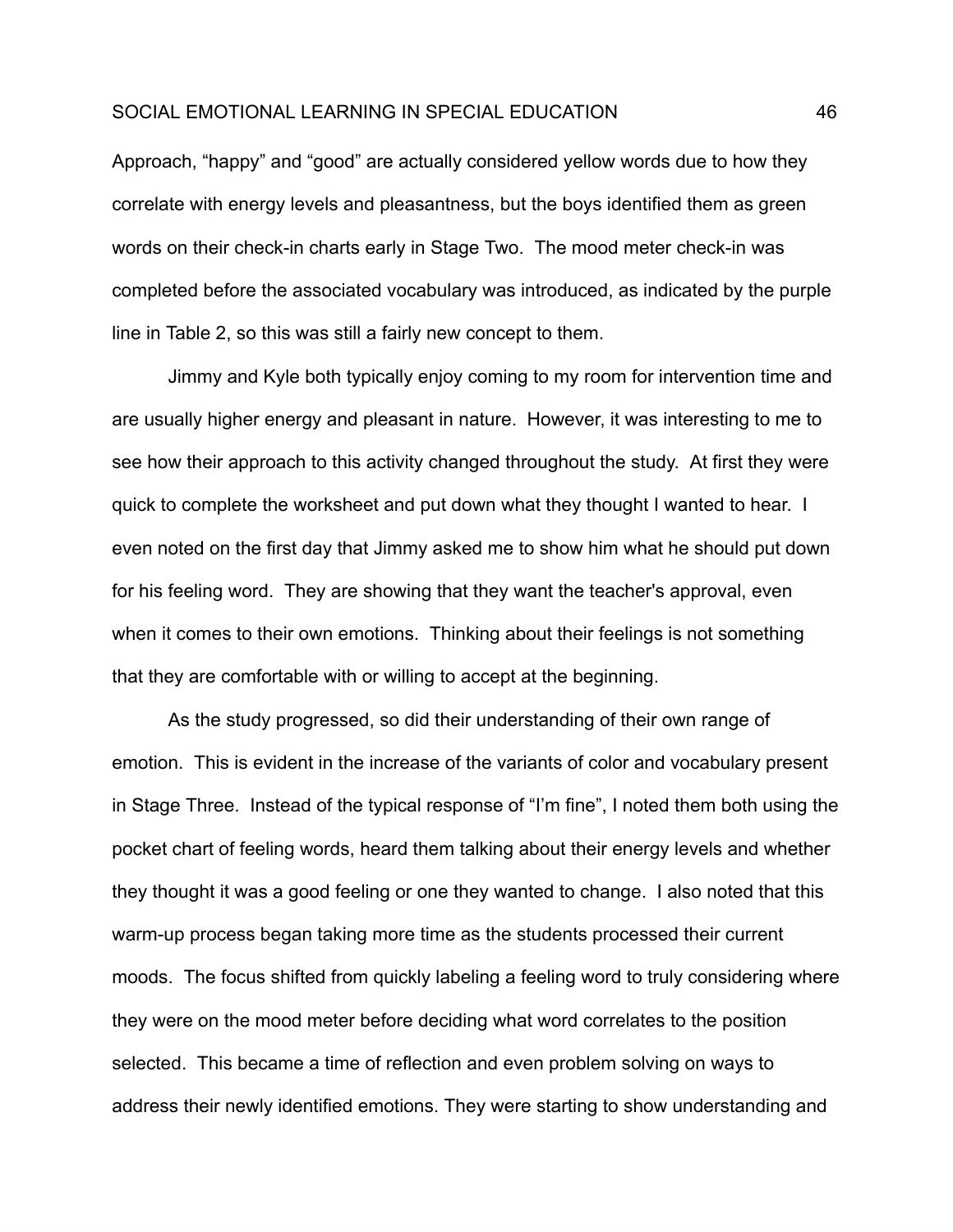acceptance that their emotions do not always have to fall on one color and that other factors are in play in regards to how they are feeling each day. This growth is a key step towards the development of self-regulation as they have to be aware and accepting of their own emotions before we can start to ask them to think of strategies to address the emotion.

On the last day of the study, Jimmy completed his mood check-in and identified that he was high energy and feeling pleasant. He then used the word "wiggly" as the feeling word for the day. When discussing his word choice, I tried to get him to understand that the word he chose was not considered a feeling word and was more of an adverb to describe his energy level. Jimmy was not willing to change his word as he kept protesting that "wiggly" was how he was feeling that day. Situations like this are strong indicators that the student is still requiring additional repeated practice to fully gain an independent understanding of how to identify feelings by using both factors of the mood meter and not just energy levels.

It is important to note that the identification of feeling words is only the start of the process, and these results were gathered in an isolated and focused environment. The goal is to build their confidence in their abilities to do this in other less controlled situations. Jimmy is showing more growth in this area than Kyle. Even after Stage Three, the RULER rubric shows that Kyle is still requiring support and prompting from his teachers to recognize and label his feelings where Jimmy has started coming to his teacher more independently for help. Especially in situations where he is met with frustration or anger, Kyle will respond with refusal or say "I don't know" when asked about his feelings, energy levels, etc. Continued repeated practice will be needed to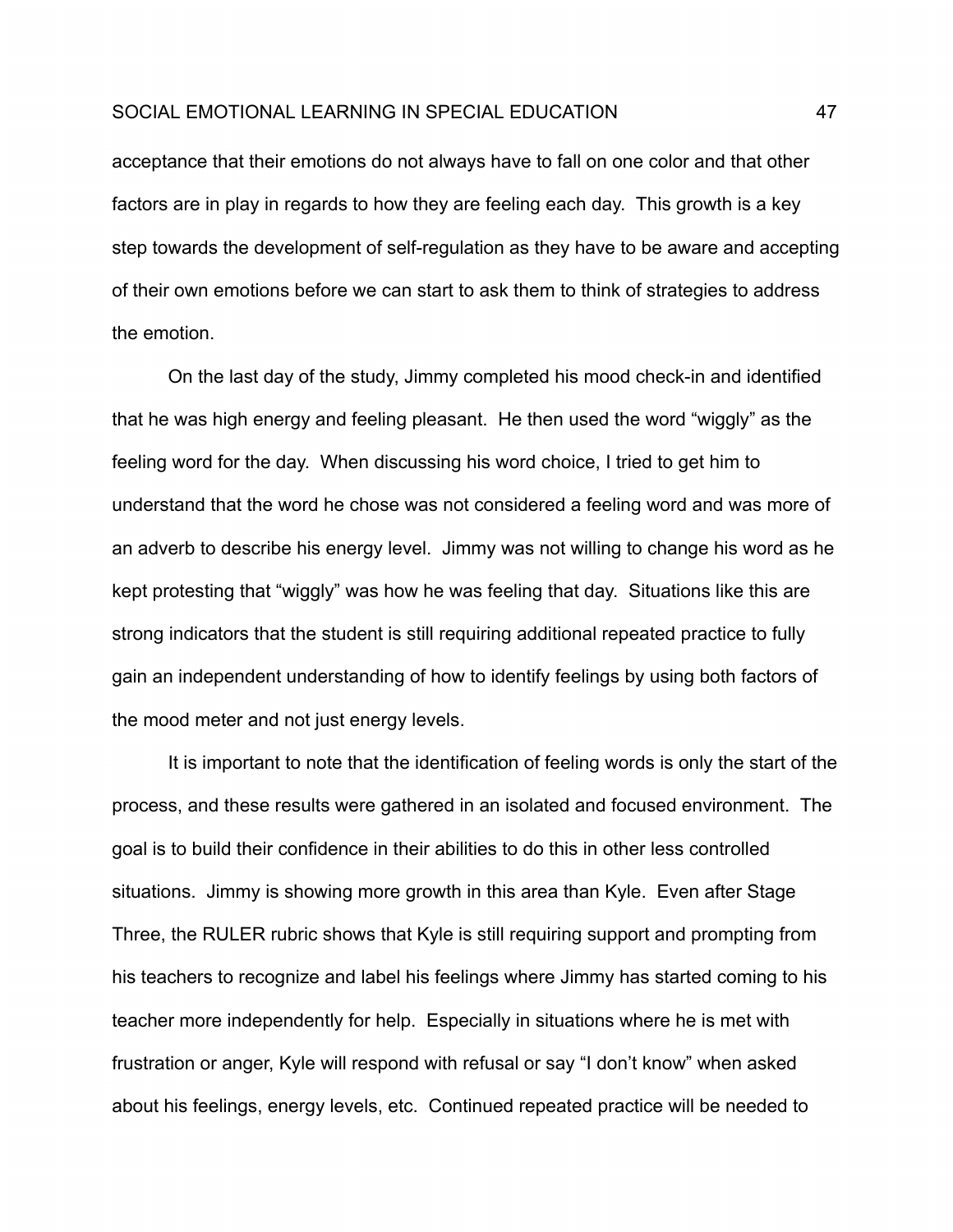build automocity, but results from this initial study shows promise of success for these students.

#### **Research Questions Revisited**

With the study completed, it's imperative that we look back to the start of the process to ensure that the project met its initial purpose. Social-Emotional learning needs are on the rise in America, for a number of reasons. Schools from all walks of life are searching for answers on how to best meet the needs of their students.

With so many programs available, it is important to ensure that the program you select meets all the requirements of a strong SEL program. This leads us to our first research question: *What are the key elements needed to address social-emotional learning in elementary students?* This question was developed as the starting point to this inquiry. Social-Emotional learning is growing in popularity and with this popularity comes options. There are many different programs available to address the large variety of SEL needs that present as a barrier to academic growth. With these programs comes a plethora of research studies to evaluate their effectiveness. A literature review found that although the programs all vary, the key elements remain the same. As mentioned earlier, scholars indicated three key skill areas as the main source of difficulties students identified with this disability faced: recognizing emotions in self and others, regulating and managing strong emotions (positive and negative), and recognizing strengths and areas of need (Elias, 2004). To address the needs in these skill areas, social-emotional programs were developed that followed specific components: 1) selection of program objectives and a sequence of learning activities based on a clearly articulated conceptual framework; 2) instructions sufficient to enable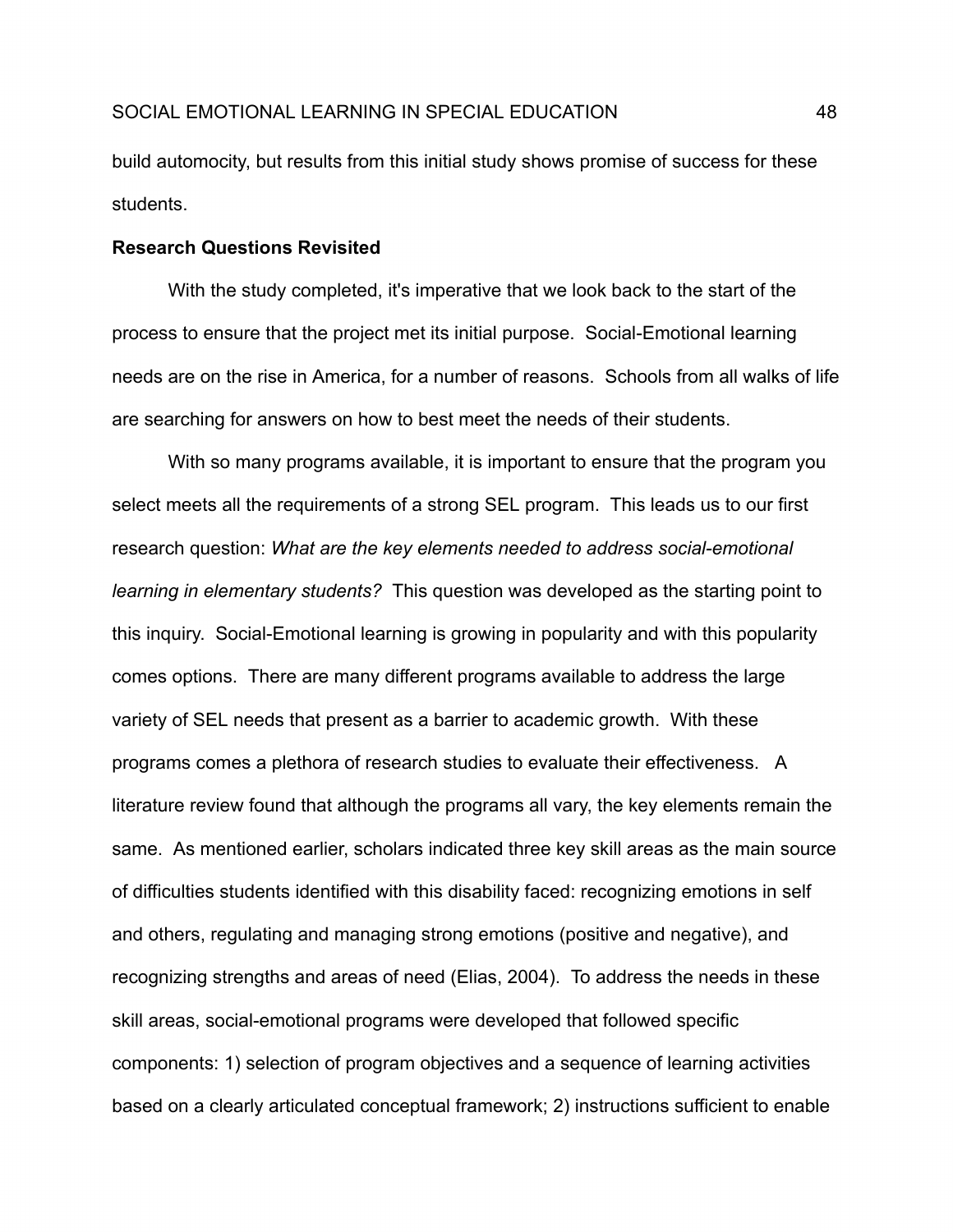teachers to implement a variety of learning strategies that actively involve students, draw on their previous experience, provide them with opportunities for skill practice and feedback, and address their diverse learning styles; 3) structures to assist teachers infuse and apply SEL instruction across other subject areas within the school curriculum; 4) well-organized, easy-to-follow lesson plans with clear objectives and learning activities, student assessment tools, and a rationale linking individual lessons to the overall program design; and 5) tools for monitoring program implementation with guidance on how to use the tools and the data collected to improve program delivery (Peyton, et al., 2000). The literature review of several programs also concluded in identifying that RULER held the elements that best met the needs of my students for this instructional inquiry project.

Once it has established which SEL program is best fit for the students, the second research question must be addressed to ensure that the needs of your students are being met with the program of choice. *How can self-regulation be appropriately assessed for effectiveness in an academic setting?* In the literature review it was discovered that Payton (2008) stated that interventions that promote a successful SEL program may decrease bullying behaviors, increase personal growth, reduce behavioral issues in schools, and increase academic performance. But how does one assess these areas? Bracket (2019) found that by focusing on each of the key skills of emotional intelligence independently, you can best meet the needs of the student. These items correlate into the acronym that he chose for his SEL Program - RULER: recognize emotions in oneself and in other people, understand the causes and consequences of a wide range of emotions, label emotions using a sophisticated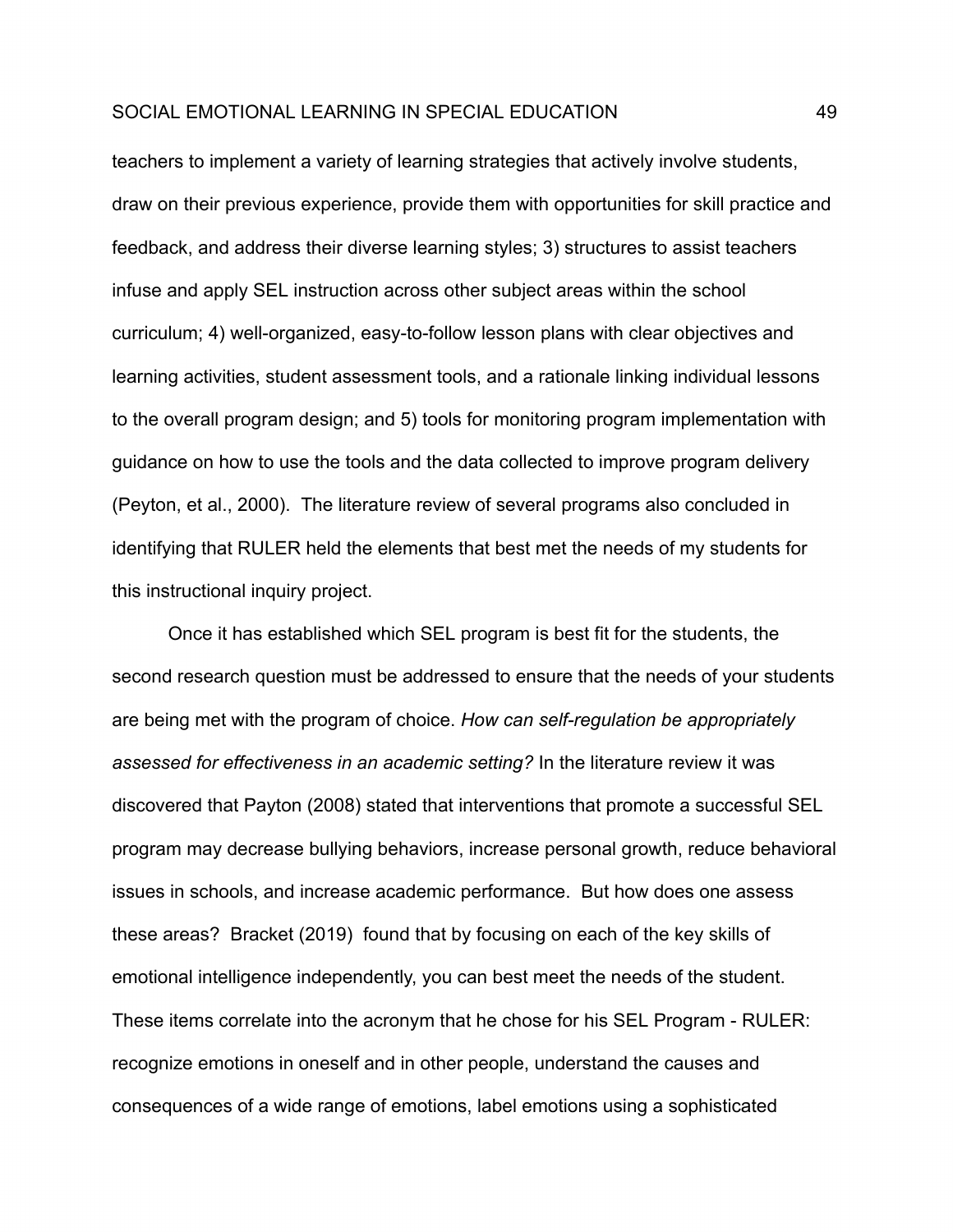vocabulary, express emotions in socially appropriate ways, and regulate emotions effectively (Taylor, 2007). By assessing each of these areas, one can begin to assess the growth of a student in a matter of a few weeks. However, in order to fully see the benefits as it affects academic performance, these students should be given more time for greater exposure and repeated practice of the tools provided to them through the program.

The final question posed at the beginning of this study is *Can the RULER Approach, a program developed for Tier 1/Tier 2 classroom intervention, be effectively used as a Tier 3 small group intervention?* Based on my data, the RULER Approach has been found effective for these students. The RULER Approach was designed as a year-long program to address SEL needs in the general education setting. This study was set to assess the feasibility of its success when used in a small group, intervention setting with children with diagnosed disabilities. Of the four programs that I researched to address this issue, the RULER Approach met all four required components to enable me to test this theory.

In this short action study, both of the students showed collective growth in their emotional intelligence over the course of the time they were exposed to this program and its tools. Not only did their knowledge of feeling words develop, but also the awareness of these types of feelings grew. Being aware of their emotions and being able to identify them develops a strong foundation for these students who are already met with difficulty in school due to their identified disability. Establishing a way to focus an SEL program to build their emotional intelligence while targeting their individual needs as they develop will give these students the opportunity to catch up to their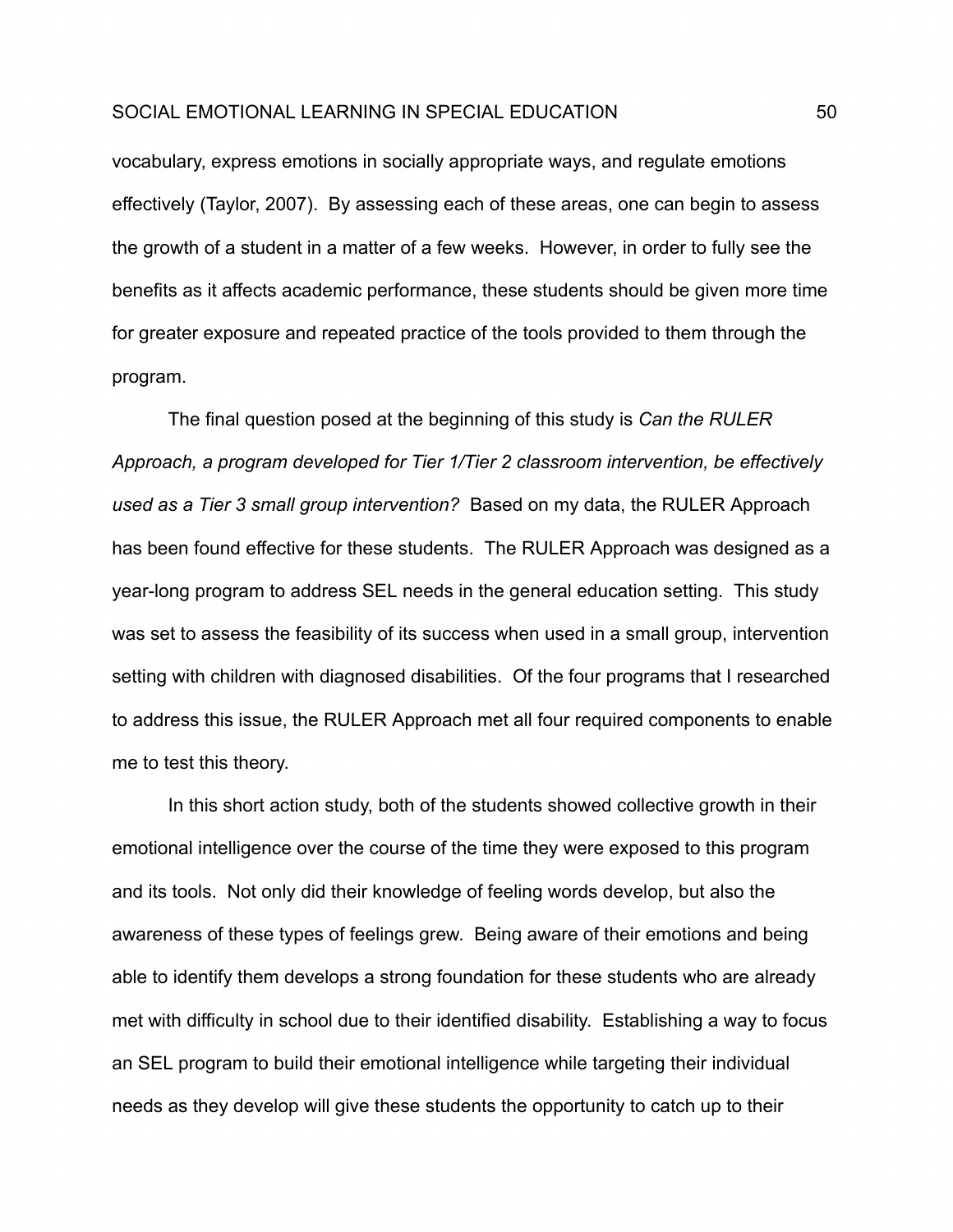typical peers and lessen the need for time out of class to address behaviors caused by frustrating situations.

The results of the study were conclusive that although some growth was made from both students, they could still benefit from more time for repeated practice to build independence in the use of the anchor tools. Future studies over longer periods of time and with students of differing ages/grade levels as well as differing disabilities would be needed to definitively answer the full success of this as an intervention practice for these students. As for this inquiry, the program was seen as effective in shortened, more intensely focused lessons in a small group setting.

#### **CHAPTER FIVE**

#### **Conclusion**

<span id="page-51-0"></span>This instructional inquiry into the RULER Methods effectiveness to be used as a tier three intervention has found that social and emotional learning plays an important role in improving students' overall social-emotional competences regardless of type of disability. By creating specific lessons that tune in to the five key competencies of Social Emotional Learning: Self-Awareness, Self-Management, Social Awareness, Relationship Skills and Responsible Decision Making, students are given an opportunity to participate in activities to obtain accurate feedback of their emotion in very specific ways. For example, their mood check-ins develop their abilities to plot their current mood on the mood meter to determine their level of pleasantness and arousal or energy level, which is something that both students struggled with at the start of this study. By working in small groups, students are given the opportunity to work together to build self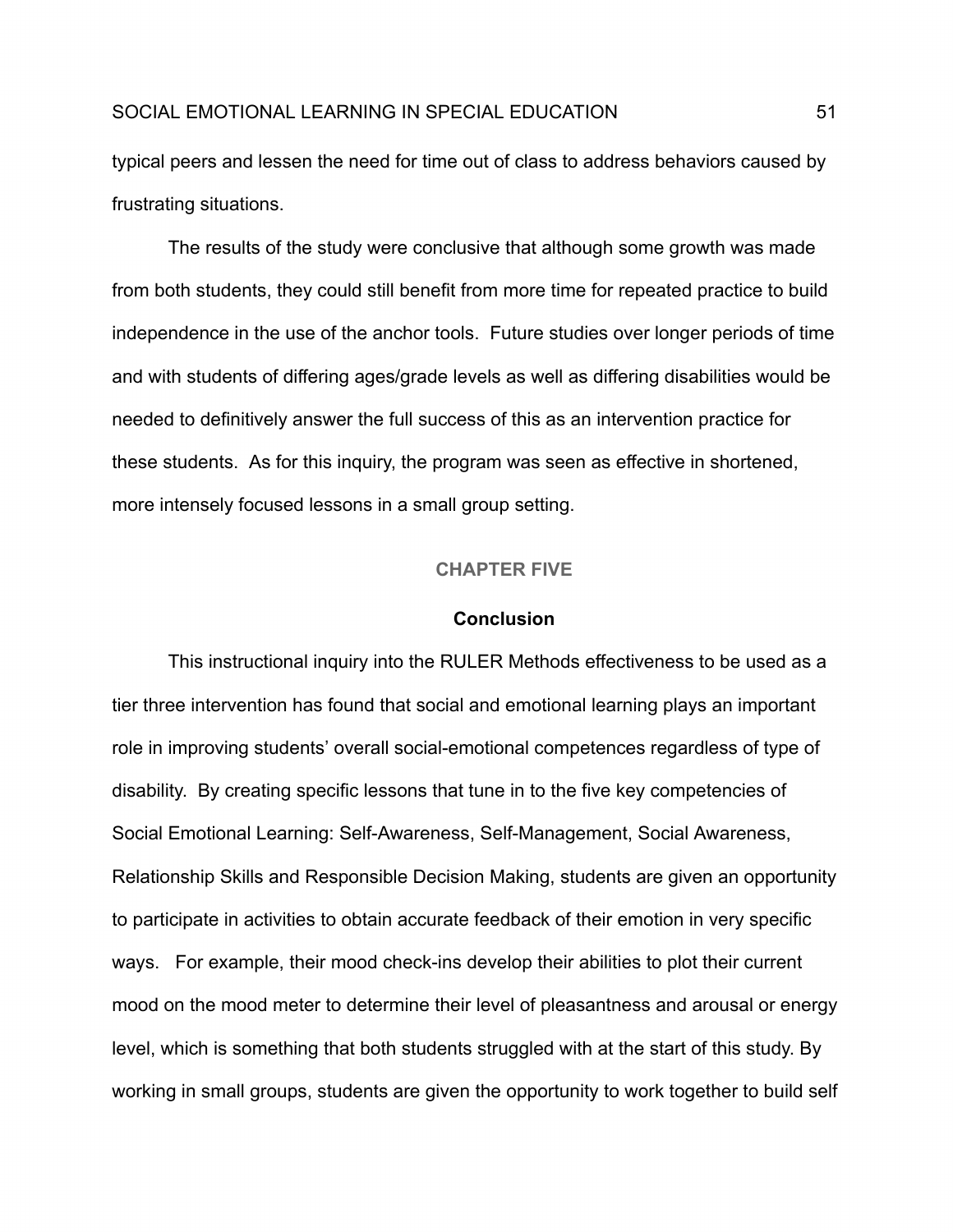regulation as well as relationship management skills. This also added an additional layer to their learning that, by engaging with their peers in a safe space, the effectiveness of skill development increases due to comfort and familiarity.

The RULER Approach has highlighted the importance of the integration of SEL programs in our academic settings. It is important to give students the abilities to build on these skills to ensure that they reach their full potential in school not only academically, but also socal emotionally.

#### **Limitations**

Although this study did find positive results in the students' self regulation, which resulted in better behavior and more time in the classroom, there were some limitations that accompanied this study both with the students as well as the program methodology.

The most apparent limitation was with the subjects themselves. Since there were only two subjects in this study, we relied heavily on their participation. Outside variants such as illness, how much sleep they had the night before, peer conflicts, etc could affect these second graders and cause distraction during the sessions. For example, Jimmy got sick at the end of the first week of Stage Two, which resulted in him being distracted and "tired" as he identified it in his mood check-in and this affected his participation during the lesson.

The largest variant is that Jimmy and Kyle had different disabilities, which may or may not have affected their results in the study. They were selected for their similar delays in attentiveness, adaptability and inability to independently self-identify their emotions, but the root cause for these delays are primarily due to different disabilities. Both students responded to the RULER program in very different ways, which may have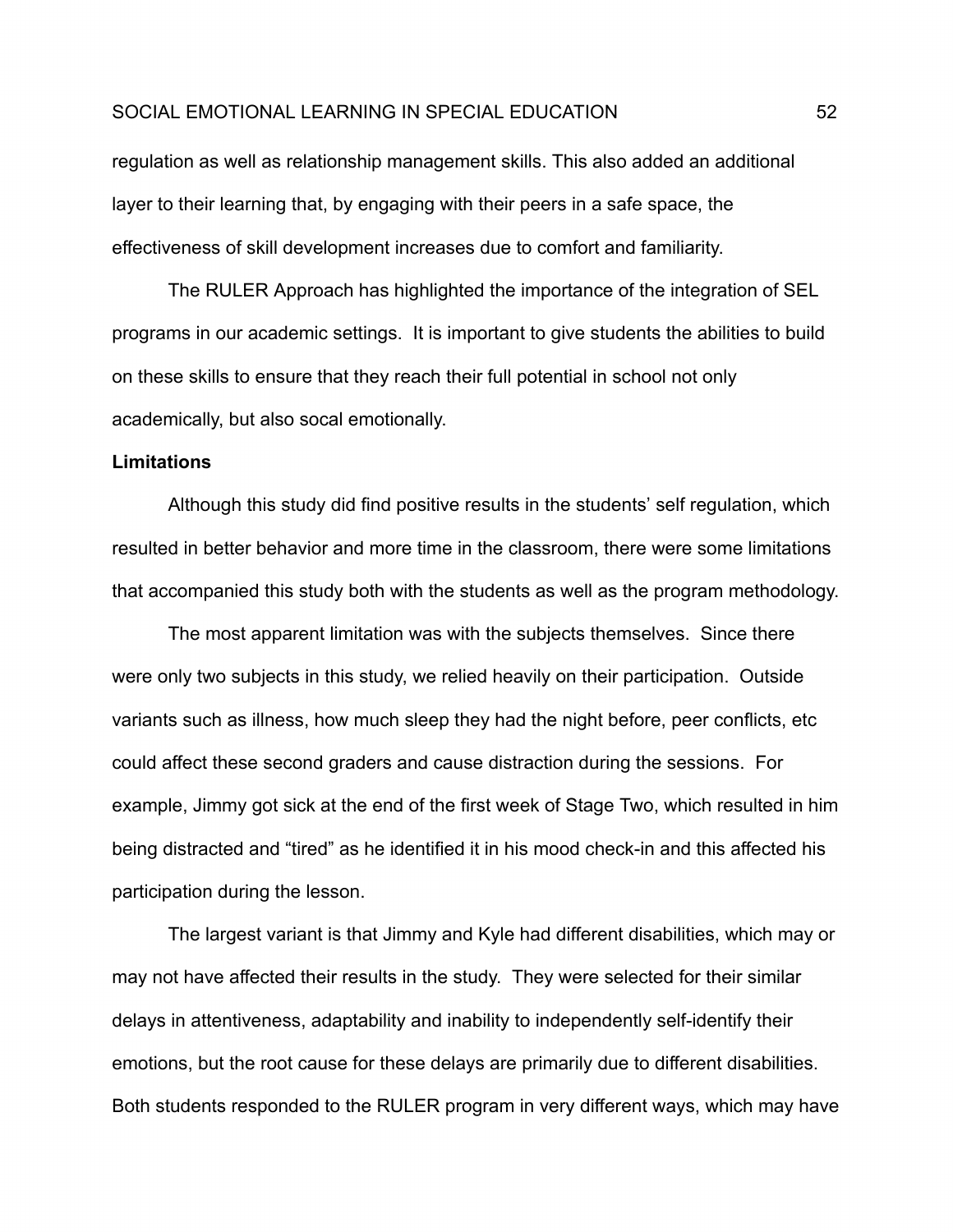been due in part to this. Another problem that was unforeseen at the start of the study was that Kyle started ADHD medication halfway through the study, specifically, the week between Stage Two and Stage Three. Although the medication was not considered at therapeutic levels until after the study, there was noted change in his attention and frustration levels during Stage Three. A larger sample size of students from various grades and disabilities would prevent these minor differences from affecting the results of future studies in this program.

This study was conducted over the course of 6 weeks, with the actual lessons only spanning a two week implementation and then repeated for another two weeks. These students were selected due to their identified disabilities and it is known that individuals with disabilities often need more time than their typical peers to be able to show progress in a new skill. The RULER program is designed as a year-long program for typical peers to build emotional intelligence. It is possible that this study was not long enough to truly represent the growth that targeted intervention can achieve when given more time for the student to process. Looking at the future studies of this program in an intervention setting, it would be recommended that data be gathered over a longer period of time to see if that impacts results.

#### **Dissemination**

Following the completion of this project, it is my intention to share the results of this study with other Special Education professionals who are looking into possible programs to address social-emotional learning goals for their own students. There is a lot of research that supports SEL practices in a classroom of typical developing peers. This study looks further into how it can be applied to students with disabilities and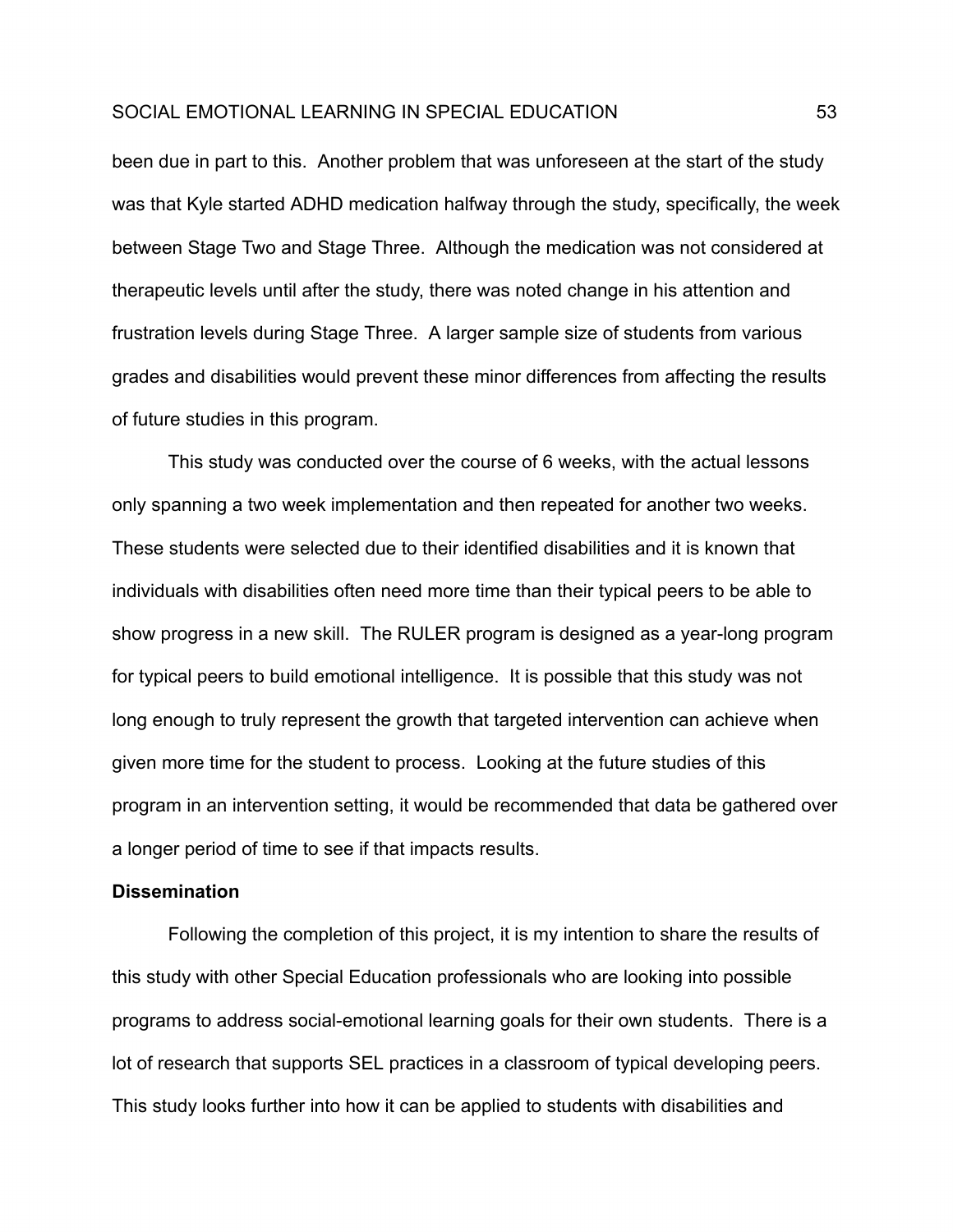delays that benefit from repeated practice, small group instruction, direct feedback and require a more intense application practice of the tools. As the need for effective SEL methods grows, so will the need for evidence-based studies that show results in these types of intervention settings for students with disabilities.

The RULER method requires training and time to execute the program with fidelity. It also requires the purchase of the curriculum, which can be costly. By involving the members of the school district administration and sharing my research and results, it is my hope to have their support to reach more teachers who are interested in learning about the program through developing a Professional Development on my findings or establishing further curriculum training.

#### **Next Steps**

Moving forward, I plan to continue to develop my SEL program using the RULER Method. Next school year brings a new caseload of students. These students will be coming with new disability needs that require all types of academic and behavior interventions. It is my plan to offer this to any student who is showing an inability to self-regulate due to some disconnect with understanding emotions. Some of these students will be coming to me with past experiences in other types of SEL approaches, but this study has shown that students with previous experience with another type of SEL approach can successfully transition to using the RULER Method.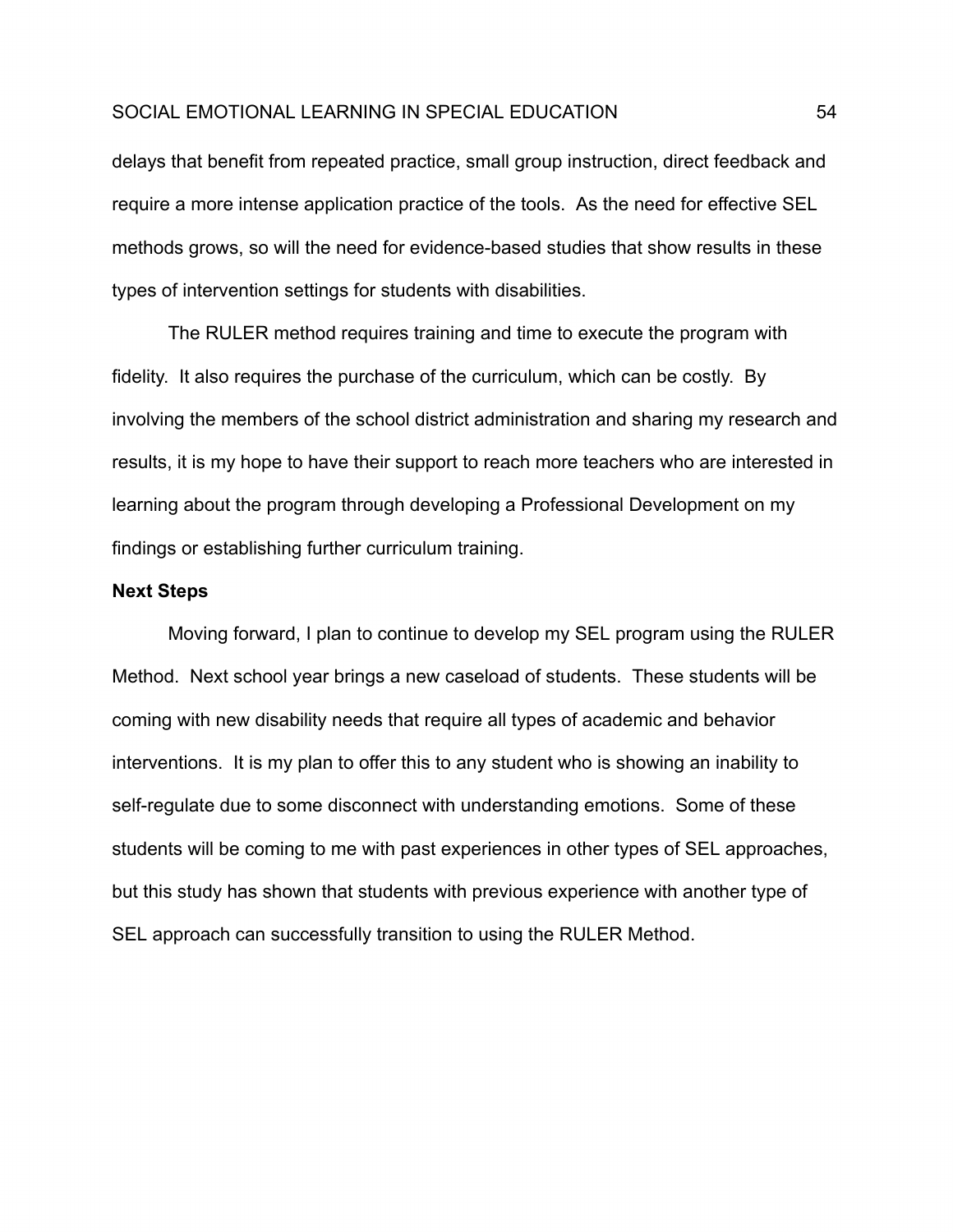#### **REFERENCES**

- <span id="page-55-0"></span>2021 Social Emotional Learning Survey. *McGraw Hill.* (2021). [https://www.mheducation.com/prek-12/explore/sel-survey.html.](https://www.mheducation.com/prek-12/explore/sel-survey.html)
- Advancing Social and emotional learning. *CASEL*. (2021, October 14). [CASEL.org](https://CASEL.org). [https://casel.org/.](https://casel.org/)
- Ahmed, I., Hamzah, A. B., & Binti Abdullah, M. N. L. Y. (2020). Effect of Social and Emotional Learning Approach on Students' Social Emotional Competence. *International Journal of Instruction*, *13*(4), 663–677.
- Balfanz, R., & Whitehurst, G. J. (2019). Should Schools Embrace Social and Emotional Learning? *Education Next, 19*(3), 68–74.
- Battistich, V. (2000). Effects of a school-based program to enhance prosocial development on children's peer relations and social adjustment. *Journal of Research in Character Education, 1*, 1-17.
- Berard, N., Loutzenhiser, L., Sevigny, P. R., & Alfano, D. P. (2017). Executive Function, Social Emotional Learning, and Social Competence in School-Aged Boys with Autism Spectrum Disorder. *Canadian Journal of School Psychology, 32*(3–4), 265–281.
- Bond, J. B. (2020). Social-Emotional Learning in a Time of Chaos. *International Dialogues on Education: Past and Present, 7*, 87–92.
- Brackett, M. A. (2020). *Permission to feel: The power of emotional intelligence to achieve well-being and success.* Celadon Books.
- Brackett, M. A., Bailey, C. S., Hoffmann, J. D., & Simmons, D. N. (2019). RULER: A Theory-Driven, Systemic Approach to Social, Emotional, and Academic Learning. *Educational Psychologist, 54*(3), 144–161.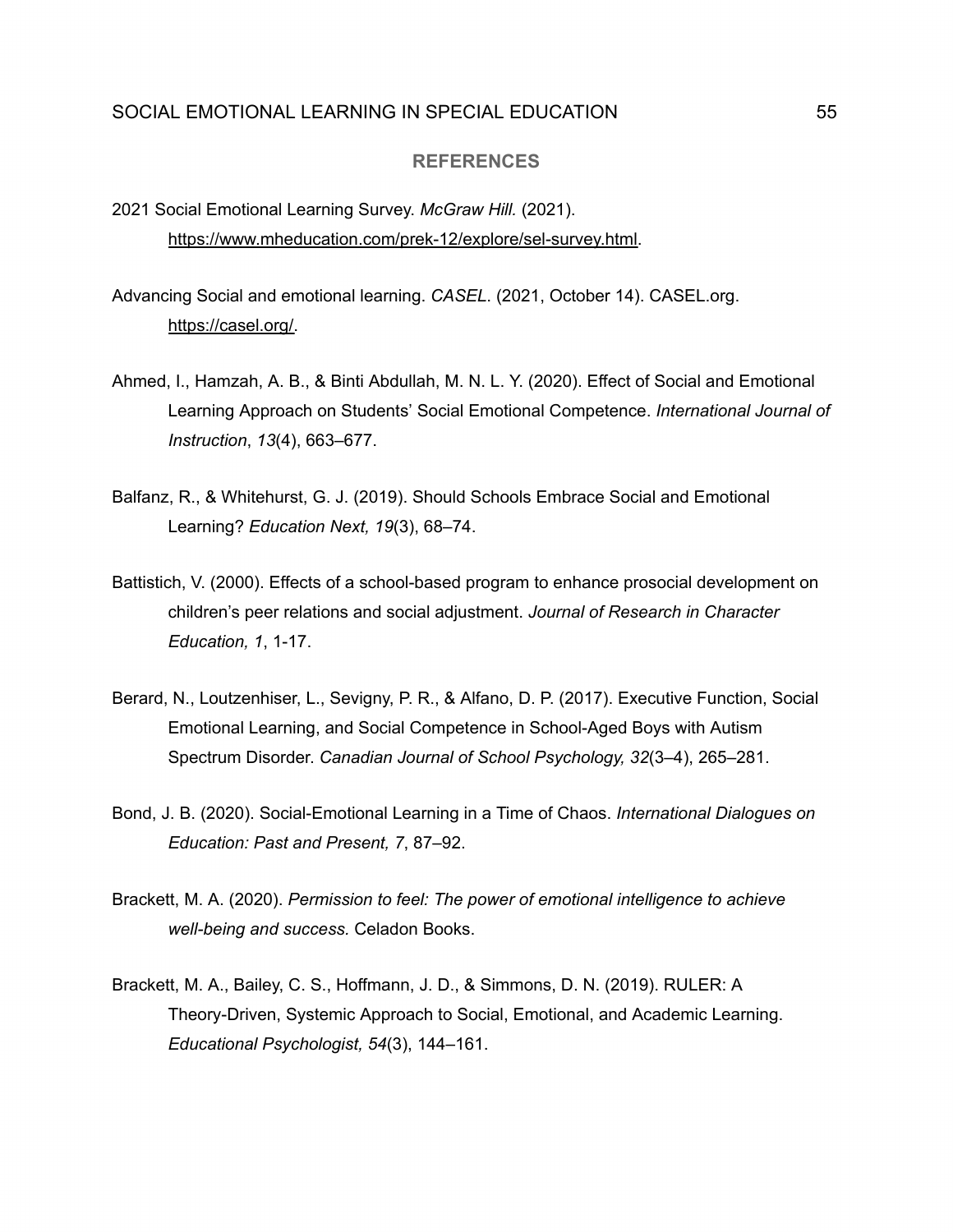- Brackett, M. A., Reyes, M. R., Rivers, S. E., Elbertson, N. A., Salovey, P. (2011). Classroom Emotional Climate, Teacher Affiliation, and Student Conduct. *Journal of Classroom Interactions, 46*(1), 27–36.
- Brackett, M. A., & Rivers, S. E. (2014). Transforming students' lives with social and emotional learning. *International Handbook of Emotions in Education*.
- Brackett, M. A., Rivers, S. E., Reyes, M. R., & Salovey, P. (2010). Enhancing Academic Performance and Social and Emotional Competence with the RULER Feeling Words Curriculum. *Learning and Individual Differences, 22*(2), 218–224.
- Carroll, A., Houghton, S., Forrest, K., McCarthy, M., & Sanders-O'Connor, E. (2020). Who Benefits Most? Predicting the Effectiveness of a Social and Emotional Learning Intervention According to Children's Emotional and Behavioral Difficulties. *School Psychology International, 41*(3), 197–217.
- Collaborative Classroom. (2021). *Caring School Community*. Alameda, CA. [http://online.fliphtml5.com/srupx/siuu/#p=4.](http://online.fliphtml5.com/srupx/siuu/#p=4)
- Elias, M.J. (2004). The connection between social-emotional learning and learning disabilities: Implications for intervention. *Learning Disability Quarterly, 27*(1), 53-63.
- Farley, C. (2012). Evidence-Based Practices for Students with Emotional and Behavioral Disorders: Improving Academic Achievement. *Beyond behavior, 21*(2), 37-43.
- Greenberg, M. T., Domitrovich, C. E., & Weissberg, R. P. (2017). Social and Emotional Learning as a Public Health Approach to Education. *Future of Children, 27*(1), 13–32.
- Greenberg, M. T., Weissberg, R. P., O'Brien, M. U., Zins, J. E., Fredericks, L., Resnik, H., & Elias, M. J. (2003). Enhancing School-Based Prevention and Youth Development through Coordinated Social, Emotional, and Academic Learning. *American Psychologist, 58*(6–7), 466–474.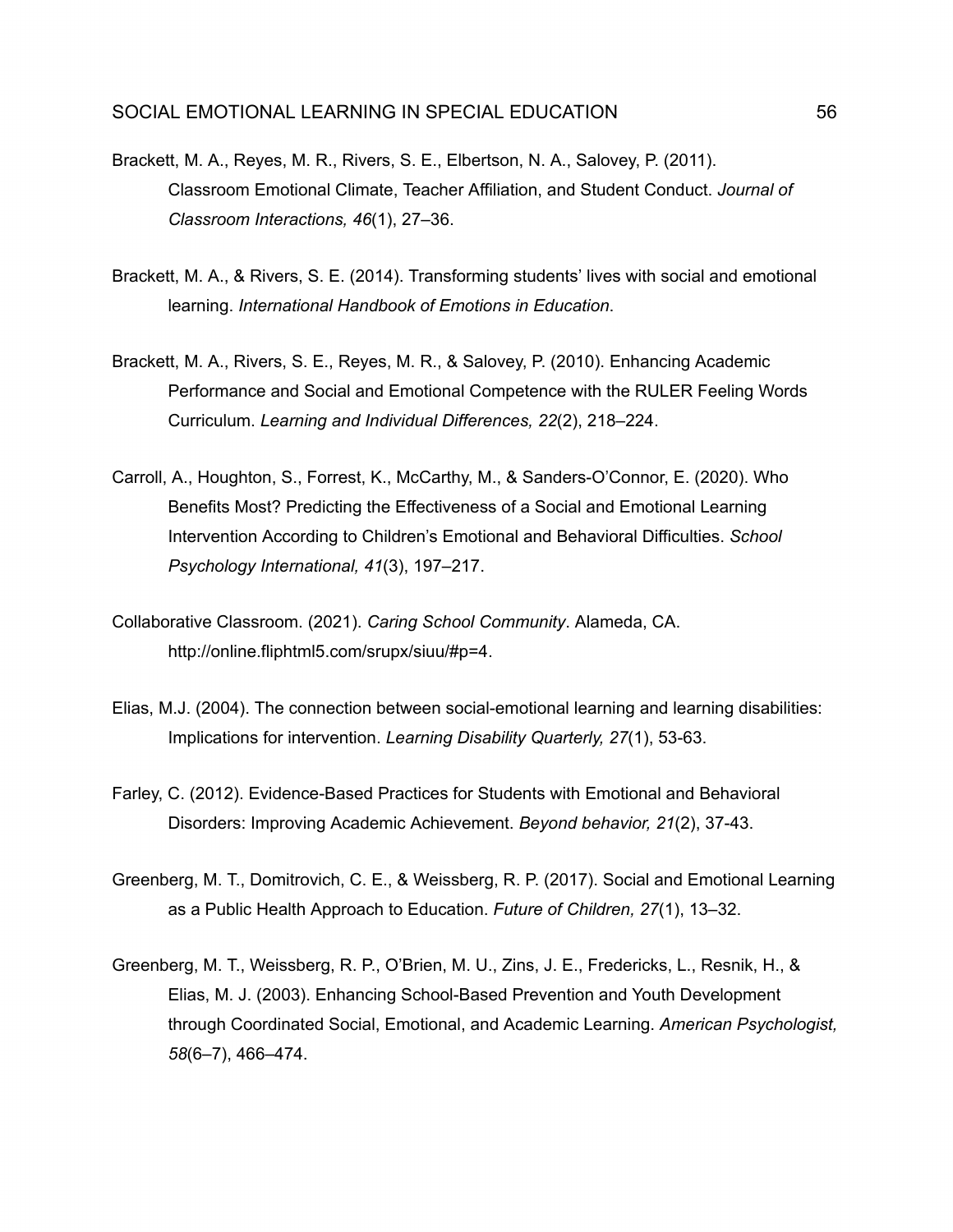- Hagelskamp, C., Brackett, M. A., Rivers, S. E., Salovey, P. (2013). Improving classroom quality with the ruler approach to social and emotional learning: Proximal and distal outcomes. *American Journal of Community Psychology, 51*(3-4), 530–543.
- Haymovitz, E., Houseal-Allport, P., Lee, R. S., & Svistova, J. (2018). Exploring the Perceived Benefits and Limitations of a School-Based Social-Emotional Learning Program: A Concept Map Evaluation. *Children & Schools, 40*(1), 45–54.
- Immordino-Yang, M. H., Darling-Hammond, L., & Krone, C. R. (2019). Nurturing Nature: How Brain Development Is Inherently Social and Emotional, and What This Means for Education. *Educational Psychologist, 54*(3), 185–204.
- Kanopka, K., Claro, S., Loeb, S., West, M. R., Fricke, H., & Stanford University, P. A. for C. E. (PACE). (2020). What Do Changes in Social-Emotional Learning Tell Us about Changes in Academic and Behavioral Outcomes? *Policy Analysis for California Education,* 22.
- Kuypers, L. (2011). Learn more about the zones. THE ZONES OF REGULATION: A SOCIAL EMOTIONAL LEARNING PATHWAY TO REGULATION. <https://www.zonesofregulation.com/learn-more-about-the-zones.html>
- Mahoney, J. L., & Weissberg, R. P. (2018). SEL: What the Research Says. *Educational Leadership, 76*(2), 34–35.
- National Center for Innovation and Education. (1999). Lessons for life: How smart schools boost academic, social, and emotional intelligence. Bloomington, IN: HOPE Foundation.
- Nathanson, L., Rivers, S.E., Flynn, L.M., & Brackett, M.A. (2016). Creating Emotionally Intelligent Schools With RULER. *Emotion Review, 8*, 305 - 310.
- Payton, J., Wardlaw, D. M., Graczyk, P. A., Bloodworth, M. R., Tompsett, C. J. (2000). Social and Emotional Learning: A Framework for Promoting Mental Health and Reducing Risk Behavior in Children and Youth. *Journal of School Health, 70*(5), 179–185.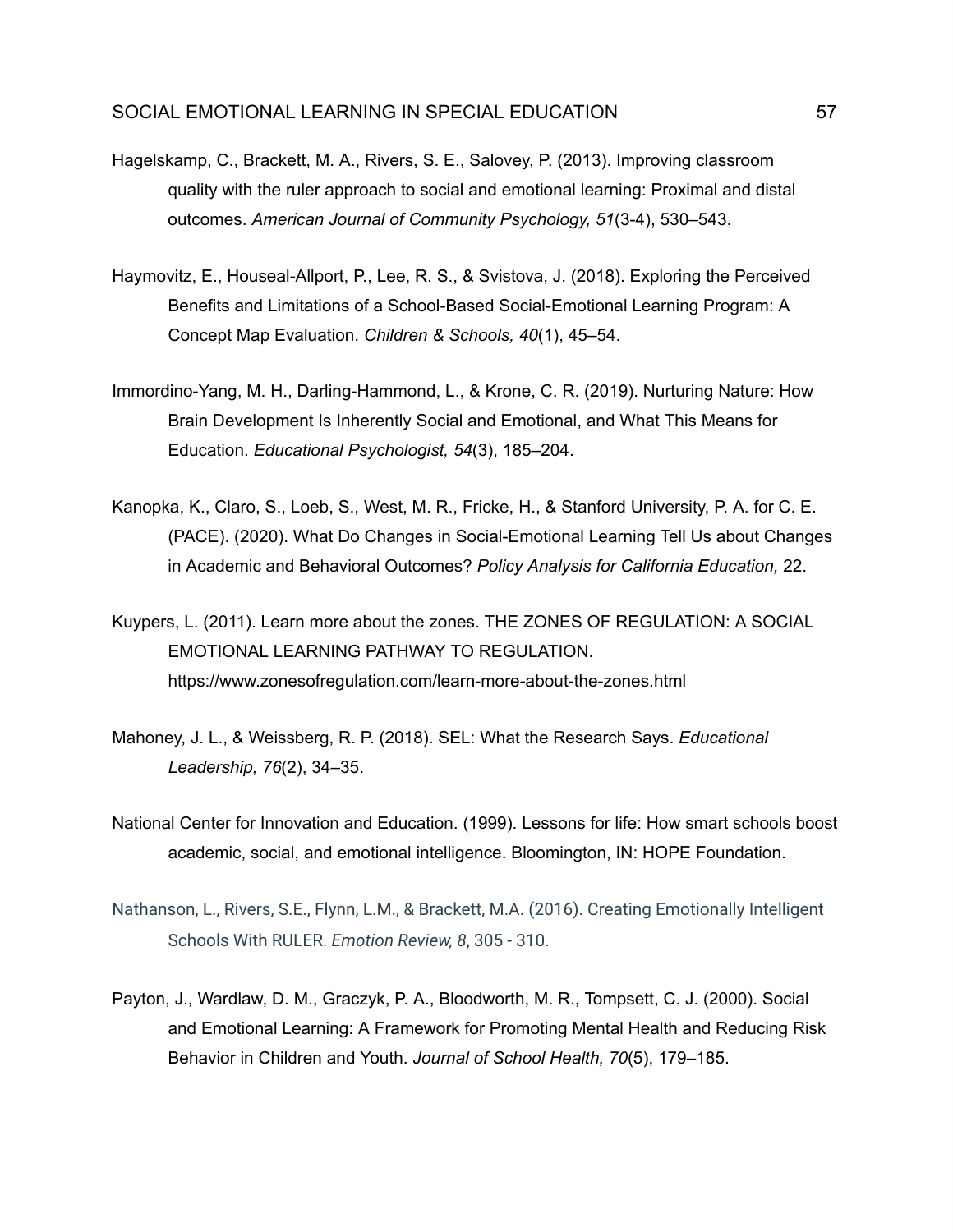- Payton, J., Weissberg, R. P., Durlak, J. A., Dymnicki, A. B., Taylor, R. D., Schellinger, K. B., Pachan, M., & Collaborative for Academic, S. and E. L. (2008). The Positive Impact of Social and Emotional Learning for Kindergarten to Eighth-Grade Students: Findings from *Three Scientific Reviews.* Technical Report. In *Collaborative for Academic, Social, and Emotional Learning.* Collaborative for Academic, Social, and Emotional Learning.
- Phifer, L. W., & Hull, R. (2016). Helping Students Heal: Observations of Trauma-Informed Practices in the Schools. *School Mental Health, 8*(1), 201–205.
- Shugart, E. (2022). *Behavioral disorders.* NSTA. <https://www.nsta.org/behavioral-disorders>
- Tate, E. (Host). (2019, May 7). *Why social-emotional learning is suddenly in the spotlight*. [Audio Podcast] EdSurge News. <https://www.edsurge.com/news/2019-05-07-why-social>emotional-learning-is-suddenly-in-the-spotlight
- Taylor, R. D., & Dymnicki, A. B. (2007). Empirical Evidence of Social and Emotional Learning's Influence on School Success: A Commentary on "Building Academic Success on Social and Emotional Learning: What Does the Research Say?," a Book Edited by Joseph E. Zins, Roger P. Weissberg, Margaret C. Wang, and Herbert J. Walberg. *Journal of Educational & Psychological Consultation, 17*(2–3), 225–231.
- Yale Center for Emotional Intelligence. (2016). *Ruler Anchor The Blueprint Overview*. Family Connections. (2020). [https://www.bridgeportedu.net/cms/lib/CT02210097/](https://www.bridgeportedu.net/cms/lib/CT02210097) Centricity/Domain/901/Blueprint\_Overview\_FINAL.pdf
- Yale Center for Emotional Intelligence. (2016). *Ruler Anchor The Charter Overview*. Family Connections. (2020). [http://www.rulerapproach.org/wp-content/uploads/](http://www.rulerapproach.org/wp-content/uploads) 2020/08/Charter\_FC\_Edited.pdf
- Yale Center for Emotional Intelligence. (2016). *Ruler Anchor The Meta-Moment Overview*. Family Connections. (2020). [https://ct02210097.schoolwires.net/cms/lib/CT02210097/](https://ct02210097.schoolwires.net/cms/lib/CT02210097) Centricity/Domain/901/MetaMoment\_Overview\_FINAL.pdf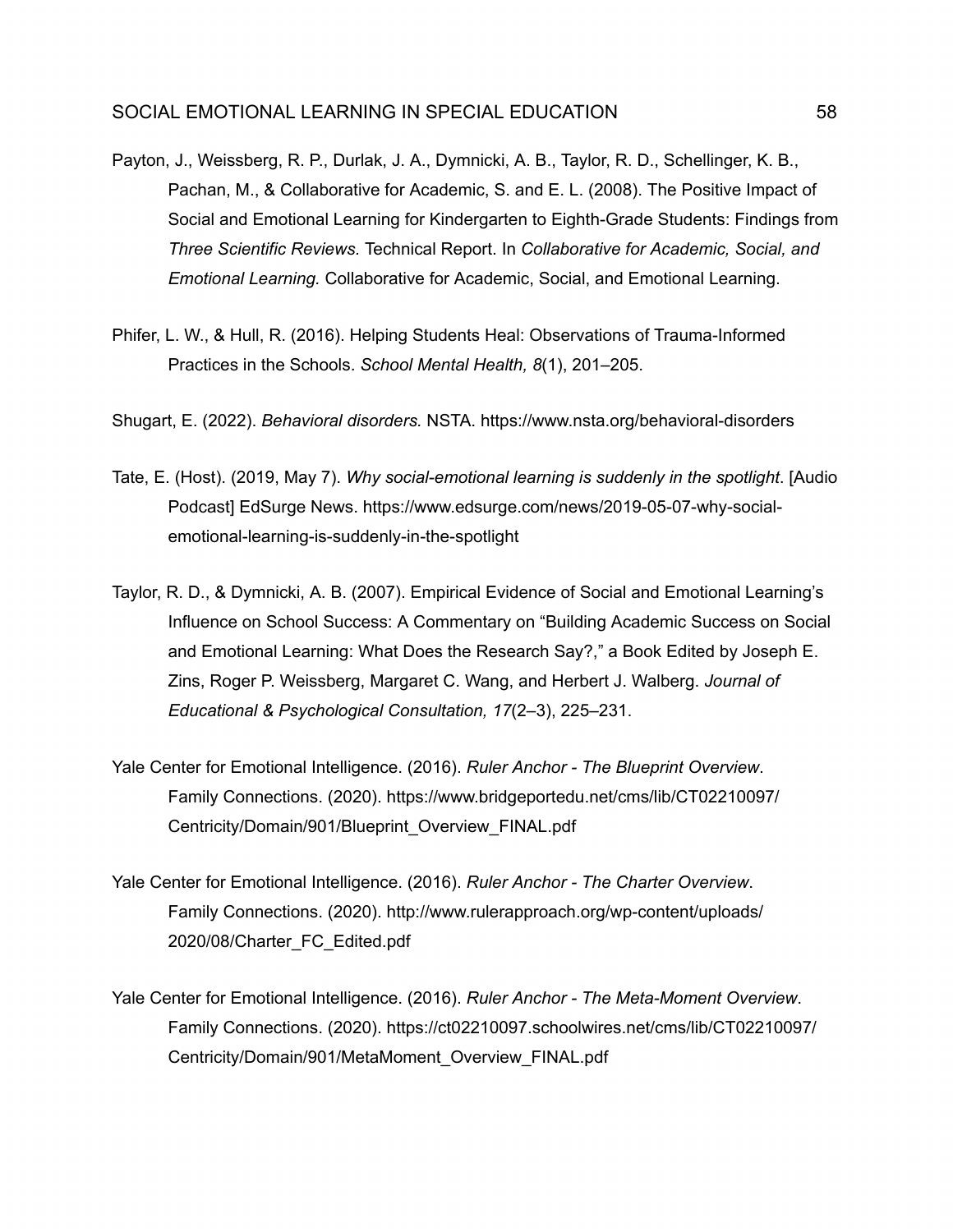Yale Center for Emotional Intelligence. (2016). *Ruler Anchor: The Mood Meter Overview.* Family Connections. [https://resources.finalsite.net/images/v1584462163/highlineschoolsorg/](https://resources.finalsite.net/images/v1584462163/highlineschoolsorg) zuueccgyqconomyqrwms/MoodMeter\_FC\_Grade2.pdf.

Yale University. (2022). *What is Ruler?* RULER Approach. <https://www.rulerapproach.org>/ about/what-is-ruler/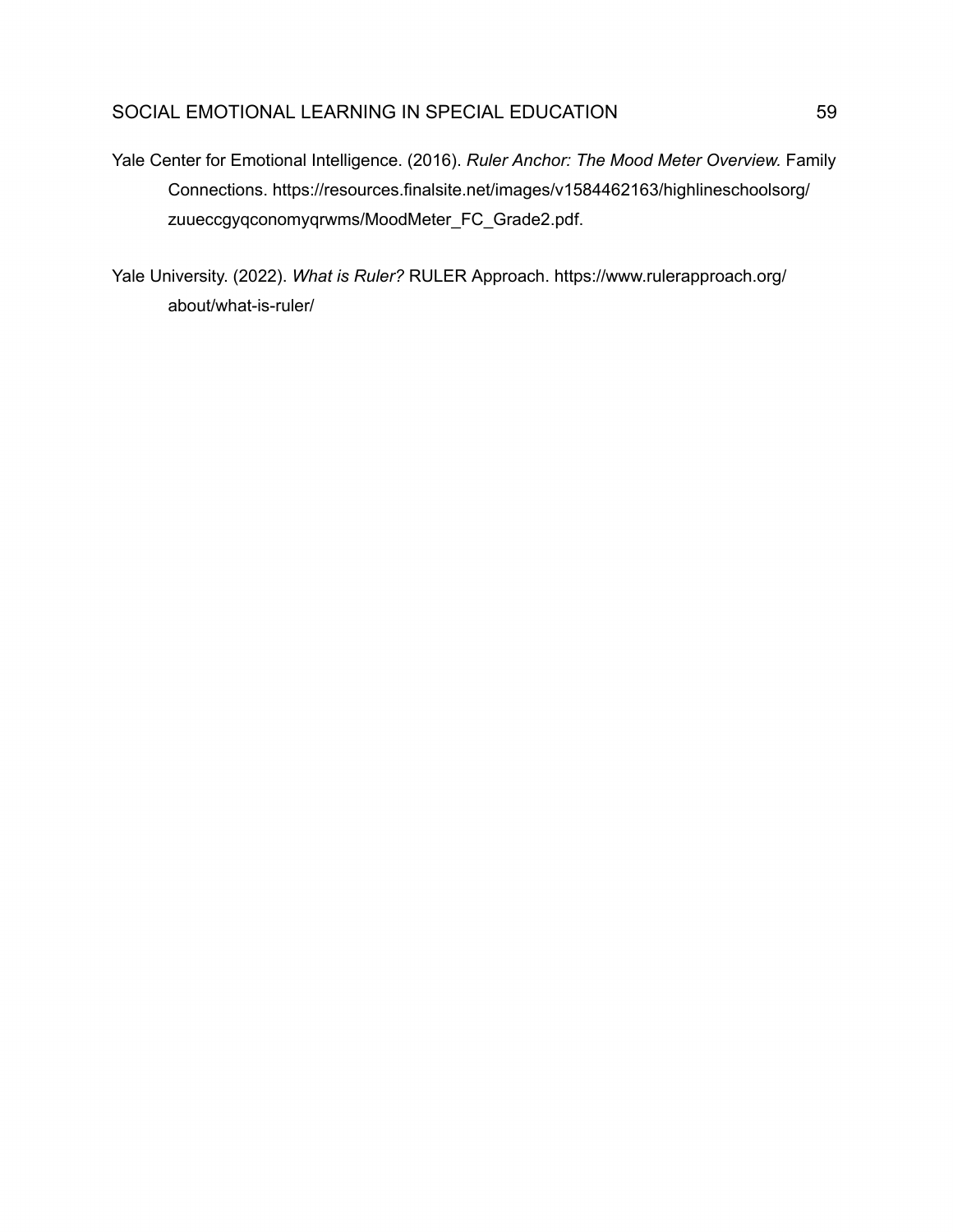**APPENDIX A**

# **Student** ( ) **Checklist**

<span id="page-60-0"></span>

| Date/Time of Behavior:      |  |
|-----------------------------|--|
| Type of Behavior:           |  |
| Length of Time to Regulate: |  |

|                    | 3 (High Quality)                                                          | 2 (Adequate Quality)                                                                       | 1 (Poor Quality)                                    |
|--------------------|---------------------------------------------------------------------------|--------------------------------------------------------------------------------------------|-----------------------------------------------------|
| <b>Recognizes</b>  | Child recognizes<br>emotion on own                                        | Child recognizes<br>emotion with adult<br>prompting                                        | Adult recognizes<br>emotion                         |
| <b>Understands</b> | Child can identify<br>what caused the<br>emotion on own                   | Child can identify<br>what caused the<br>emotion with adult<br>prompting                   | Adult tells the cause<br>for the emotion            |
| <b>Labels</b>      | Child can name the<br>emotion on own                                      | Child can name the<br>emotion with adult<br>prompting                                      | Adult names the<br>emotion for the child            |
| <b>Express</b>     | Child can express<br>what they need to<br>address their<br>emotion on own | Child can express<br>what they need to<br>address their<br>emotion with adult<br>prompting | Adult provides a way<br>to address the<br>emotion   |
| Regulate           | Child can use a<br>prefered strategy to<br>adjust the emotion<br>on own   | Child can use a<br>preferred strategy to<br>adjust the emotion<br>with adult prompting     | Adult suggests<br>strategy to adjust<br>the emotion |

TOTAL SCORE: \_\_\_\_ out of 15